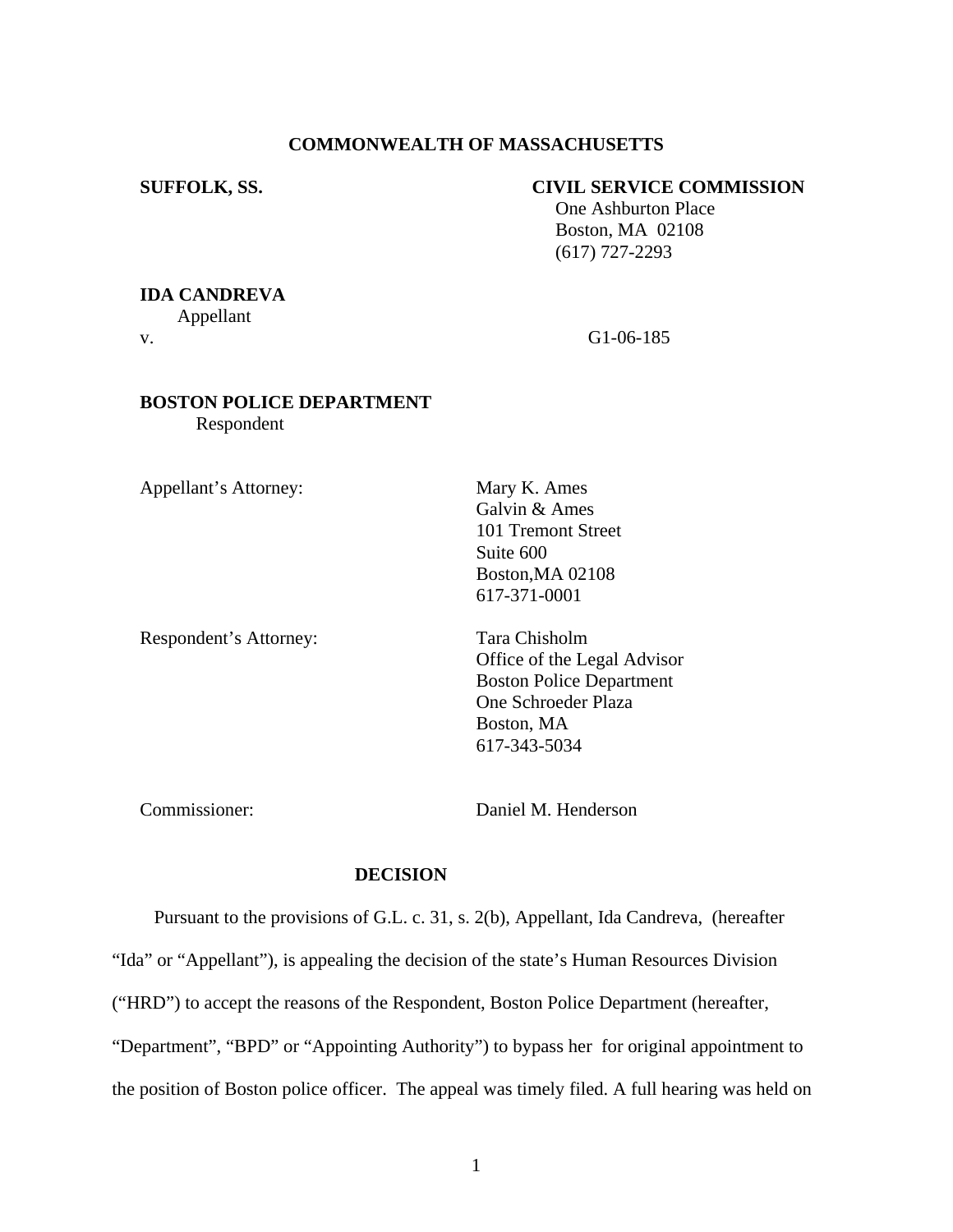November 7, 2007, February 8, 2008, and April 15, 2008 at the offices of the Civil Service

Commission. As no written notice was received from either party, the hearing was declared

private. The witnesses were sequestered. Six audiotapes were made of the hearing.

## **FINDINGS OF FACT**

During the hearing, a total of twenty-nine exhibits, the HRD document packet and a

stipulation were entered into evidence by the Appellant and Appointing Authority. Based

upon the documents entered into evidence and the testimony of:

#### For the Appointing Authority:

Robin Hunt, Director, Human Resources, Boston Police Department Roberta Mullan, Director, Occupational Health Services Unit, Boston Police Department Zelma Greenstein, Nurse Practitioner, Boston Police Department

#### For the Appellant:

Phillip O'Brien, Suffolk County DA's Office Detective Joseph Gallant, Boston Police Department Sergeant Detective Richard Ross, Boston Police Department Ida Candreva

I make the following findings of facts:

1. In 2005, the Appellant took an open examination for the position of police officer.

On December 14, 2005, her name appeared on Certification No. 251240, a special

certification for Cape Verdean speakers for the position of police officer for the

Boston Police Department. It appears that nine (9) candidates were selected, eight

(8) of whom, who's names appeared lower on the certification than the

Appellant's. Approximately twenty-four (24) candidates were bypassed to reach

the ninth candidate selected. (HRD document packet, Stipulation, Ex. 2)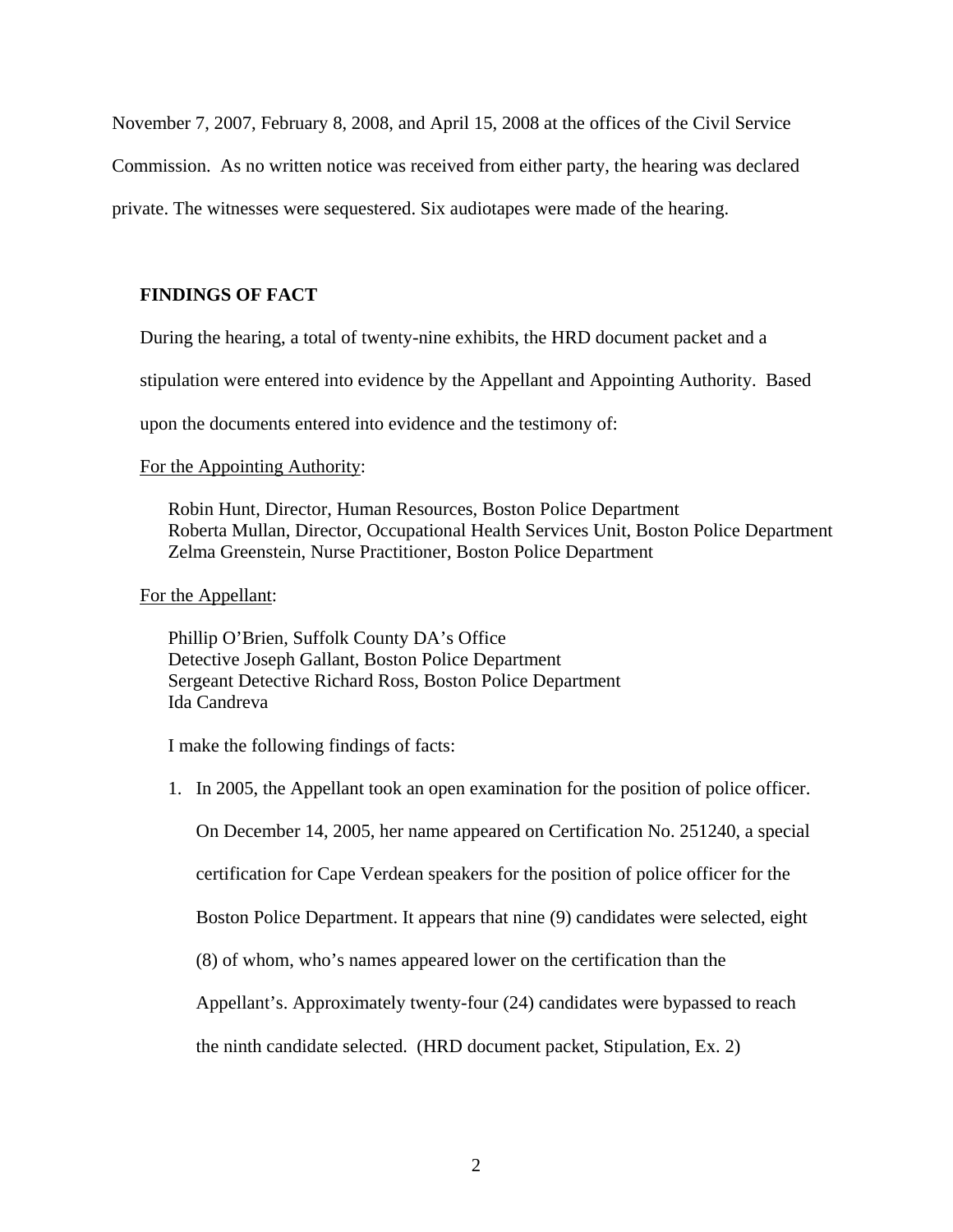- 2. The reasons proffered by the Department for the bypass was that the Appellant failed to provide the Department's Occupational Health Services Unit with full disclosure regarding her health history. By failing to do so, the Appellant attempted to mislead the Unit and presented herself in a more favorable light medically, in order to gain employment. The reason for bypass was ultimately an "untruthfulness" or lack of "integrity" issue which is a serious matter in the hiring of a police officer. (HRD document packet, Stipulation, Exs. 2  $\&$  3, testimony of Mullan and Hunt)
- 3. At the time of her application to be a BPD police officer, the Appellant was a civilian employee on the BPD payroll, working as a domestic violence victim advocate and social worker*.* She had been previously employed by the Suffolk County District Attorney from April, 2003 to May, 2004 as a victim/witness advocate assisting victims of domestic abuse. Appellant has lived in the City of Boston for her entire life, is a college graduate, currently a second year law school student, and is active participant in her community. (Ex. 13 and testimony of Appellant, Ross and O'Brien)
- 4. The Appellant is fluent in Spanish and Italian. She is an active participant in her community. She serves on the Board of Directors of Zumix, a non profit youth outreach organization. She also works with the Boston Foundation, a philanthropic group which obtains grants for city youth groups, and volunteers at the Boston Area Rape Crisis Center. She was the youth representative from East Boston for the Mayor's Youth Counsel. She is currently a Transit (MBTA) police officer. (Ex. 13 and testimony of Appellant)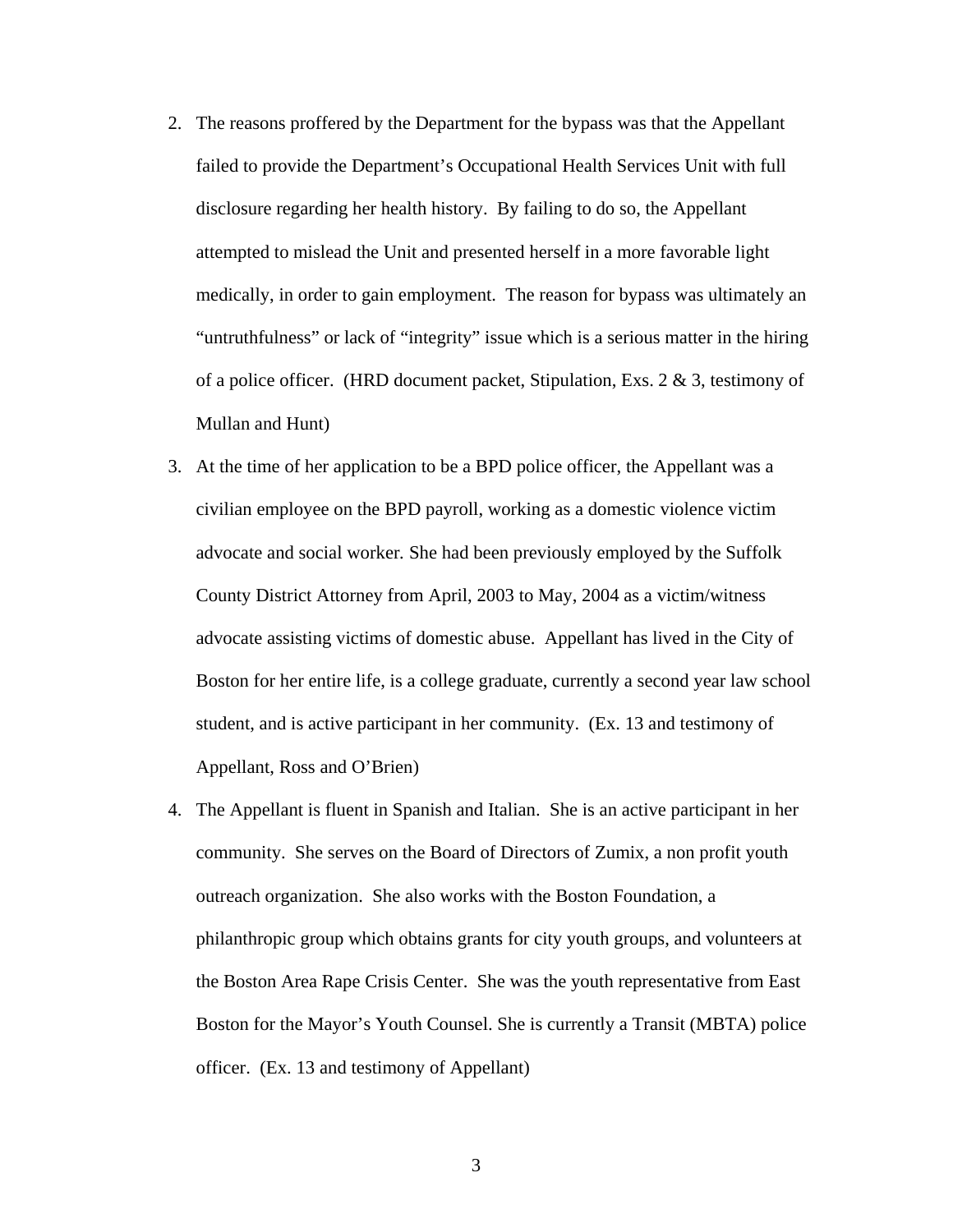- 5. The Appellant testified on her career goals and her extensive work experience in law enforcement having served as a Victim's Advocate for the Suffolk County District Attorney's Office and more recently, as a Domestic Violence Victim Advocate/Social Worker for the Boston Police Department. Appellant's memos of recommendation, admitted as exhibits, speak to her truthfulness, and integrity, dedication, ability, fairness and work ethic. The testimony of Suffolk County Assistant District Attorney Philip O'Brien clearly established her dedication to law enforcement and her unquestioned integrity and honesty. O'Brien has known the Appellant since 2003 and worked with her at East Boston District Court. He interacted with and observed her on a daily basis. He observed her interacting with professional staff including clerks and judges and the public. He was well aware of her reputation for truth and veracity in that community. He stated conclusively that her reputation for truth and veracity was beyond reproach. He has heard nothing but the highest praise for her truthfulness, professionalism and honesty in that community and that mimics his own beliefs. ( Exhibits 19-29, Testimony of Appellant and O'Brien)
- 6. Detective Joseph Gallant, with the BPD since 1989, has known the Appellant since 2001. He worked with the Appellant for 3-4 years on a daily basis. They worked as a team on Domestic Violence cases and became friends. Their families eventually socialized together at each other's houses. He described Ida as very able, consciencous, a self-starter, highly motivated and highly intelligent. She was held in the highest regard by police, court and district attorney staff. She had to assist victims and witnesses and sometimes had testify herself in court. He never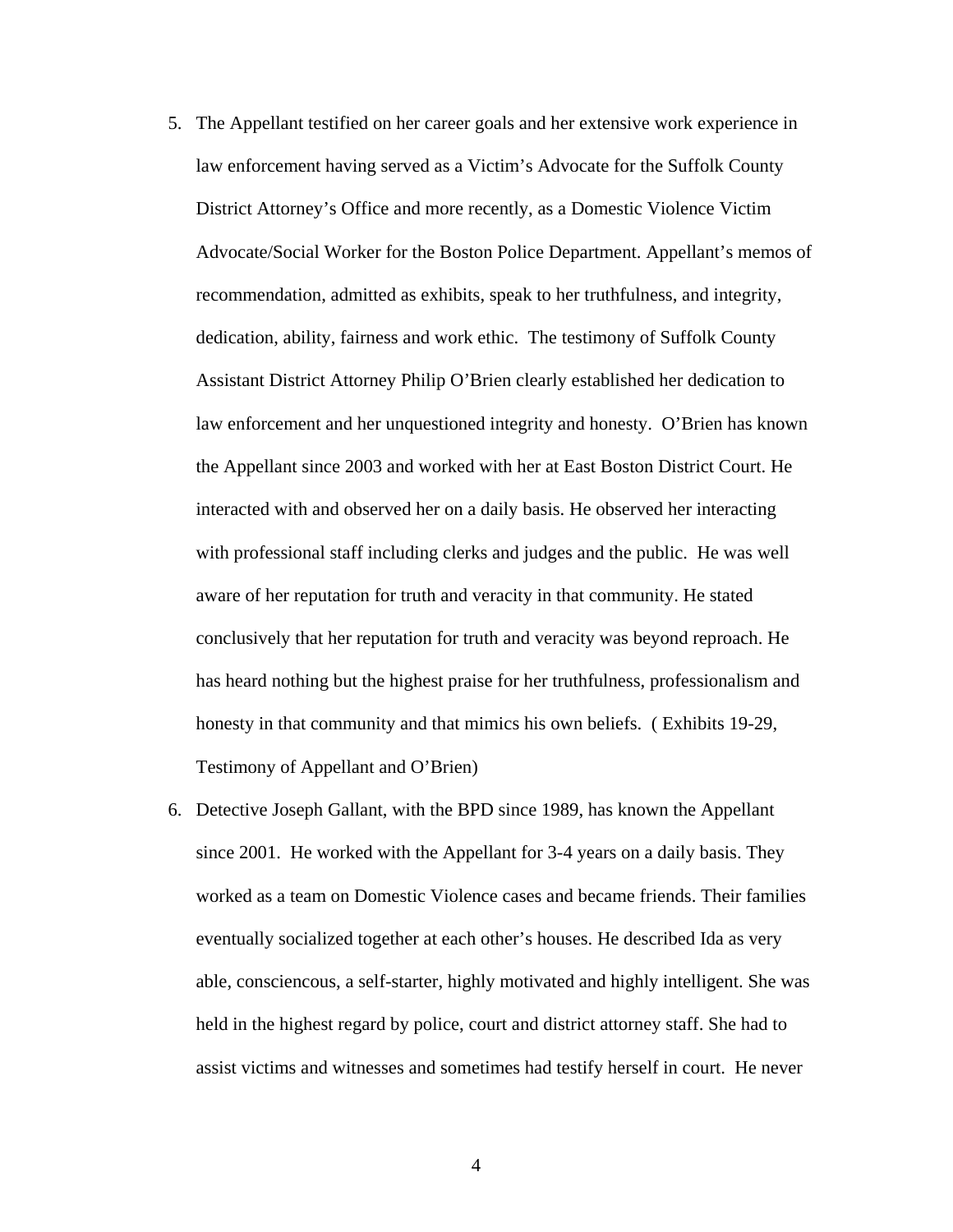heard anything but the highest praise for her truthfulness and integrity. Her reputation for truth and veracity in the Dorchester and Roxbury District Court communities was of the highest order. (Testimony of Gallant)

- 7. Richard Ross, a veteran Boston Police Sergeant Detective of over thirty years, who has worked previously doing recruit investigation and in the Internal Affairs Department. He testified that he was Ida's supervisor in Area A of the Boston Police Department. They worked together five days a week. Sergeant Detective Ross testified that he never had any concern about her truthfulness and that there was never an instance in which he felt that she was anything but honest, compassionate and dependable. During his testimony he seemed truly disturbed that such serious allegations were made and that Ida is not now serving as a Boston Police Officer. In her extensive employment/educational history there is not one instance in which Appellant's honesty and truthfulness have ever been questioned. Her honesty and ethics are uniformly praised. She was given the highest degree of responsibility and worked daily with the most sensitive matters before the Courts of the Commonwealth. Sergeant Detective Ross' testimony is also corroborated by the Affidavit of Captain Bernard O'Rourke, Commander of Area A where Ida served. It is further corroborated by the testimony of Detective Gallant who also directly supervised the Appellant for the BPD. (Exhibit 29, Testimony of Ross, O'Brien, Appellant and Gallant)
- 8. The witnesses: Assistant District Attorney O'Brien, Sergeant Detective Ross and Detective Gallant were straight forward in their testimony, did not embellish or conjecture but answered only on what they had observed or had a solid foundation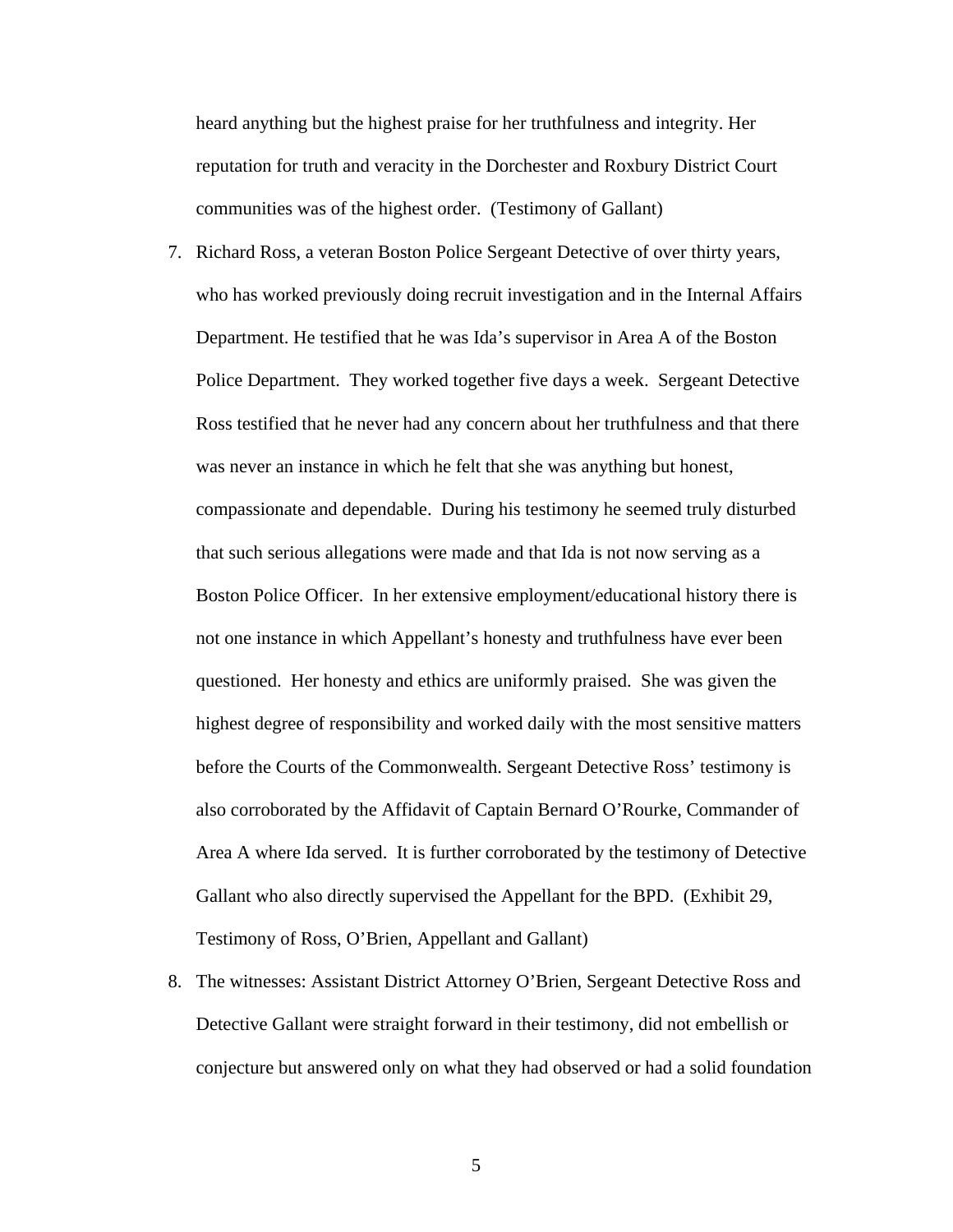for opinion. They were professional, direct and responsive in their demeanor and testimony. I find them each to be reliable and credible witnesses. I find their testimony to be reliable and probative on the issue of the Appellant's honesty and good character. (Testimony of O'Brien, Ross and Gallant)

- 9. Both Detective Gallant and Sergeant Detective Ross also testified to their observations of Ida's physical abilities. They observed that she was physically fit and never observed her to have any physical limitations. They were aware of her work out program with the department's training officer in preparation for the physical endurance test. Detective Gallant even participated in a daily "walking program" together with Ida. (Testimony of Ross and Gallant)
- 10. Robin Hunt, the Director of the Department's Human Resources Unit, testified that the Department considers each candidate on their own merit, on a case by case basis. In order to become a Police Officer, the Department considers a candidate's entire background, including but not limited to the applicant's criminal history, RMV driver history, military history, employment history, and residency. (Testimony of Hunt)
- 11. Hunt was asked to describe the hiring process and she testified that: "Each Recruit Class starts with a conversation internally with City Hall, as to what the number is and the amount of recruits we will look to pursue. We make our decisions as to making a selective certification, if any, we are going to request. We set somewhat of a target date for the class to enter the Academy, which is somewhat of a fluid date. And once all of the administrative paperwork is ironed out, we make a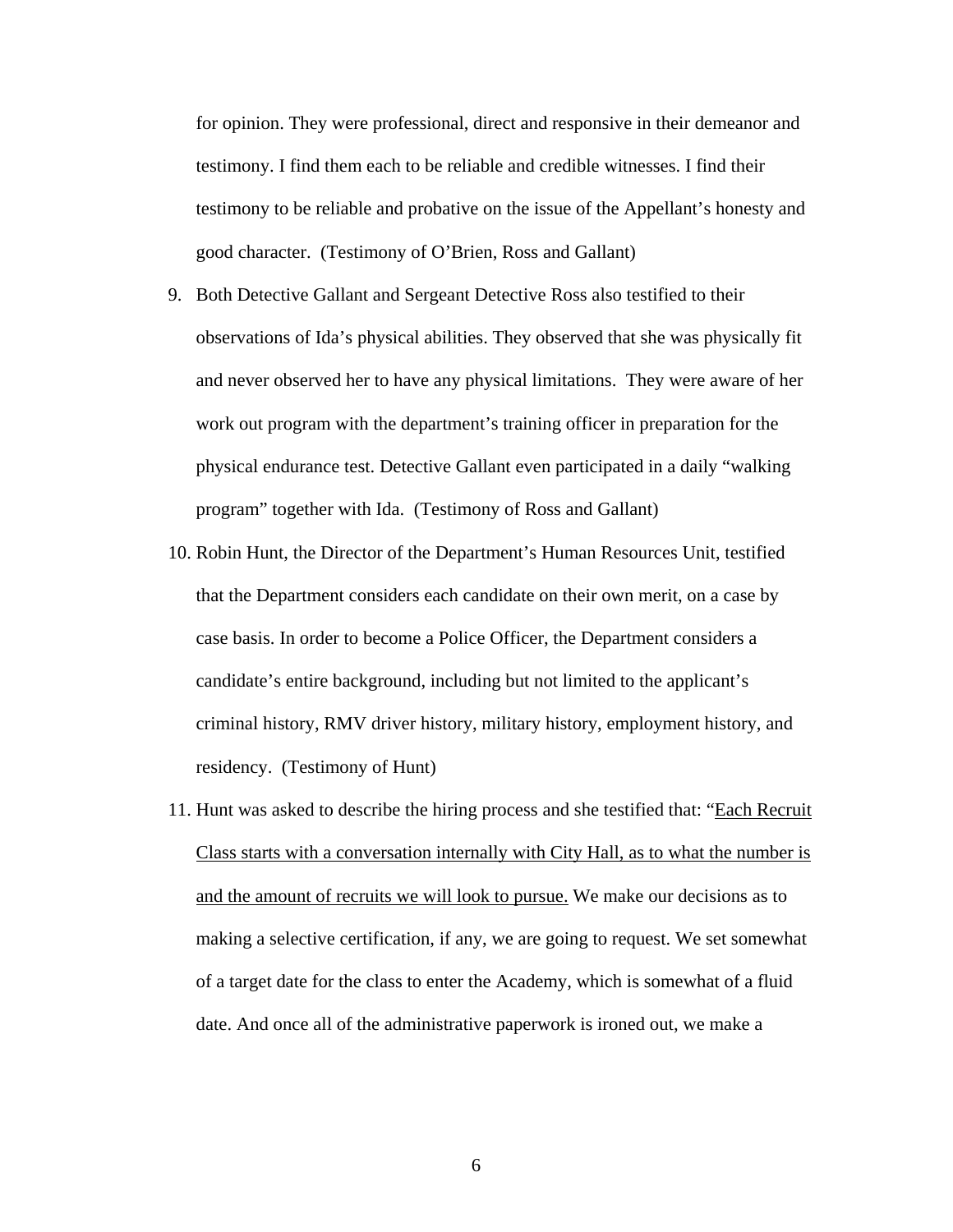requisition of the list from civil service. They send out post cards. Then have folks come in and sign the civil service list." (Testimony of Hunt)

- 12. Hunt testified that the results of the Appellant's background investigation were discussed by the Department's hiring committee during an initial "roundtable" discussion. After members of the initial roundtable discussion reviewed the Appellant's background history, Ida was extended a conditional offer of employment by memo dated January 3, 2006, contingent upon passing the medical examination and psychological screening component of the medical examination. The memo informed the Appellant that the Department reserved the right to rescind the conditional offer of employment should information become available that her appointment as a Police Officer would not be in the public interest. (Ex. 1 and testimony of Hunt)
- 13. Prior to the medical screening, and as part of the medical process, all applicants are required to fill out a lengthy questionnaire or "Health History form" provided by the Department relative to the applicant's health history. This questionnaire presents a series of numbered "yes" or "no" questions to the applicant. At the end of the questionnaire, the applicant is provided an opportunity to explain any "yes" answers he/she has given. Once the questionnaire has been answered, the applicant undergoes a physical examination and interview-evaluation with a nurse-practitioner, here Zelma Greenstein. The physical examination and interview-evaluation in this matter occurred on Sunday, January 22, 2006. During that evaluation, the nurse-practitioner goes over the health questionnaire with the applicant, especially those questions that the applicant has answered "yes" to. The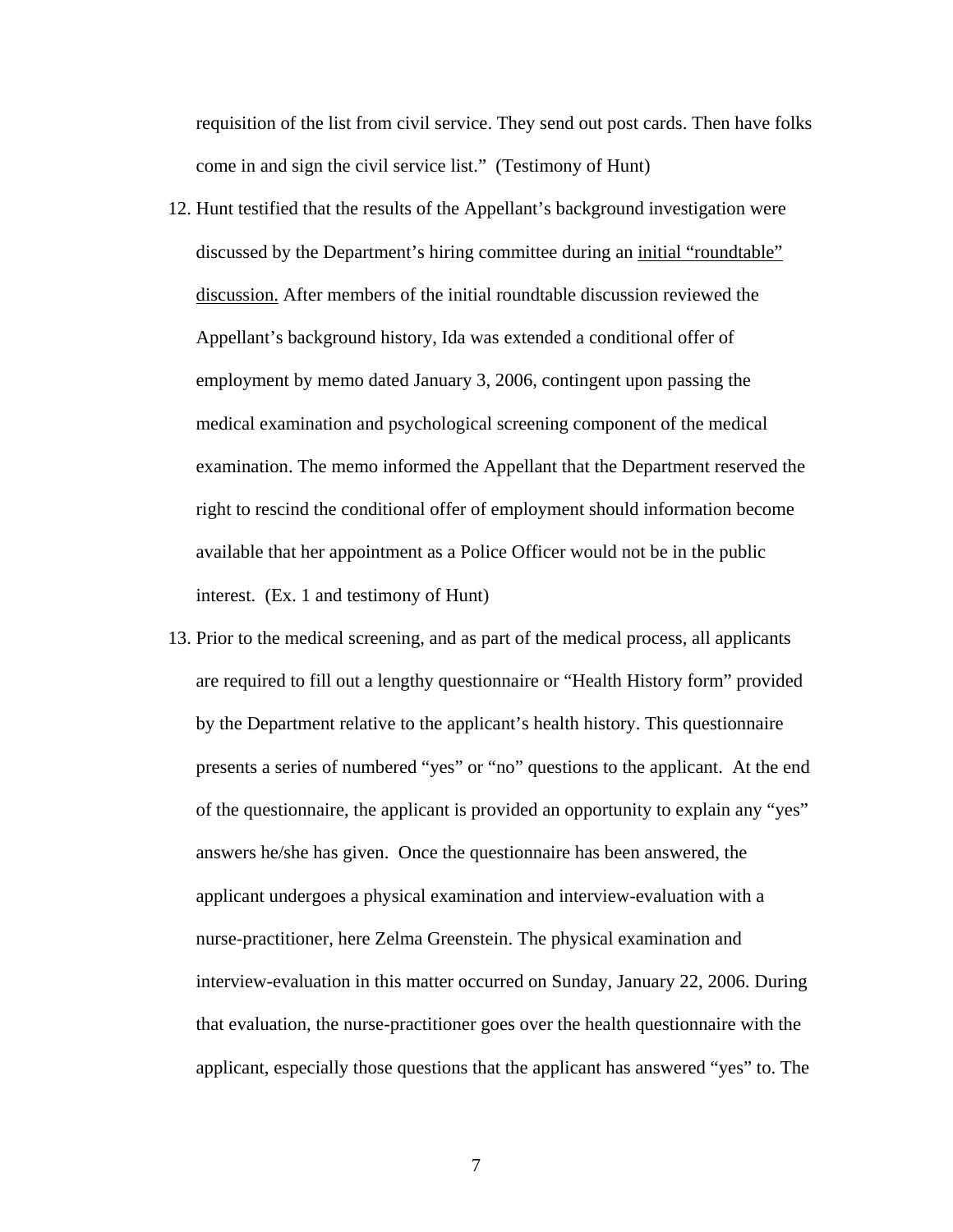nurse practitioner writes notes and explanations on any matter on which she has inquired. Following the evaluation and recommendation by the nurse practitioner, the nurse practitioner "signs-off" on the medical evaluation. The applicant's medical file is then sent on to be "signed-off" on by the Department's Medical Director, Dr. Arnold. It is very rare in the medical-screening process for Dr. Arnold to actually conduct a follow-up examination or for Dr. Arnold to request further medical information on an applicant. An examination or request for information by Dr. Arnold is only done at Greenstein's request. The nursepractitioner's recommendation is invariably followed by Dr. Arnold, who then signs-off on the case medically. (Testimony of Hunt, Mullan and Greenstein)

- 14. On or abut April 10, 2004, the Appellant filled out a Department Health History form or medical questionnaire for a BPD Social Worker/ Domestic Violence position. On or abut January 17, 2006, the Appellant filled out a Department Health History form or medical questionnaire for this Police Officer position. Both Health History forms are similar and seek extensive medical background information on the applicant and the applicant's family. (Exhibits  $4 \& 5$  and Testimony of Greenstein and Appellant)
- 15. The 2004 and the 2006 questionnaires are similar. The 2004 questionnaire asks about the occurrence of 23 specific family medical circumstances including: alcoholism, drug abuse, syphilis, birth defects and emotional problems. It also poses 205 numbered questions to be checked either "Yes or No" with an explanation for each yes answer. Some of those questions cover a very broad subject matter, time frame and areas of confidentiality. The 2004 questionnaire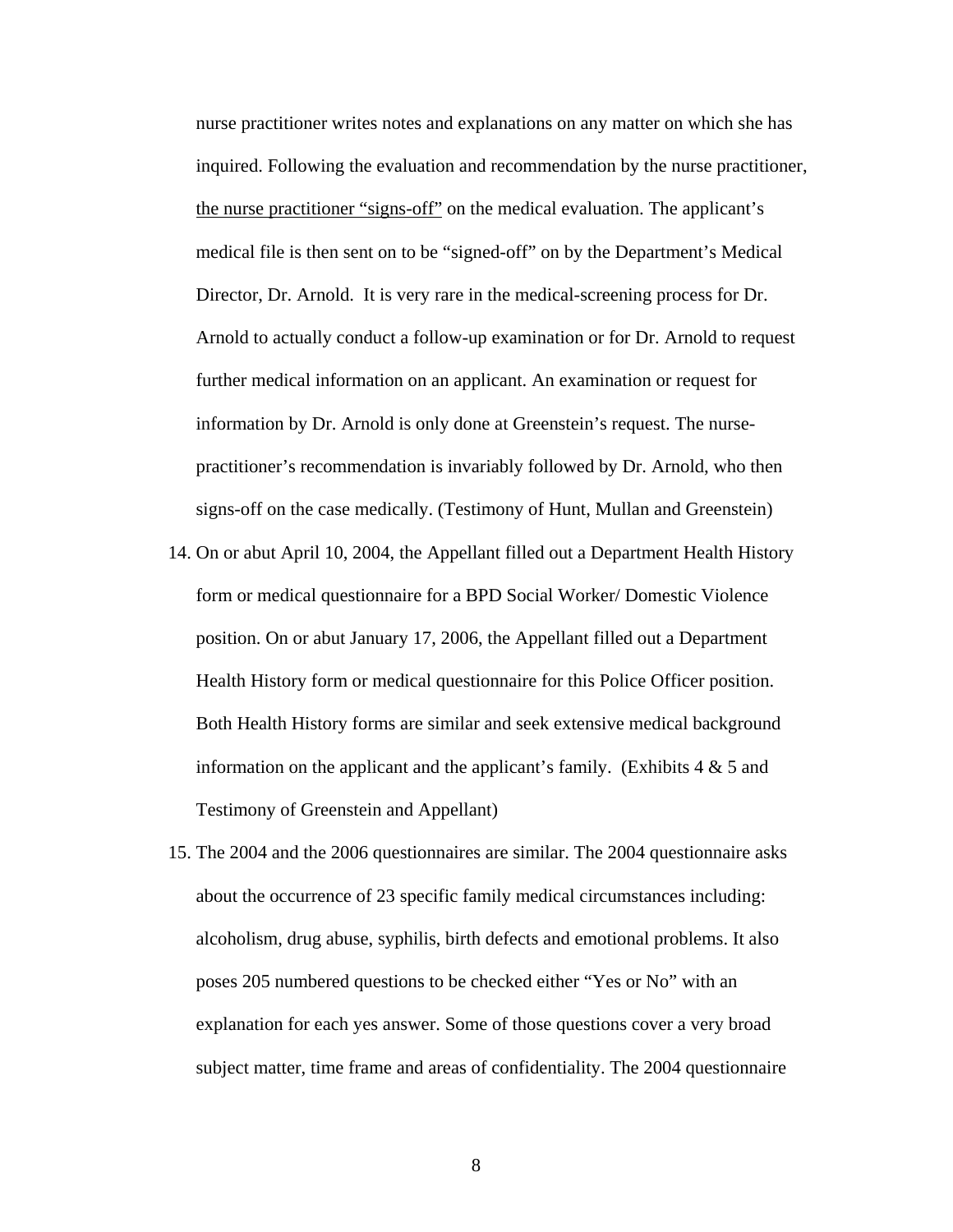had 205 numbered medical questions. The 2006 questionnaire had 262 numbered medical questions. The 2006 questionnaire also had an additional page which contained, seventy-five, (75) additional, redundantly numbered, redundant medical questions, calling for a circle of "yes or no' in answering. Some questions are generally or specifically redundant and others call for a subjective selfappraisal. Some examples are: #39 – Depression or excessive worry?, #45 – Emotional problems?, # - Excessive fatigue?, #58 – Flatulence – gas distension?, #71 – Head injury?, #72 – Headaches?, #83 – Insomnia?, #84 – Intestinal trouble?, #102 Morning stiffness?, #108 Night sweats?,#109 Nose bleeds?, #110 – Numbness-weakness-fatigue?, #138 – Sexual difficulties?, #150 Teeth of gum problems?, #151 Throat problems?, #155 – Trouble sleeping?, #161 – Venereal disease?, #184 – Have you ever been seriously injured?, #188 – Have you ever been a patient in a hospital or sanitorium?, #189 – Have you ever consulted a psychologist, psychiatrist or social worker for any emotional problems?, #199 – Do you now or have you ever taken any drugs or medicine? And #201 – Do you drink beverages which contain caffeine? (i.e. coffee, coke?) If yes, how much? Some of the information sought seems to be extensive, detailed, invasive of privacy and not reasonably related to the applicant's current medical qualification for the position. A thorough medical examination and review and a physical abilities test should satisfactorily address the issue of physical and medical qualification. The Appellant did not have a copy of her completed 2004 questionnaire when she completed the 2006 questionnaire. She was aware however, that the Department did have a copy of her 2004 questionnaire when she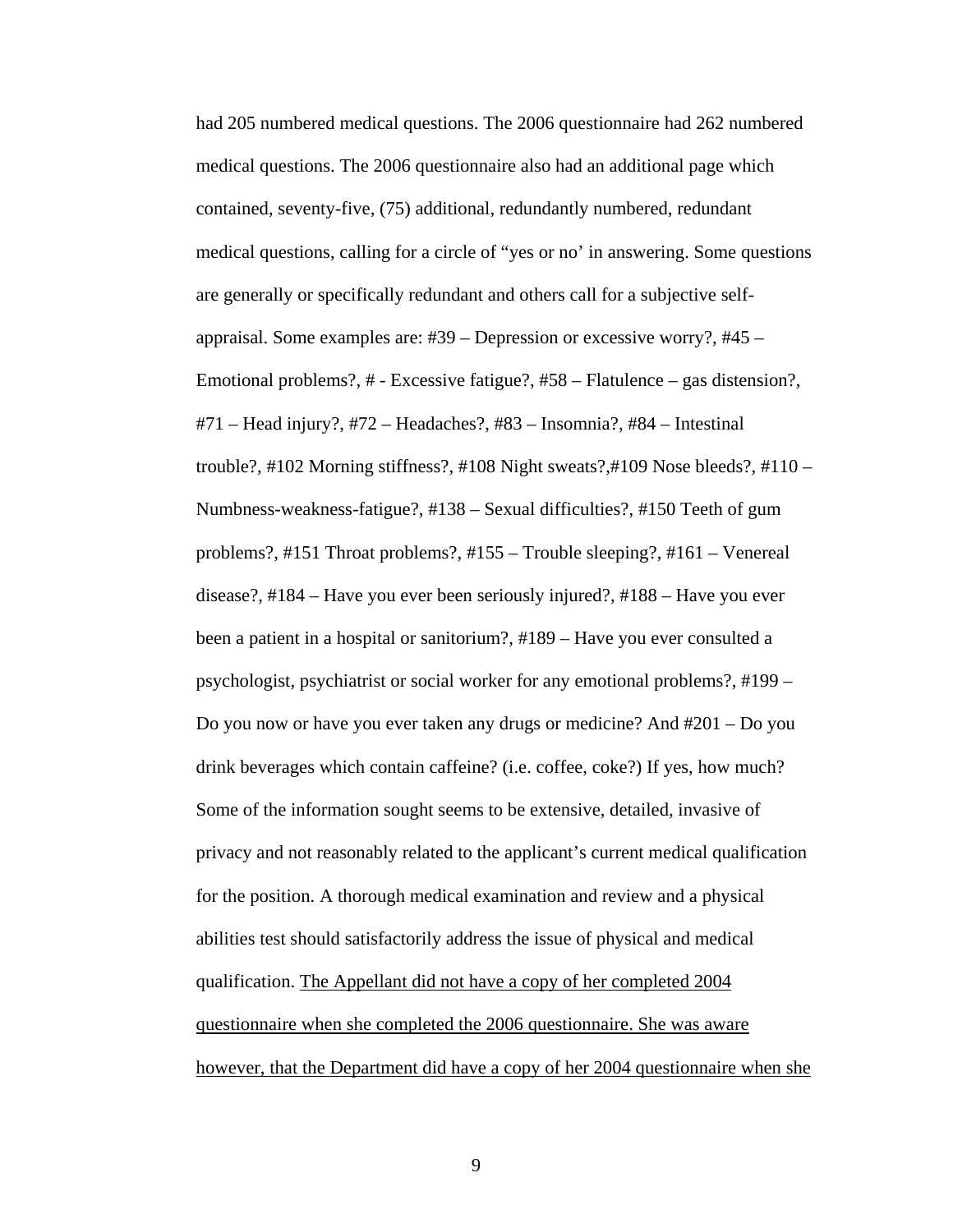completed the 2006 questionnaire. (Exhibits  $4 \& 5$  and Testimony of Greenstein and Appellant)

- 16. On her 2004 questionnaire the Appellant checked off "yes" for questions that addressed back injuries, conditions or pain generally, or work related injuries that cause restrictions or loss of work time or a work related claim and medication/medical treatment. These "yes" answers prompted a written explanation by the Appellant and a follow-up review by the Nurse-Practitioner. These answers/explanations followed by a review were to questions # 14, 94, 112, 186, 190, 191, 192, 193, and 197. Some of these questions were generally redundant and called for some overlapping in the answers/explanations. The Appellants explanations provided adequate detail that would alert or prompt any reader, (Nurse-Practitioner) to make a further inquiry, if so desired. (Ex. 4*,*  Testimony of Appellant and Greenstein )
- 17. On her 2006 questionnaire the Appellant checked off "yes" for questions that addressed back injuries, conditions or pain generally, or work related injuries that cause restrictions or loss of work time or a work related claim and medication/medical treatment. These "yes" answers prompted a written explanation by the Appellant and a follow-up review by the Nurse-Practitioner. These answers/explanations followed by a review were to questions # 5, 7, 21, 64, 72, 144, 192, 243, 246, 249, 250,252, 254, 256 and 261. Some of these questions were generally redundant in subject matter and called for some overlapping in the answers/explanations. The 2006 questionnaire also had an additional page which contained, seventy-five, (#1-75) additional, numerically redundant and covering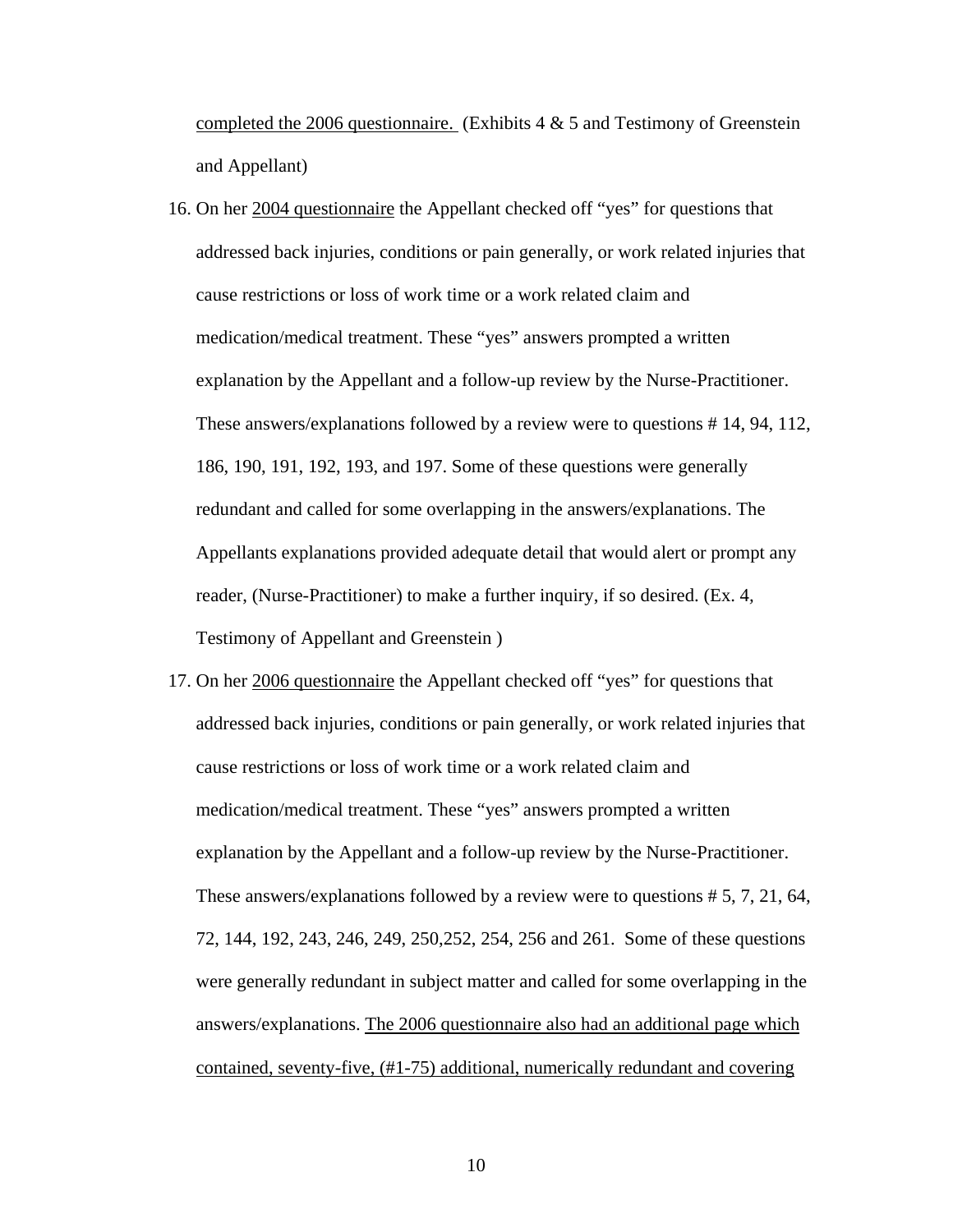redundant medical matters, calling for a circle of "yes or no' in answering. The Appellants explanations provided adequate detail that would alert or prompt any reader, (Nurse-Practitioner) to make a further inquiry, if so desired. (Ex. 5*,*  Testimony of Appellant and Greenstein )

18. On or about January 19, 2006, the Appellant had a thirty minute interview with Dr. Marcia Scott, the Department psychiatrist. Dr. Scott's notes indicate that the Appellant passed the psychiatric screening. The notes also indicate that the Appellant disclosed to Dr. Scott: her "discharge" from ROTC when she couldn't run because of "spondylolistheses and Spondylitis" and that "She also had an 'unrelated' back injury while working baggage for Alitalia." Dr. Scott's notes concluded that the Appellant's cognitive presentation was "Open, disclosing, focused, alert" and that her affect was "full appropriate". (Ex. 6)

19. The Appellant also voluntarily submitted reports of recent physical examinations that she had undergone on her own initiative and specifically in preparation for this 2006 application and the medical-screening process. In December 2005 and January 2006 she had obtained medical examinations and reports from her long time treating physicians, including the Chief of Orthopedic Surgery at Children's Hospital and her Primary Care Physician. She submitted the written results to the Department. The records fully disclose her scoliosis, a mild curvature of the spine. The Appellant's evaluations concluded she was cleared for strenuous physical activity, had no physical restrictions and no clinical symptoms of spondylolysis or spondylolisthesis. (Exs. 14-17, testimony of Greenstein and Appellant)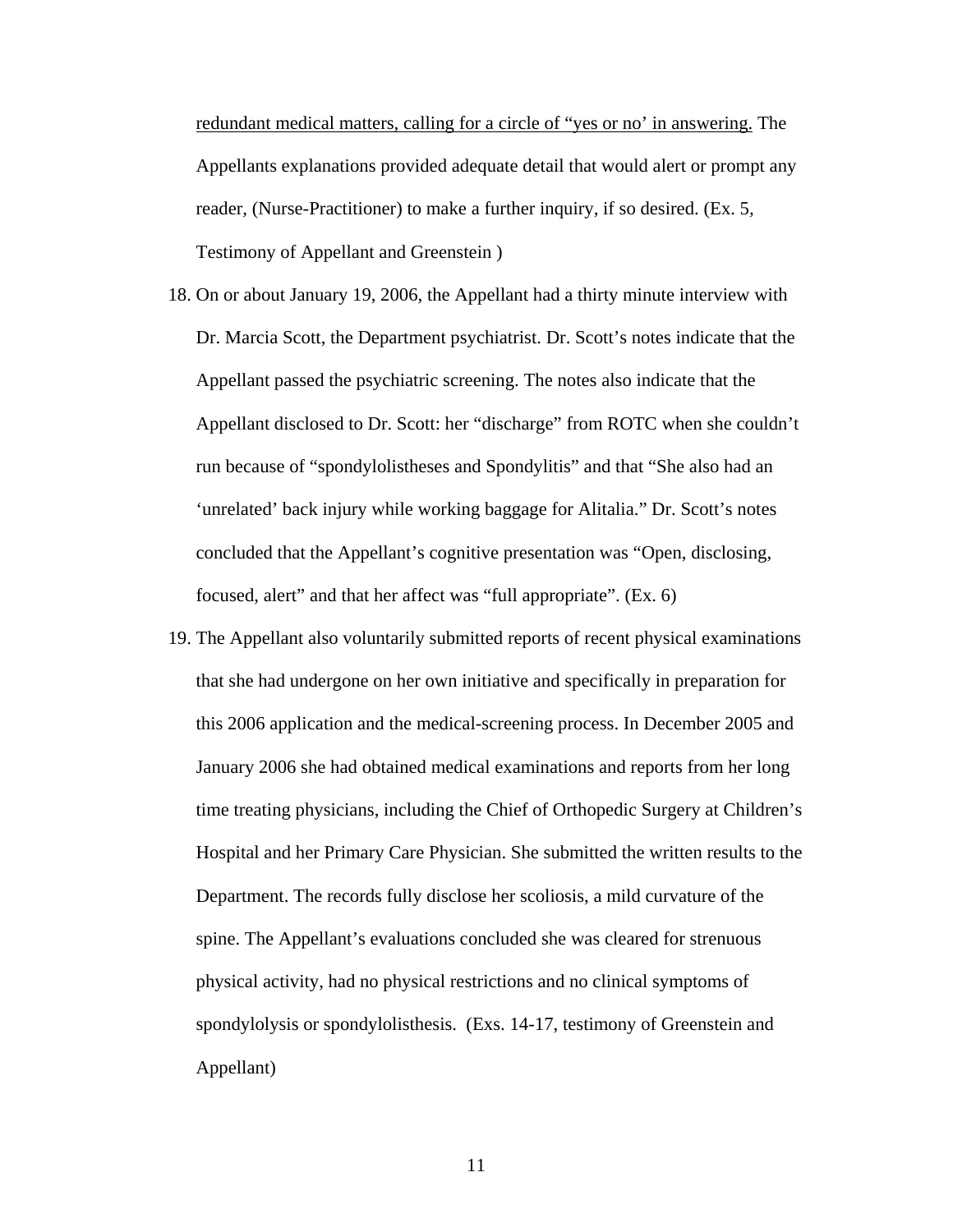- 20. Zelma Greenstein is a licensed Nurse Practitioner and has been practicing since April, 1972. Although her employer now is the Boston Medical Center, (BMC) she works full-time for the Boston Police Department, (BPD) under a contractual arrangement. She has been employed this way by the BPD for 22 years. The majority of her time is spent on case management or following the medical progress of the BPD officers out on Worker's Compensation. She also performs physical exams of police civilian employees, cadets and recruits. She has performed thousands of these physical exam/reviews over that time. (Testimony of Greenstein)
- 21. As part of the 2004 hiring process for Appellant's BPD social worker job, she had filled out a similar Health History questionnaire to that of the one she filled out for the 2006 police officer application. That 2004 questionnaire stayed on file with the Department. Roberta Mullan is the Director of the Department's Occupational Health Services Unit ("OHSU"). The Director's position is an administrative one, not a medical one, despite the fact that there are some medical professionals under her administrative direction. Mullan testified that if a job applicant has previously worked or applied for the Department, the OHSU refers back to any and all medical documentation the Department has on file in order to compare the answers on a previous questionnaire with that of the Applicant's current questionnaire. The purpose is to compare the documents, looking for changes or discrepancies and seeking an explanation of the changes or discrepancies. (Ex. 4 and testimony of Mullan)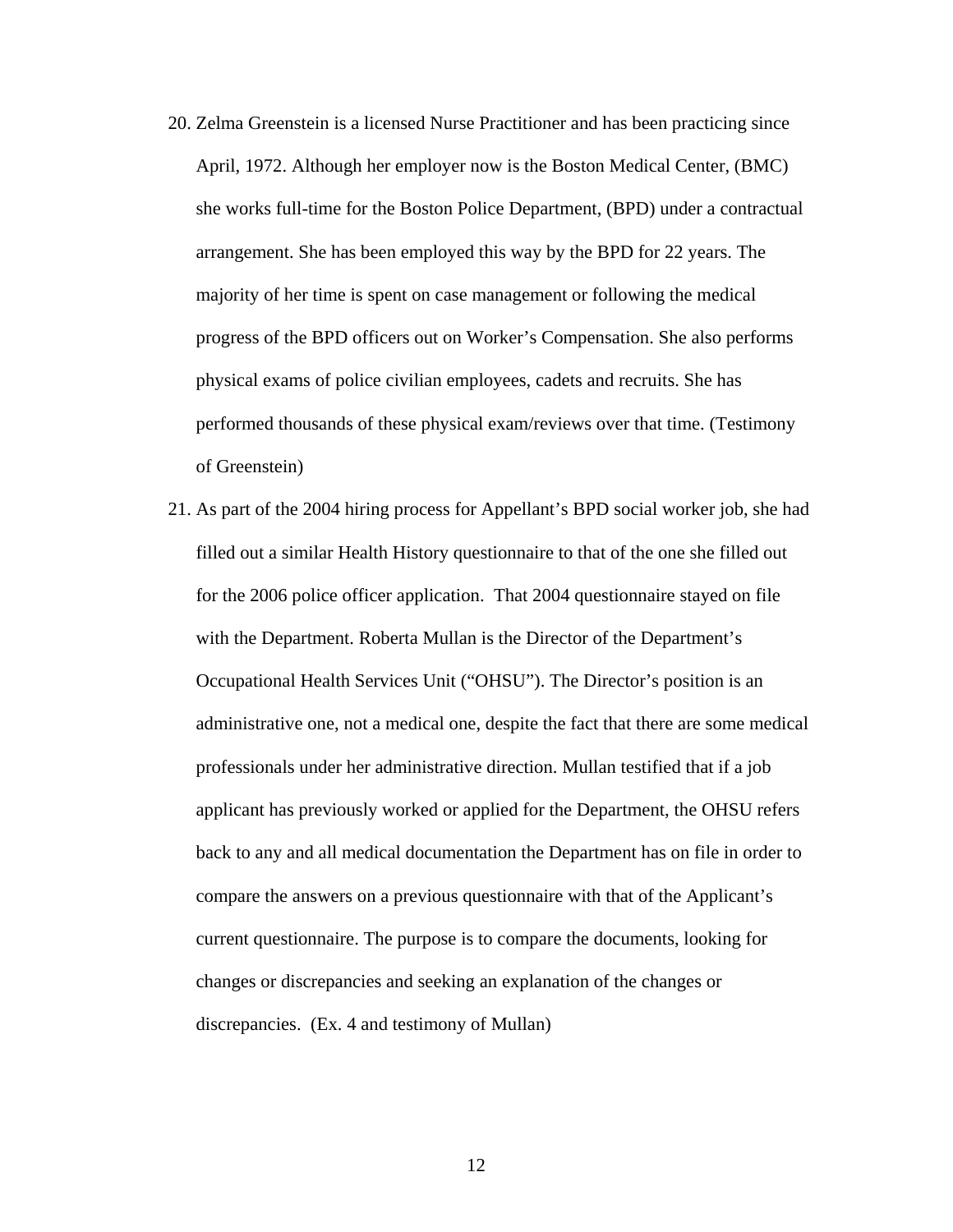- 22. On Sunday, January 22, 2006, the Appellant had a physical examination at the Department under the auspices of the OHSU. The medical screening and physical exam was conducted by Nurse Practitioner Zelma Greenstein. Greenstein had also performed Ida's 2004 medical exam. Greenstein and Appellant reviewed the Appellant's Health History questionnaire to clarify any of the questions that the Appellant had answered "yes" to. Greenstein had ten scheduled physical exams and interview-evaluations that day, from 7:00 AM to 7:00 PM. (Testimony of Appellant, Mullan and Greenstein)
- 23. Greenstein's 2006 physical exam and interview-evaluation revealed that the Appellant's examination was normal including her spinal mobility, neck muscle strength, balance, coordination, reflexes and cranial nerves. Greenstein testified that if she had needed more records from the Appellant she would have followed her normal practice. That normal practice is for her to make a written note of the requested records and for recruit to be given seven additional days to produce any requested additional medical records. Greenstein testified that she apparently had all the medical records necessary to make such a determination on January 22, 2006, there had been full disclosure and those records had been provided by Ida. There upon, Greenstein should have continued to follow her normal practice by signing-off on the chart and then sending the entire medical file with her notes on to Medical Director, Dr. Arnold, for him to sign-off on the medical screening process. Dr. Arnold rarely sees or examines applicants and then only when requested to do so by the Nurse Practitioner. Dr. Arnold was not on duty on the day of the exam and review. Greenstein testified that her routine practice is not to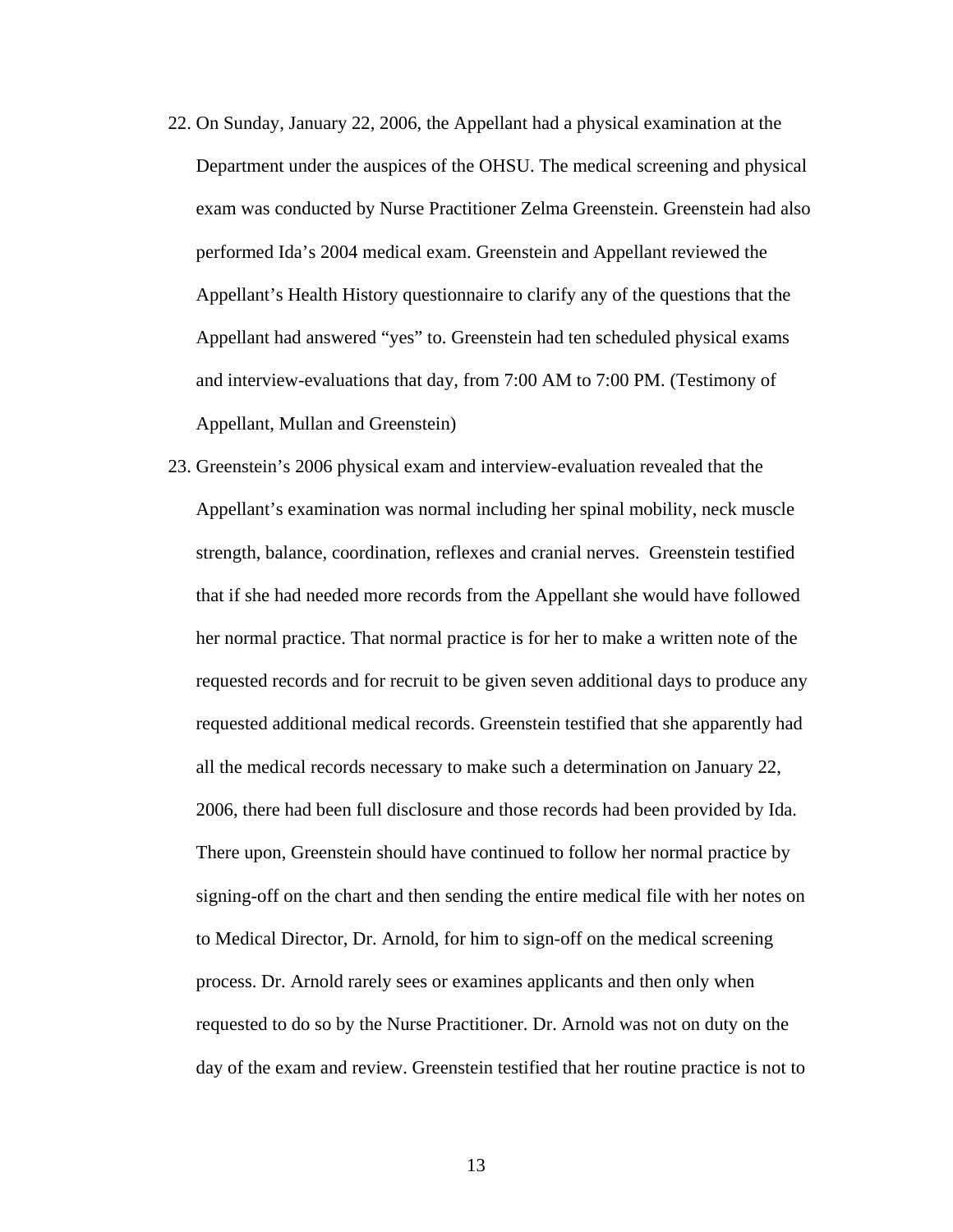administratively review the candidate's medical file, if needed, with an OHSU administrator on the same date as the physical exam. She testified; "We (her and Dr. Arnold or Mullan) don't review those records at that time, in between ten exams, we don't have the time then, we wait until all the records are in. She testified that "the applicants are instructed to bring in the documents for the exam, but most don't." "We give them seven days for the review and we review them as they come in, in a week or so." Greenstein's testimony was very clear since she follows her well established routine and makes clear detailed objective notes of her observations, actions and determinations. She testified that she does not have any time to do her review on the day of the physical exam because she is too busy. Since candidates are routinely given an additional seven days to bring in additional records, the final medical review, if necessary, would then occur at least seven days after the physical exam. ( Exs. 4, 5 and Testimony of Greenstein)

24. It is noted as corroboration of her habit and practice, that Greenstein did make such a request for additional medical records at the Appellant's earlier, May 7, 2004 medical exam/ review; due to the Appellant's 2002 work related back injury and prior scoliosis. Greenstein then went further and made a further detailed written note next to a bold, underlined " $\underline{HOLD}$ " in the margin : "I have requested current back evaluation by MD ( She states had evaluation within past 2 months for another job). She will get records." Greenstein made further notes, on May 11, 2004, on her follow-up of the requested medical records received from Dr. Jacobs ( Ex. 4, Testimony of Greenstein)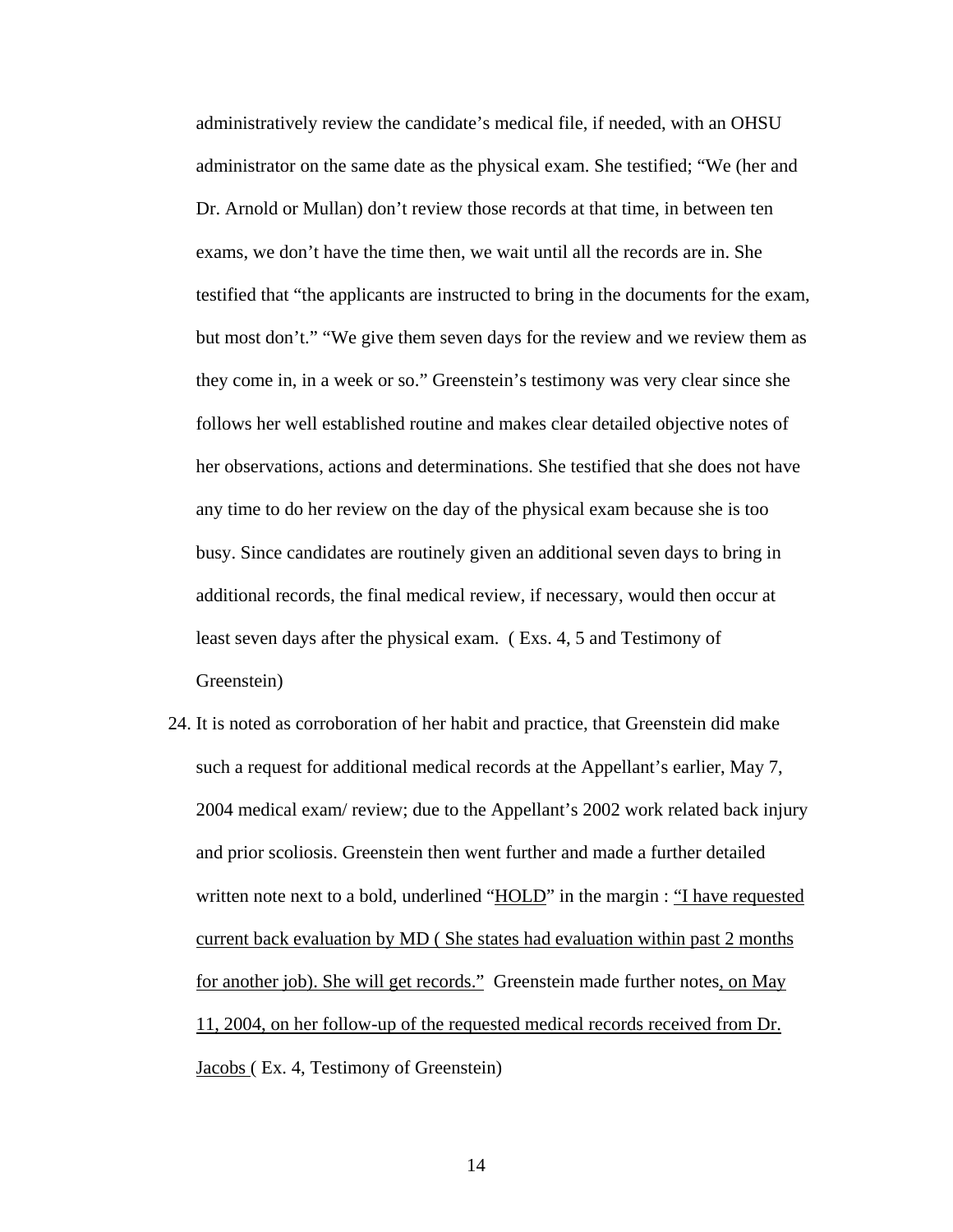- 25. Greenstein testified that she routinely, "records objectively" on the applicant's chart or medical records exactly what occurred during the exam-interview evaluation. She testified that she writes it down "immediately" and "exactly" at the time, since her "memory is not so good." She even noted on the 2006 chart that Ida was "tanned" and had "bruises" from her practice at the gym to get over "the fence" or wall as part of the physical abilities test (PAT), which is "difficult, especially for a woman." She further testified that: "I would have noted it if I felt that Ida was withholding documents or information." "I have been doing this for 42 years" and she stated; "I've worked for 22 years with Roberta Mullan." (Testimony of Greenstein)
- 26. Greenstein was not called nor expected to be called, by the Department as a witness in its case in chief. Mullan was aware, at the time that she testified that Greenstein was not designated to be called as a witness by the Department. (Testimony of Mullan) Greenstein was only called as a rebuttal witness, after the Department had rested on its case in chief, on November 7, 2007. She was the last and only witness to testify on the final day of hearing, April 15, 2008. Greenstein was called in rebuttal by the Department to rebut a serious, repeated statement attributed to her in testimony by Ida. Ida claimed that the repeated statement had been made by Greenstein, at the end of her exam-interview with Greenstein. Greenstein had been alerted prior to her testimony, by BPD attorney Chisholm as to the repeated statement attributed toe her and her purpose as a rebuttal witness. Greenstein appeared to be genuinely surprised on the witness stand when she was confronted with the fact that the memo from Roberta Mullan recommending Ida's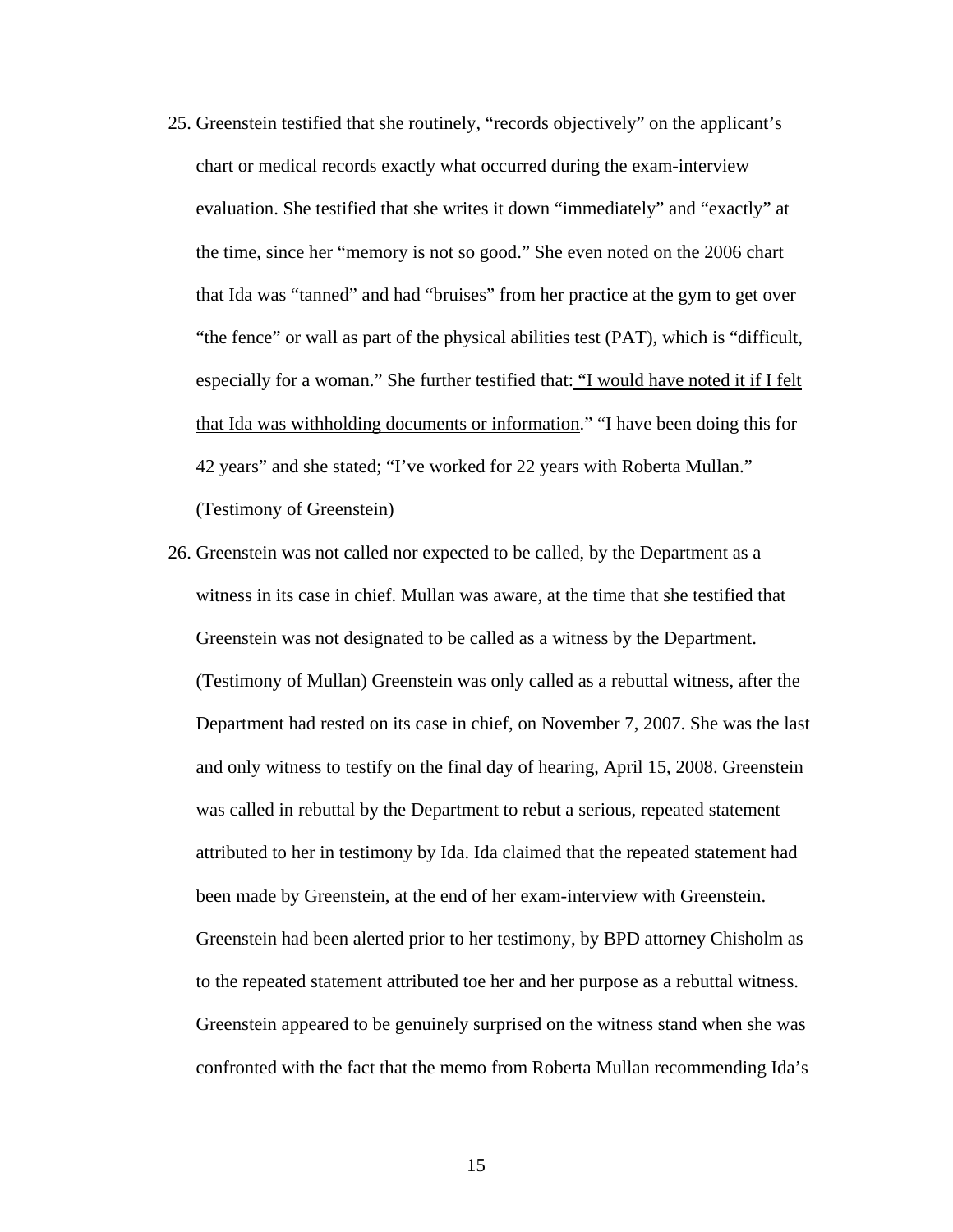bypass was dated the same day as her physical exam, January 22, 2006. Greenstein spontaneously exclaimed; "I don't know how or why a recommendation would be made rejecting the applicant, on the same day as the exam, January 22, 2006." She further testified: "It doesn't make sense to me for Roberta Mullan to recommend bypass that same day." Greenstein appeared to be incredulous even after reading the memo-She testified: "I can't believe its true…I've never seen it until right now!" Greenstein then volunteered the only explanation that appeared to make any sense to her- She testified: "Maybe the memo was written at a later date but referred to the date of the exam."

(Testimony and demeanor of Greenstein)

- 27. Ida had not identified Greenstein personally or visually, at the time Ida testified. Ida testified that during her interview with the nurse practitioner, identified by her, by name only, as "Zelma" or the "nurse-practitioner". She testified that at the end of her review-interview, Zelma or the nurse-practitioner gave her "odd looks" and then stated to her; "I'm going to make sure you don't get on". Ida testified that the nurse practitioner then repeated the statement, a short time later, as Ida was standing next to the door, ready to exit the room. Ida stated that her reaction was "shocked" and she "didn't know what to think". Ida, as a witness was visibly upset while recalling this memory on the witness stand. Her voice quaked and quivered while her face exhibited pain and hurt. It seemed that she was about to shed a few tears. (Testimony and demeanor of Appellant)
- 28. This hearing officer examined Greenstein closely on her practice and habits in this process. I find that she is a person of long-standing practice and routine. She jots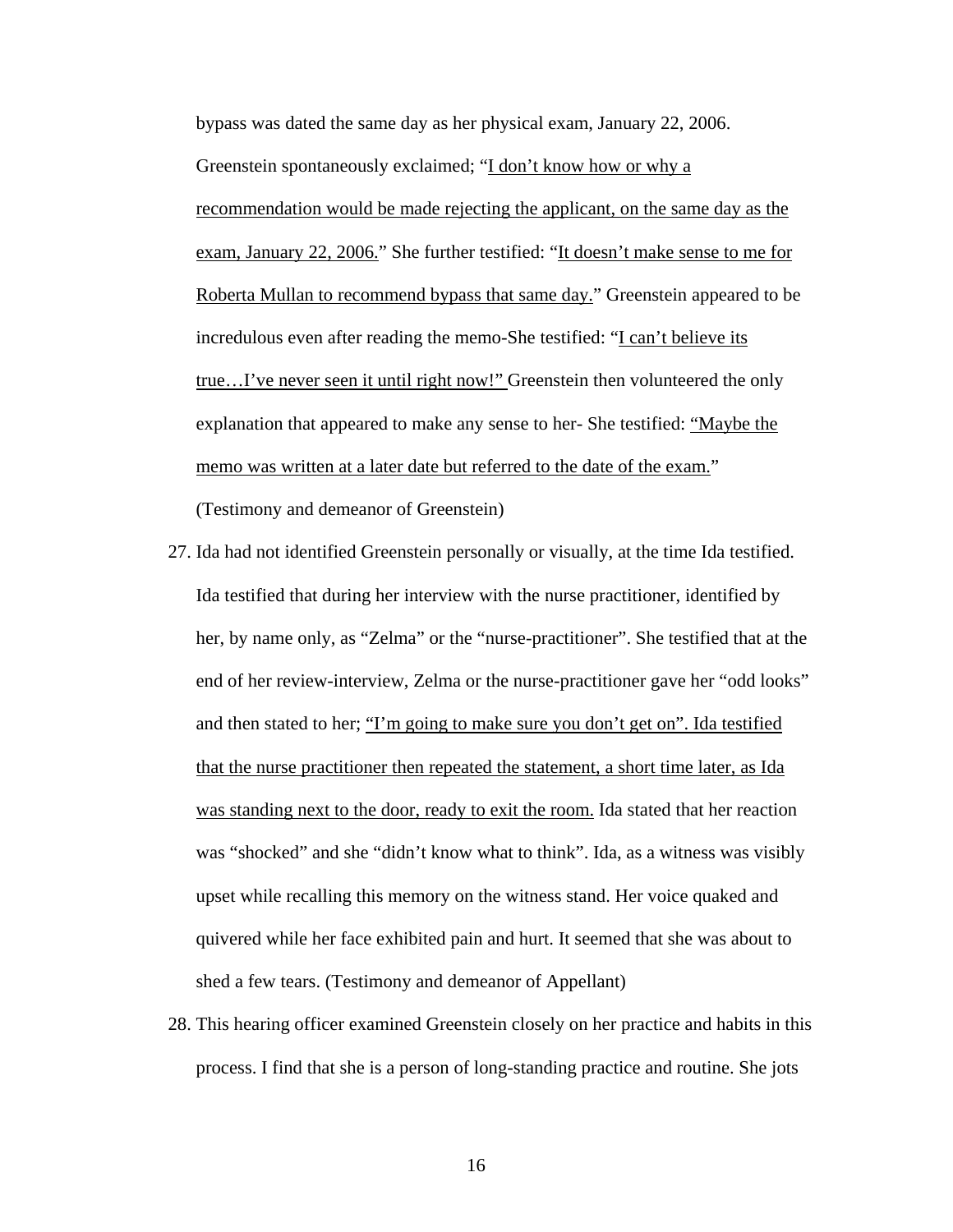down information as she is being told of it or events as they occur. She is the gatekeeper for Dr. Arnold and Dr. Arnold only reviews what she calls to his attention. If she had made a referral to Dr. Arnold, she would have made notes of it and she did not make any notes of a referral or any conversation or event regarding a referral to either Dr. Arnold or Roberta Mullan. Greenstein also did not make any notes of a subsequent conversation with Robin Hunt regarding these matters. Greenstein testified that "only Dr. Arnold reviews her notes and records." Dr. Arnold was not on duty on the day of the exam and interview. Greenstein only does medical case reviews with Dr. Arnold. Roberta Mullan does overall nonmedical reviews sometime thereafter and Greenstein might be called by Mullan to verify or clarify her notes. Greenstein, out of confirmed habit, would have entered detailed written notes in the Appellant's file, if she had: noticed and/or contacted Mullan regarding any discrepancies or withheld information. Greenstein did not make any such notes in Ida's file. However, both Mullan and Hunt testified that they each had a conversation with Greenstein regarding the alleged omissions and discrepancies on Ida's health questionnaires. Mullan testified to a detailed discussion she had with Greenstein, while examining the questionnaire on January 22, 2006, regarding those alleged omissions and discrepancies and the implication of dishonesty by Ida. Mullan clearly testified that Greenstein initially alerted her to those alleged omissions and discrepancies, on January 22, 2006. Hunt also testified that she also had conversation with Greenstein regarding the alleged omissions and discrepancies, sometime prior to the second roundtable discussion. Hunt described Greenstein as Mullan's "source" for this information .Greenstein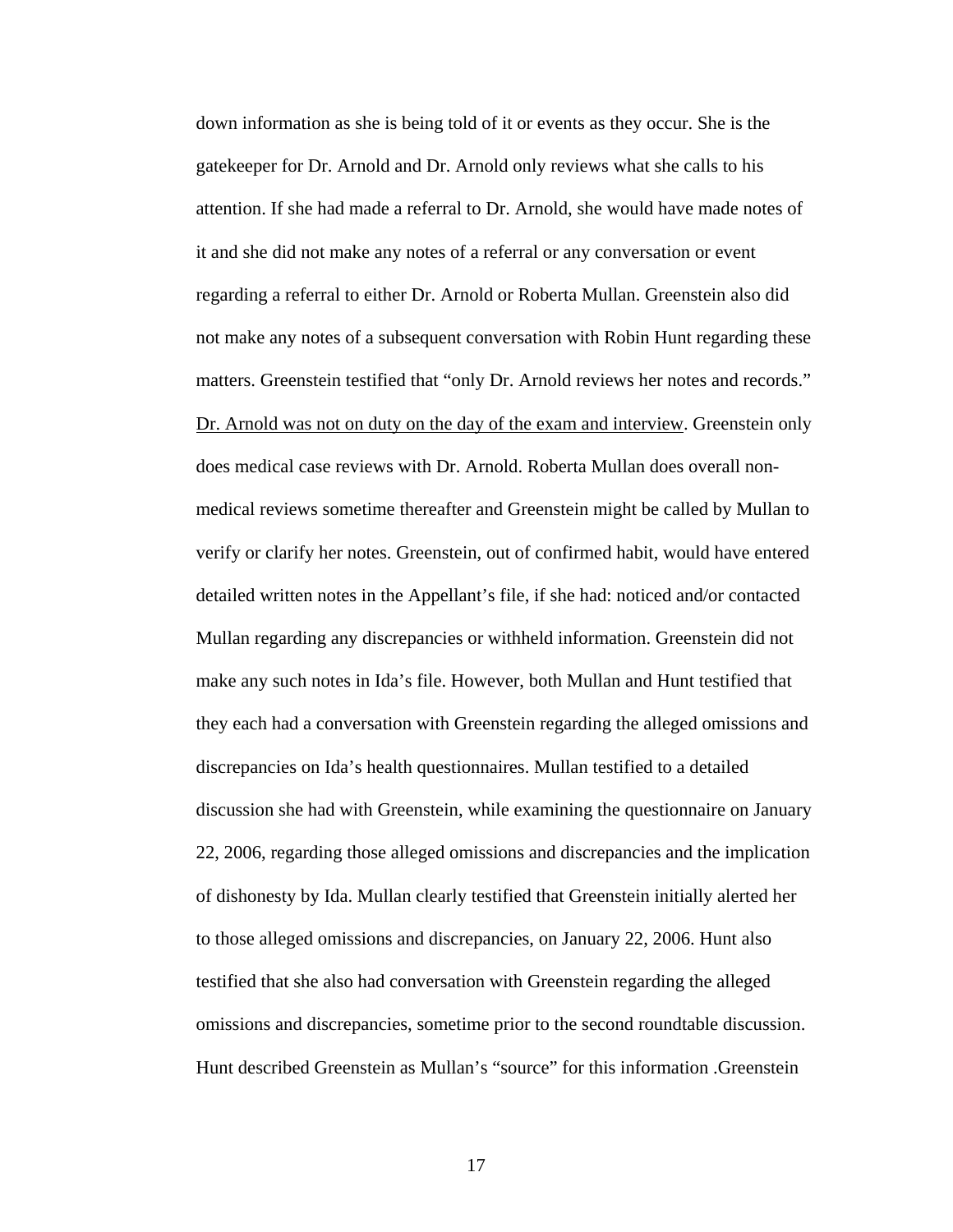did initially alert Mullan to the alleged omissions and discrepancies and had a detailed discussion and review with Mullan regarding them, on January 22, 2006. Greenstein also did have at least one conversation with Robin Hunt regarding the alleged omissions and discrepancies prior to the second roundtable discussion. (Exhibits and testimony and testimony of Greenstein)

29. I find Zelma Greenstein to be an older woman, a professional with vast experience in these matters. She projects herself as a straight-forward witness. Her presentation as a witness is that of soft spoken and genteel yet unflappable. She closely follows her well-established practice in making contemporaneous detailed notes when processing medical exam/reviews. She does this out of habitual practice and because her "memory is not so good." It would be highly unusual, for her to fail to make detailed notes of the discussions and review she had with Roberta Mullan and the conversation she had with Robin Hunt regarding these matters. Based on her presentation and denial, It would seem to be out of character for her to make that type of statement, ("I'm going to make sure you don't get on") attributed to her by Ida. However, despite Greenstein's denial of making the statement attributed to her by Ida, I find that she did make that statement and repeated it, just as Ida testified to. Greenstein also volunteered in her testimony, as a defense, that she does not make those kinds of bypass decisions and therefore would not have made the statement for that reason alone. However, she is vastly familiar with and involved in this decision making process and with the people making those decisions, including Roberta Mullan. I also find that if indeed, Greenstein had followed her confirmed habit of making detailed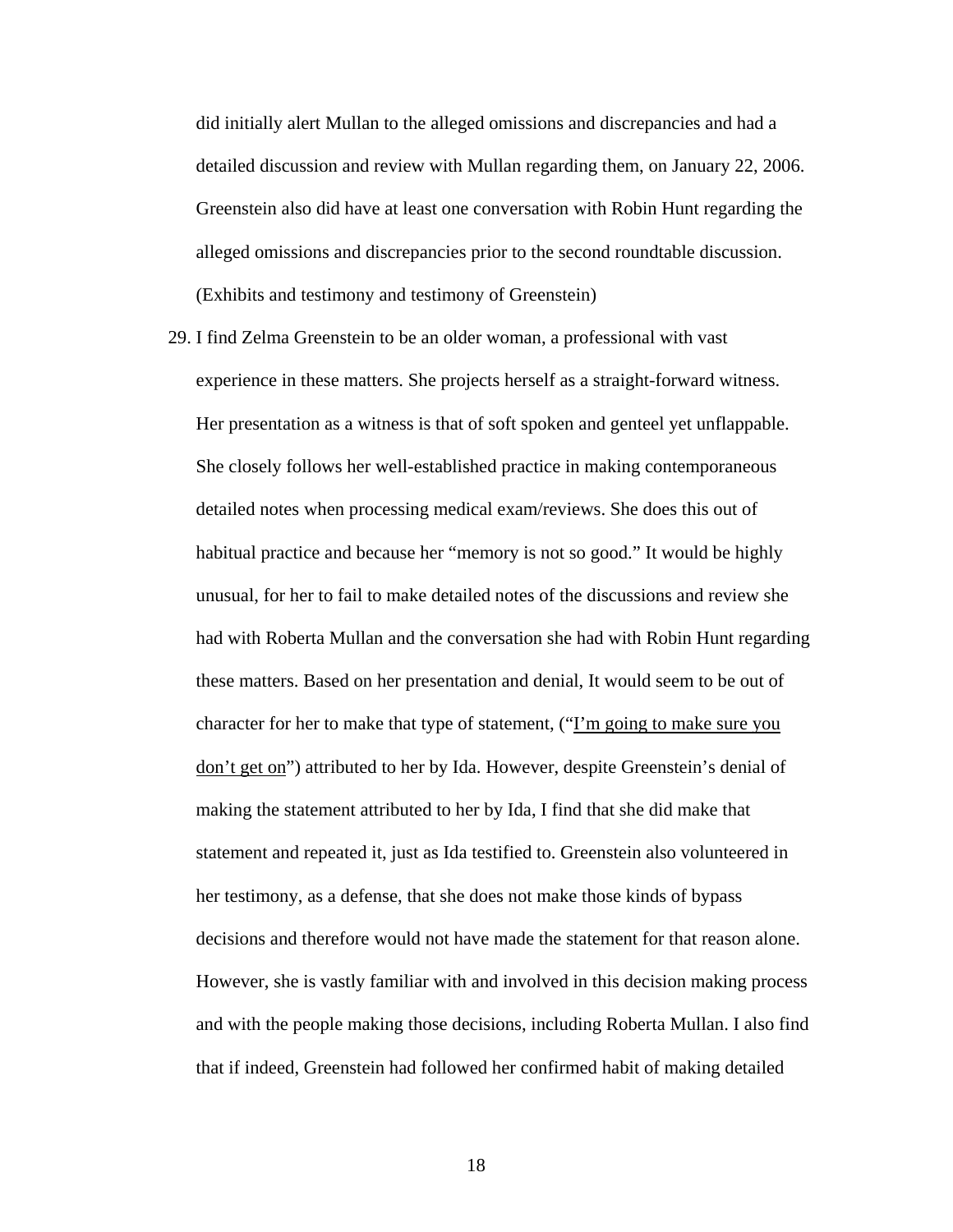notes of her own observations, determinations and interactions regarding Ida, as specifically testified to by Mullan and Hunt, the notes would have provided some evidence to support Ida's claim on the statement attributed to Greenstein. Greenstein instead, chose not to leave her own fingerprints (notes), on Ida's medical chart while still accomplishing her goal of having Ida bypassed for appointment by Mullan. Greenstein's credibility is severely undermined by the contradictions testified to by Roberta Mullan, Robin Hunt as well as Ida. Greenstein's motive for making the repeated statement to Ida is undetermined here and probably indeterminable. The subtleties, vagaries and nuances that sometimes trigger psychological and/or emotional reaction between people are not always capable of detection or substantiation. It is found that Greenstein did initially alert Mullan to and then discussed the alleged omissions and discrepancies with her, in detail, on January 22, 2006. It is also found that Greenstein then subsequently discussed the alleged omissions and discrepancies with Robin Hunt as Mullan's source of information. It is also found that Greenstein did make the repeated statement to Ida at the close of Ida's examinterview on January 22, 2006.Greenstein lacked any observable professional and/or personal indignation at the accusation by Ida. Greenstein was flat and matter of fact in her testimonial denial of the accusation. Therefore, base on the above, I find Greenstein to lack credibility as a witness. (Exhibits and testimony, Testimony and demeanor of Greenstein)

30. I find the Appellant Ida Candreva to be an honest and credible witness. I find that Ida is a credible and reliable witness in her assertion that Zelma Greenstein made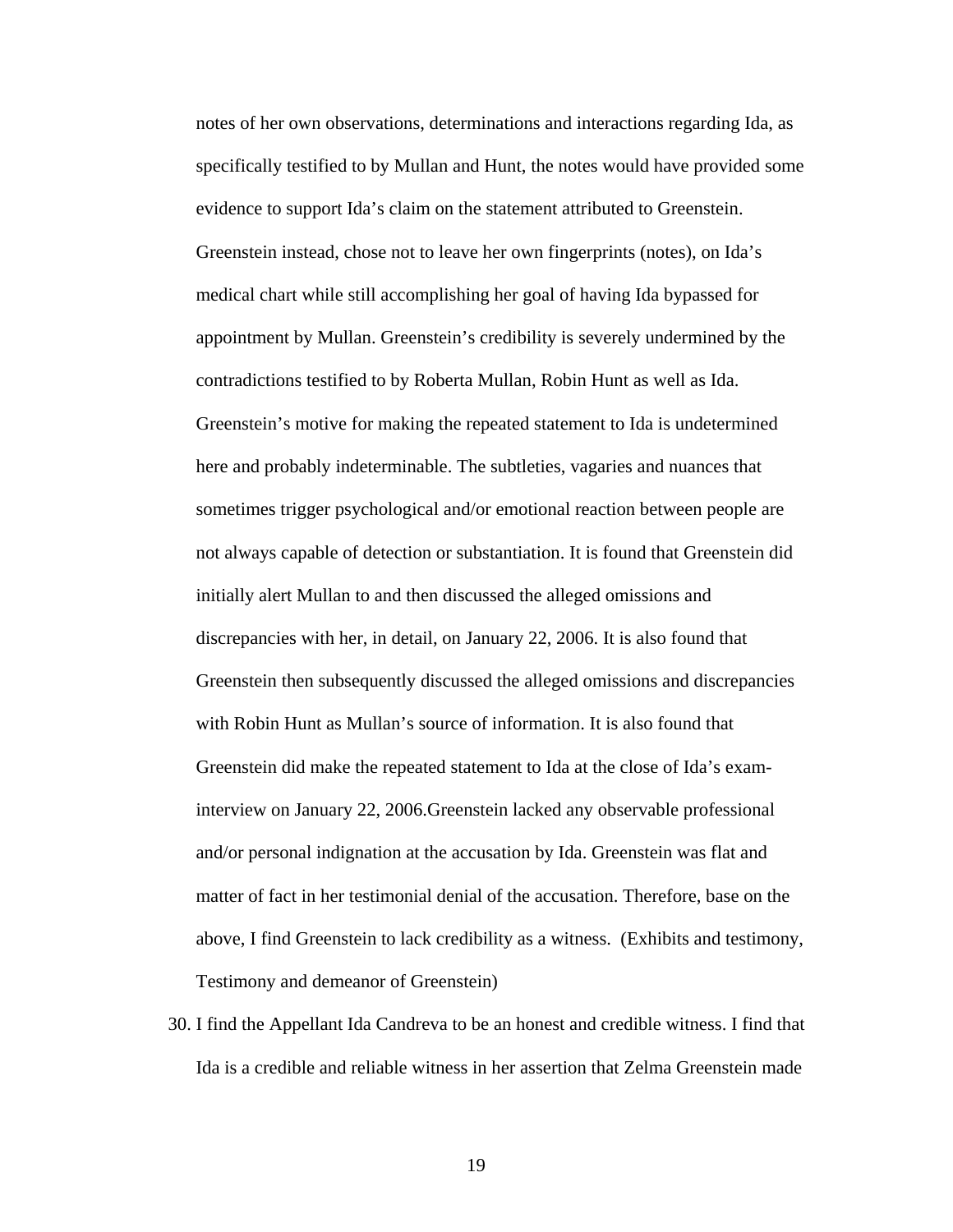the statement to her: "I'm going to make sure you don't get on". (Exhibits and testimony, administrative notice, testimony and demeanor of Appellant)

31. The discrepancies related by Mullan in her January 22, 2006 memo, as the reasons for bypass, are as follows: *First,* in 2004 Appellant indicated that "yes" she *was rejected from the military* due to a back injury. She also indicated during her 2006 interview with Dr. Scott that she had been discharged from her ROTC program because she could not run due to her back condition but *she did not reveal this ROTC discharge in 2006* on her medical history questionnaire,

*Second*, in 2004 Appellant stated that she had a head injury that resulted in some treatment for a laceration followed by headaches. *She failed to mention this head injury/treatment in her 2006 health history* Also, *Third,* in 2004 the Appellant stated that she had a *back injury sustained at work in 2002* lifting luggage and was out of work 3 or 4 months for that. After we reviewed her medical records provided at the time, the records show that she was fully disabled from June 29, 2002 to December 14, 2002 and partially disabled thereafter. The records also showed that she was taking narcotics for five months as a result of this injury. However in her 2006 history she stated that she lost one day from work due to this injury and was advised light duty (she states that she never returned to this job because there was no light duty available) and was only prescribed narcotics for about one month following the injury. Mullan also stated *Additional* 

*Concerns:* to conclude the memo by stating that: *"There are also several concerns in her current medical history, which we are addressing but will be unable to determine if we have received an accurate history regarding those*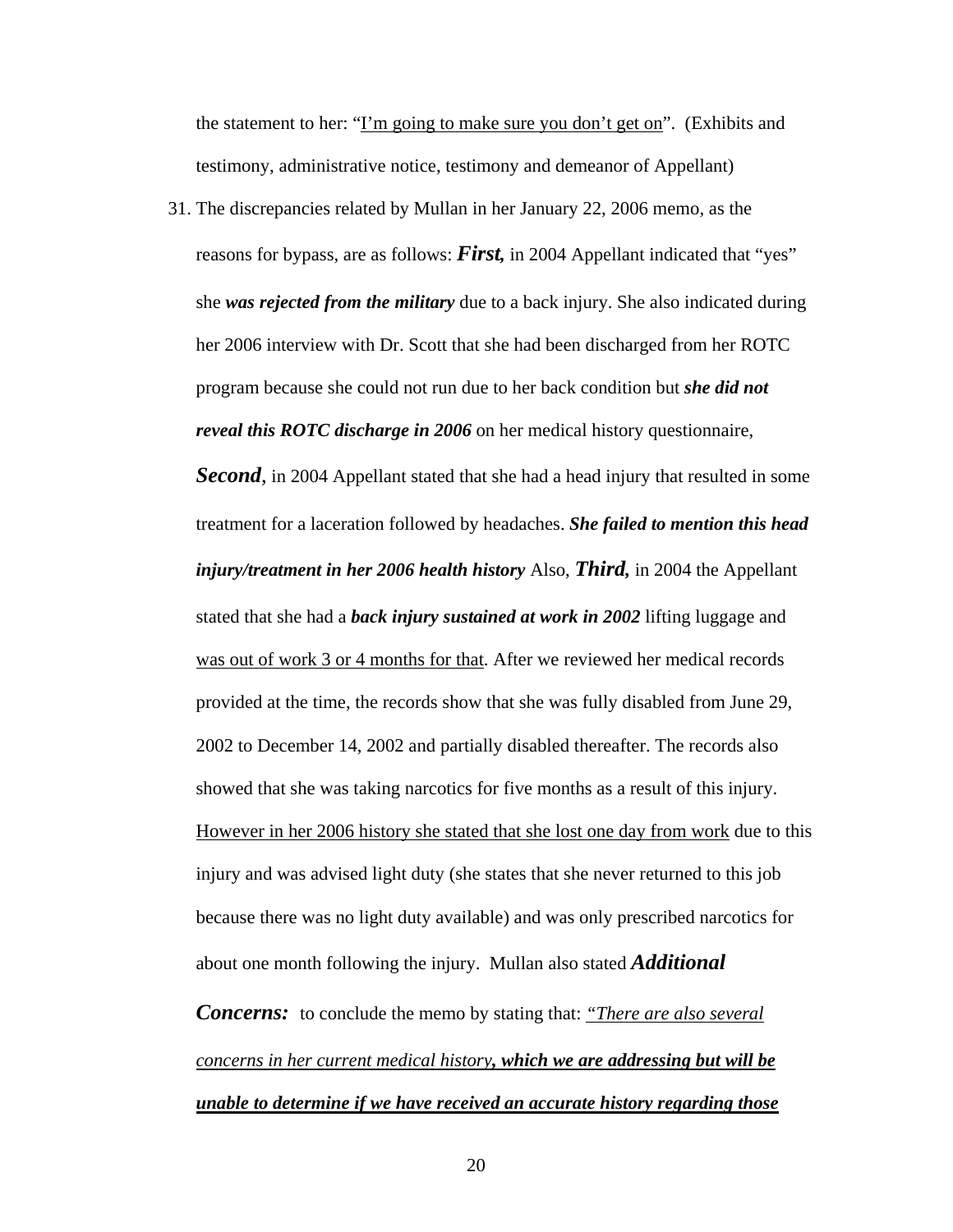*issues until we have been provided the records. Ms. Candreva was very well aware of the current medical guidelines* as she quoted *us* the section covering her present diagnosis. *We are concerned* that she has *attempted to disguise her full medical history* so as not to portray her *condition as disabling*, which has resulted in many discrepancies."( Emphasis added) Mullan also states the Appellant: " has been *less than honest with us* and am *concerned* that this *may represent an untruthfulness issue*..." (Emphasis added) (Ex. 3)

32. Roberta Mullan's January 22, 2006 memo is an inaccurate representation of the Appellant's medical records, current medical condition and other relevant circumstances. It misleads the reader regarding the source and finality of that medical information, conclusions and opinions and therefore the further and ultimate conclusion that the Appellant was untruthful based on it. Mullan claimed "…*"There are also several concerns in her current medical history, which we are addressing but will be unable to determine if we have received an accurate history regarding those issues until we have been provide the records*. However Mullan did not attempt to address any of those issues and did not make any subsequent inquiry into or a request for records from the Appellant, her treating Physicians or Det. Famolare. Mullan merely discussed some matters with Nurse-Practitioner Greenstein, without identifying Greenstein as the source of the information. Robin Hunt did not return the Appellant's numerous subsequent attempts at contact for the purpose of learning her application status. Mullan repeatedly uses the plural pronouns "we" "our" and "us" as the source of the various medical or factual conclusions and opinions stated, without identifying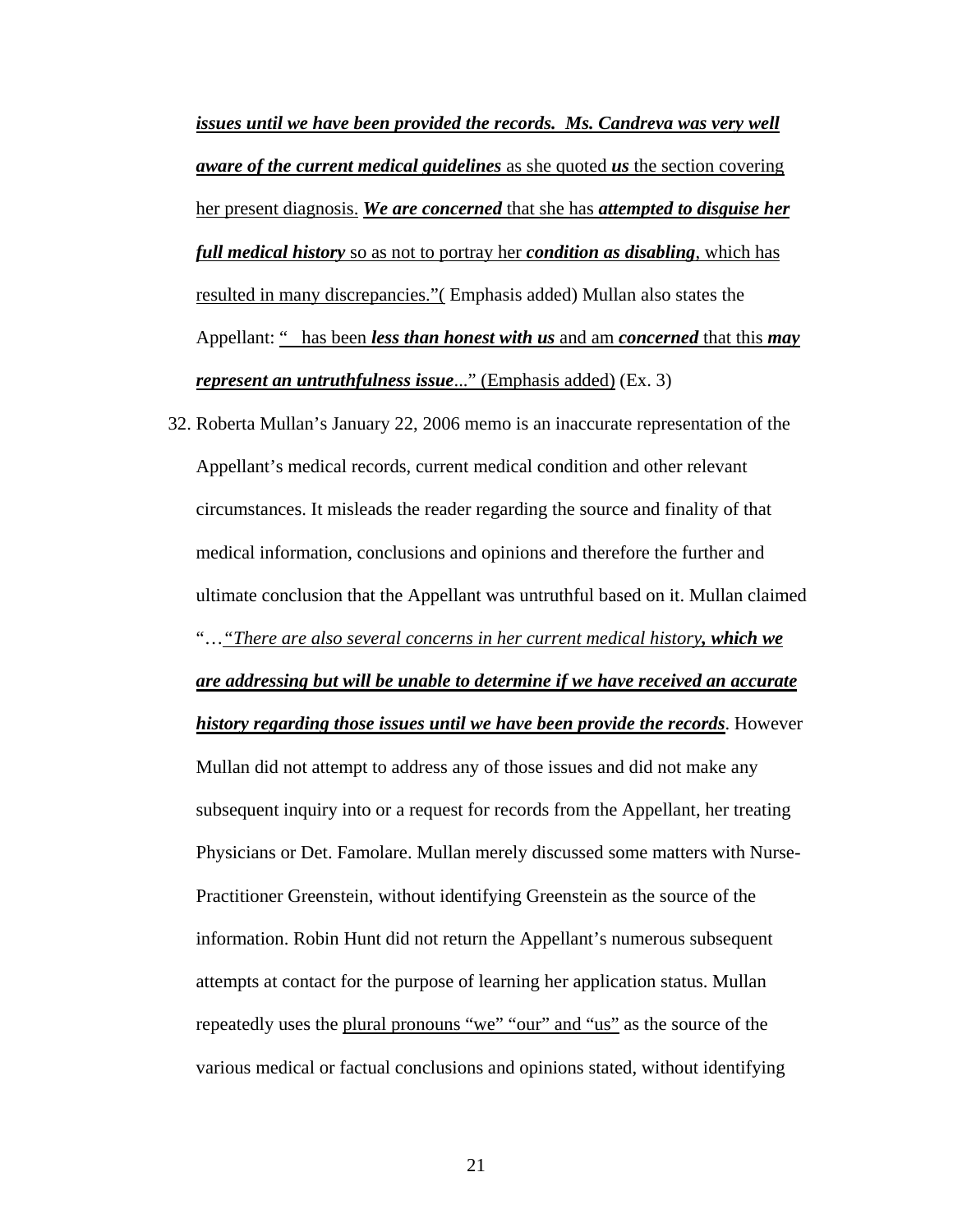the other person(s). The memo begins: "*We* performed a physical examination on Ida Candreva on this date." It has been determined that Mullan is an administrator and not a medical professional. Any medical determination which she states regarding the Appellant may only be attributed to Nurse Practitioner Greenstein or Dr. Arnold M.D, the two medical professionals involved in this matter or possibly the Appellant's treating physicians. Dr. Arnold was not on duty, on the day of the exam and memo and Greenstein after examining and interviewing the Appellant, reviewing her records, apparently found all of her medical records and explanations to be complete. Greenstein did not make any notes regarding any: failures, omissions or discrepancies in Ida's medical file. Greenstein did not refer her to Dr. Arnold or require her to produce additional records. Greenstein found the Appellant to be normal and therefore found she passed the medical review. (Testimony of Greenstein). Greenstein thereupon signed-off on the Appellant's medical review and sent it on for Dr. Arnold's sign-off. (Exhibits and testimony, Exhibit 3 and testimony of Mullan, Hunt, Appellant and Greenstein)

33. Despite the Appellant's medical clearance by Greenstein on January 22, 2006, Mullan includes in her memo a reference to "spondylolistheses and spondylitis" and "scoliosis" and Mullan states in the memo; "During her psychologicsl evaluation she mentions to Dr. Scott that she had been diagnosed with spondylolistheses and Spondylitis. According to her records, she has also been diagnosed with scoliosis. All three conditions may potentially be cause for rejection depending on the history." This is purely medical speculation by Mullan, since those potential issues had been medically determined in the Appellant's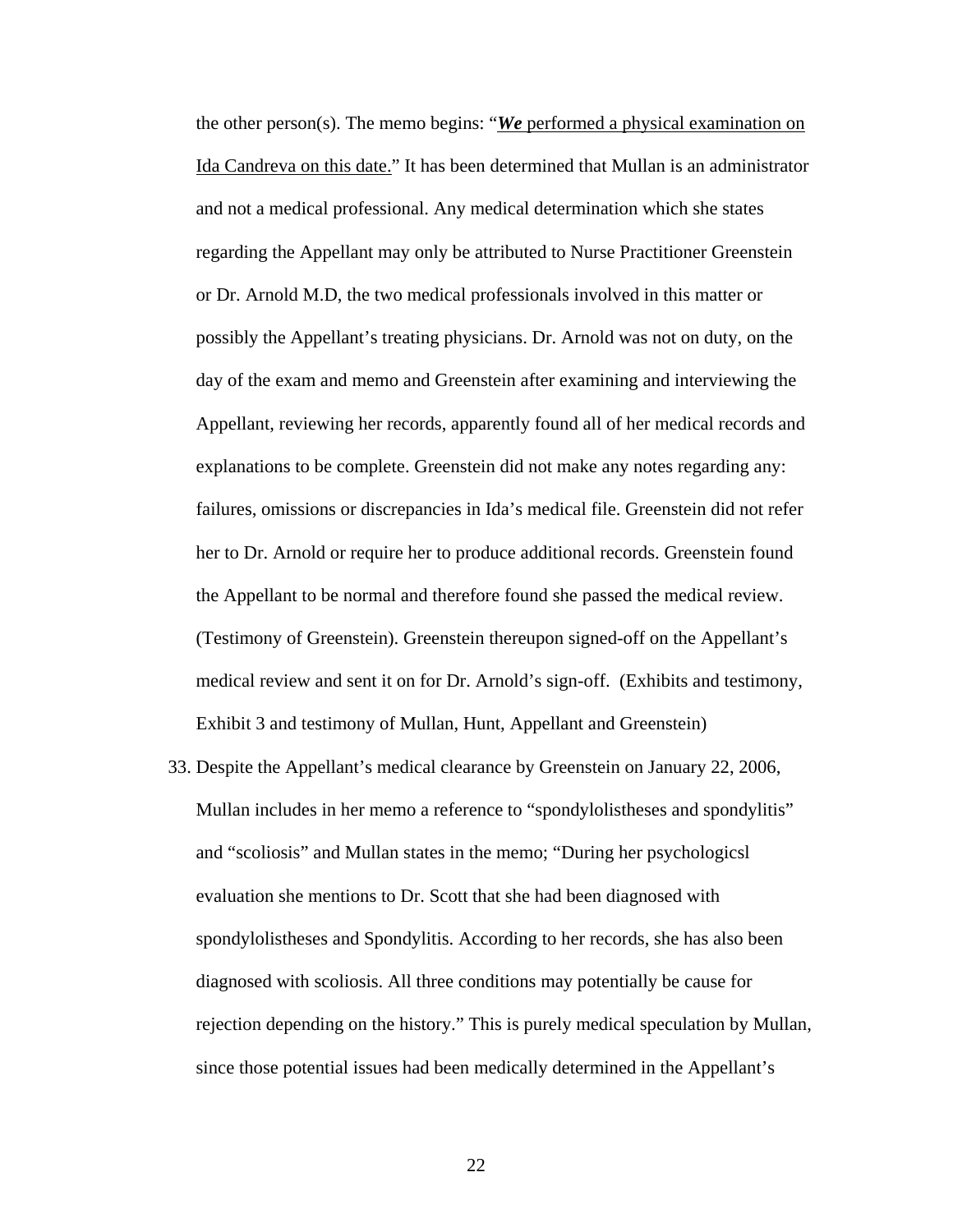favor after Greenstein's exam and medical review. The Appellant had already revealed and discussed those three back conditions; her work related back injury and her motor vehicle neck injury, with Greenstein at the exam/review. Yet Mullan cites Dr. Scott the Psychiatrist, as the source of some of this medical information. Mullan admits the occurrence of the medical examination in her memo; "In light of this and her significant medical history a thorough history and examination was performed. A review of her pre-employment physical exam for the position of Social Worker performed on May 7, 2004 was completed." However, Mullan's reference to Dr. Scott, the only medical professional she named, seems to imply that Dr. Scott is the source of this potentially disqualifying medical circumstance and that the disqualifying matter remained unresolved. (Exhibit 3, testimony of Mullan)

34. Roberta Mullan testified on the first day of hearing, November 7, 2007 as a witness in the Department's case in chief. She testified regarding her primarily administrative duties as Director of OHSU, mainly following the progress of Worker's Compensation cases or police officers injured in the line of duty. Mullan also described the Appellant's medical-psychological screening process in this matter and her own participation in it. She testified that her own "role is pretty cursory". She testified that regarding the medical review, "the final approval is by the Medical Director, (Dr. Arnold)". She stated generally, that "At some point during the day…Ida would have appeared at our office… after her lab work was done, for her scheduled appointments." "She would already have her health questionnaire filled out". Mullan was then asked: Q. – "Could you tell us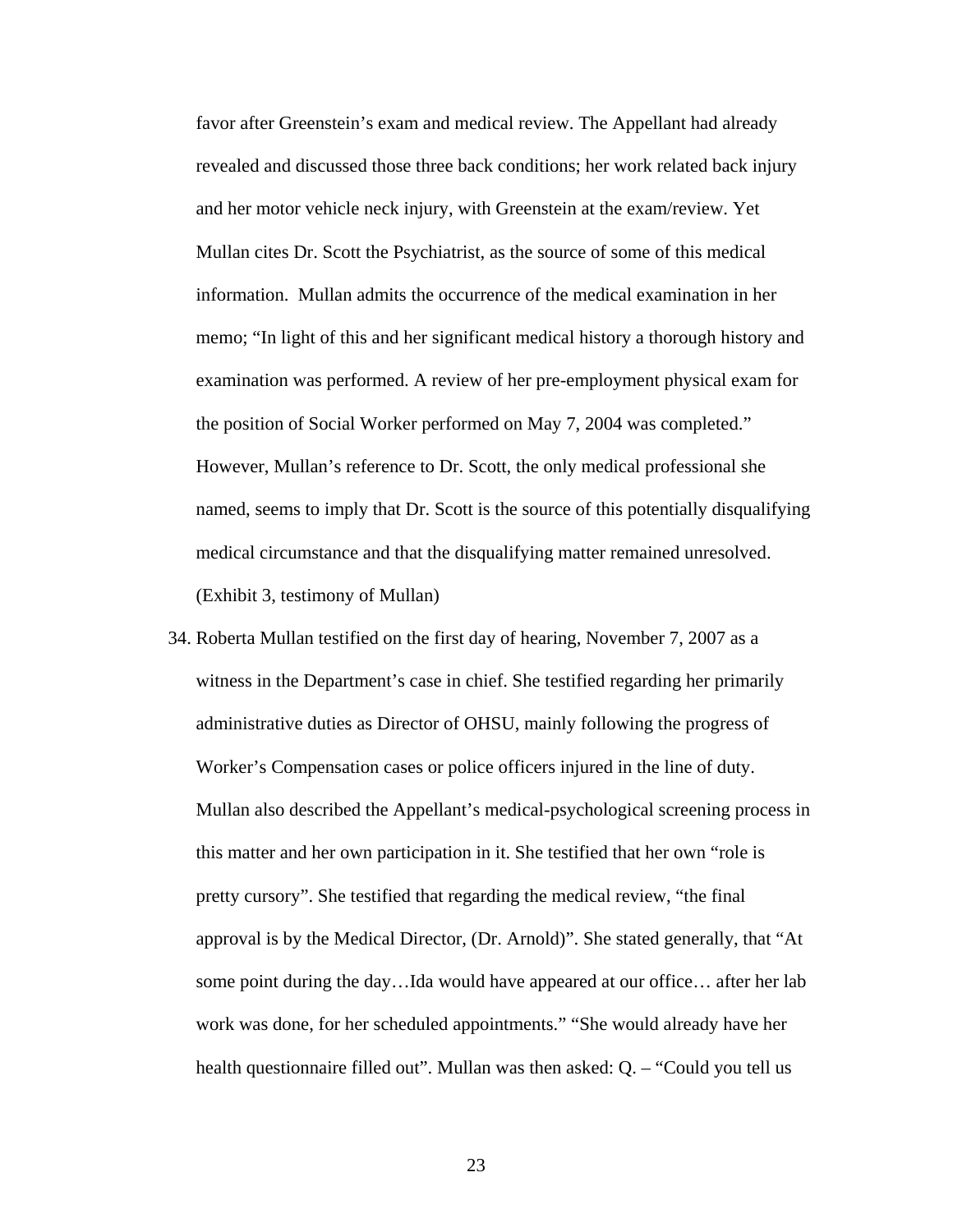how far Ida made it through the screening process?" She answered: A. – "To the best of my recollection …in the usual manner she went through the background investigation into the conditional offer stage …Then she had her initial medical evaluation with the Nurse Practitioner and I believe she had… she did have her oral psychological interview with our Psychiatrist, (Dr. Marcia Scott)" Q. – "What happened after those evaluations?" Mullan answered: A. – "The … umm… the Nurse Practitioner brought to my attention…" [Then Mullan goes on to describe the details of the discrepancies that the Nurse Practitioner pointed out to her.] Mullan then continues her rendition of this continuing conversation: A. – "I said well, we have to pull her old records anyway. Let's see what we have there and then we pulled the file. I went through it because of the time constraints on the Nurse's part and I saw some discrepancies. I went over them with the Nurse to insure that we had the correct stories and I felt, based on what I was seeing that she was providing some inaccurate history. It was clearly different from what she told us in 2004." Mullan then went on to review and reference Exhibit 4, (the 2002 Health History form), including Greenstein's notes, to describe those discrepancies.(Exhibits 4, 5 and Testimony of Mullan)

35. Although Mullan admitted in her testimony, regarding the discrepancies: that there is "room for error" and "not everyone's memory is perfect" and "If at least we feel we have a fairly honest representation of what the history is" she also testified that: "I thought it was fairly deliberate" and regarding the wide time variance of missed work in 2002, she testified: "I thought that was misleading and then there were other discrepancies; the … military and the head injury." …"It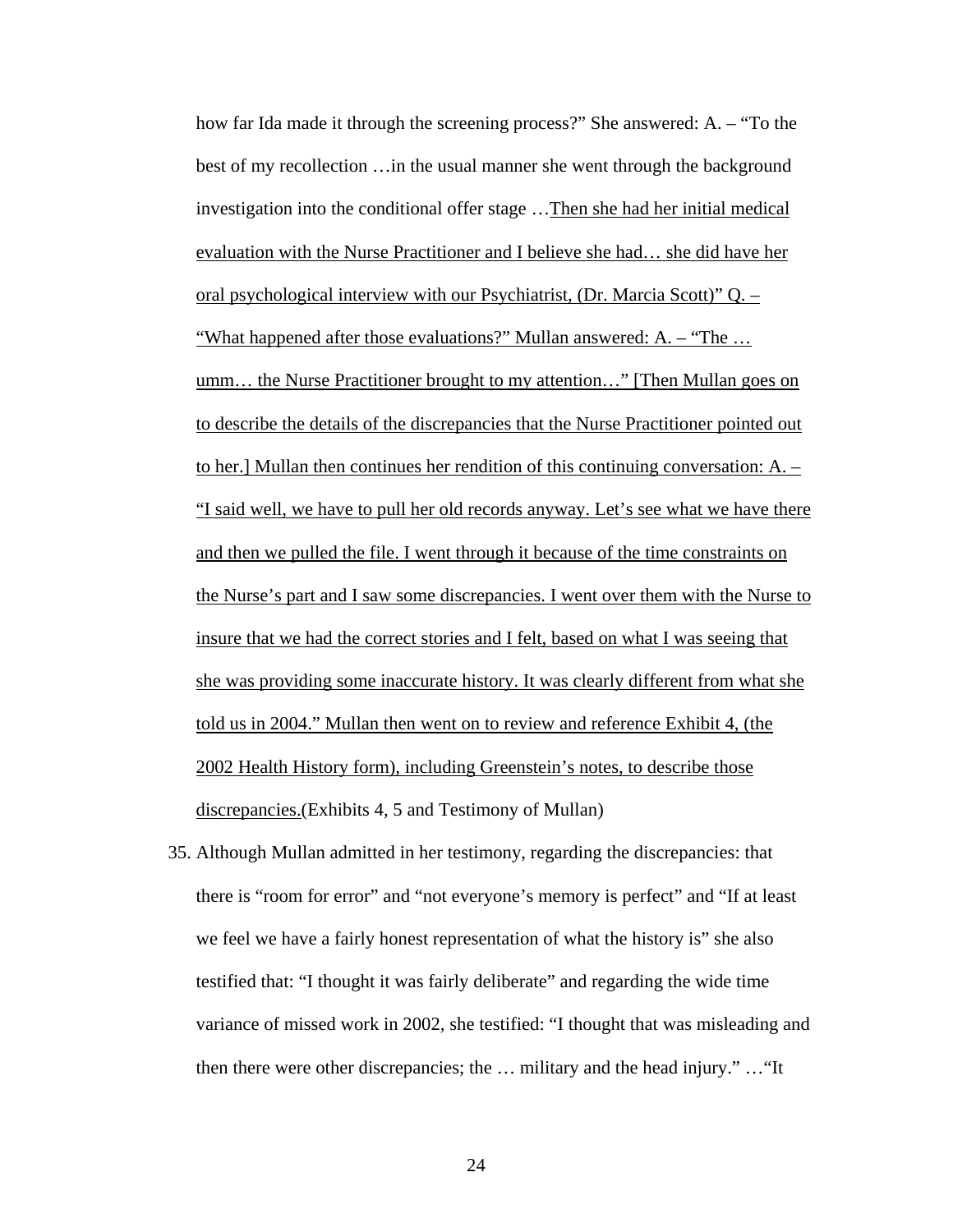appeared to *us* to be a pattern". Mullan was then questioned about her past practice to resolve apparent discrepancies. Depending on the discrepancy "…five months versus four months" She answered: A. – "*We* may discuss it, (discrepancies) with the applicant; if it's necessary…It may not be that important, depending on what the situation is, (minor incident). But when *we* feel it's clearly some sort of misrepresentation on the health history form, I usually do a report and present it to my supervisor who is Robin Hunt and then the "Round Table" reviews and decides whether we're going to go forward or not with the applicant." Mullan was then asked about the Appellant's familiarity with the medical guidelines for disqualification by category of medical conditions. Mullan answered: - A. "Well, at some point and I didn't document this for the record, because I can't document it all that goes on in our office…but I recall Ms Candreva bringing to my attention that she had spondylolisthesis and clearly she had read the medical guidelines, because…I, … I remember her being concerned about that and …umm we as well would be because it's a category A medical condition so we would have to do it for the review anyway." Then Mullan was asked why she told Robin Hunt of her concerns? She answered: because "… there's clearly some sort of misrepresentation on the health history form" Mullan concluded her direct examination by stating that this is an issue of "integrity" or "truthfulness" which is very important due to police officers' court testimony. The final question asked was: Q. – "was that the extent of your involvement with Ms. Candreva? To which she answered: A. – "Yes, I believe so." (Exhibits 3, 4, 5 and testimony of Mullan)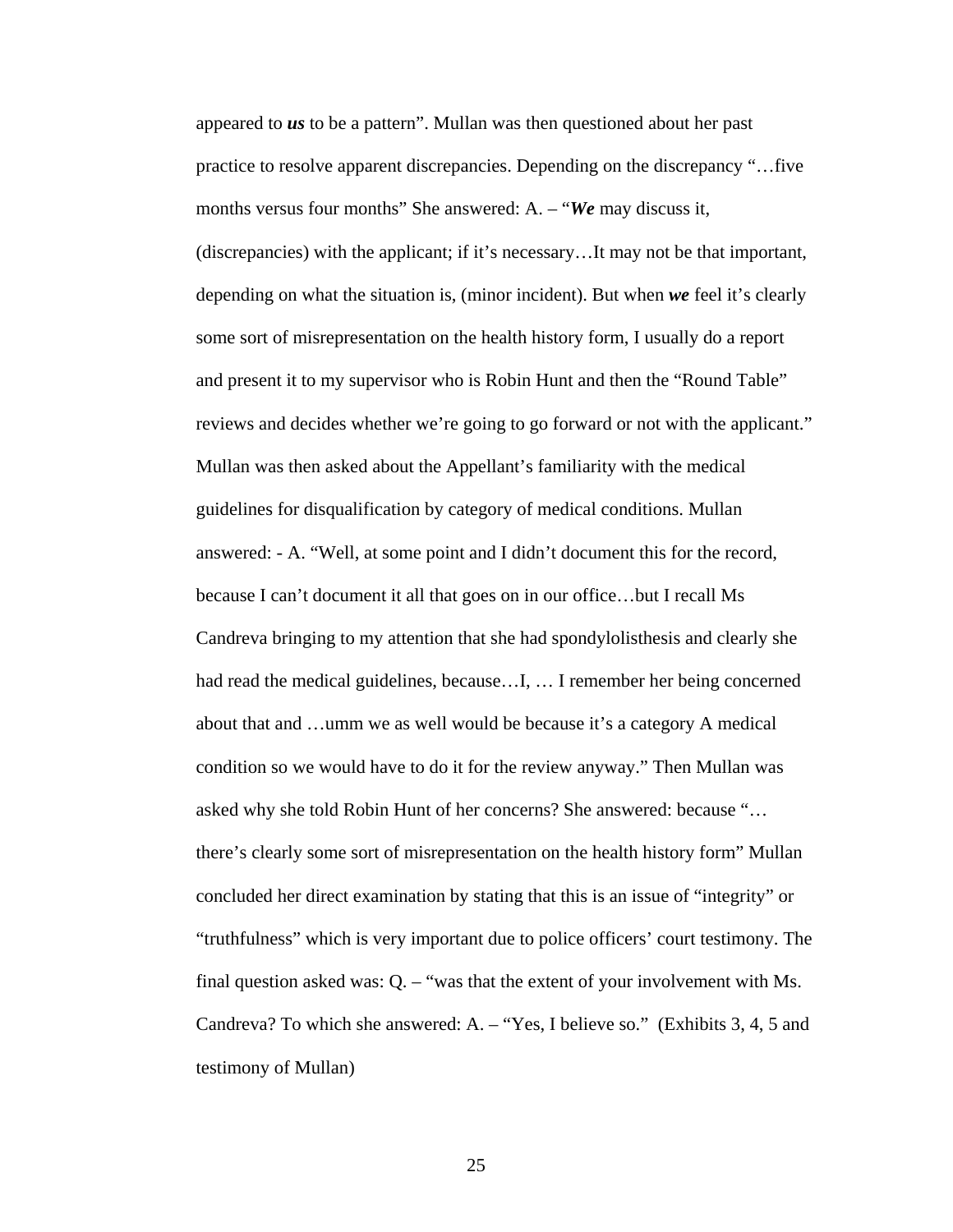- 36. Mullan testified on cross-examination as follows: Q. The Nurse Practitioner as part of her exam took notes? A. - Yes, the Nurse Practitioner always does that. Q. - Is it fair to say that therefore, it is in your sole discretion whether or not you have made that  $\dots$  formed that opinion about whether or not someone's been truthful, that's in your sole discretion, you made that determination? A. - It starts with me. Q. - And it sounds like it ends with you, too? A. - Not necessarily. Q.-.Did you actually go through these records yourself? A. - Yes, I did. Q - And then you made the ultimate determination correct? A. - I reviewed it with the Nurse Practitioner to make sure that our stories were correct, based on what I had found in the record and then I wrote my report and I gave my opinion. Q. - Is that the report to Ms. Hunt? A. - Yes. (Testimony of Mullan)
- 37. Robin Hunt presented the Appellant's case to the second roundtable discussion which determined the bypass of the Appellant. Hunt's presentation recommending bypass was primarily based on Mullan's memo of January 22, 2006. Mullan did not appear at the second round table but her memo was presented. However, Hunt testified that she also had conversations with Mullan and Greenstein ("Mullan's source"), prior to her presentation to the second round table.(Testimony of Hunt)
- 38. The Appellant did not have a copy of her 2004 Health History questionnaire available to use as a reference, when she completed her 2006 Health History questionnaire (Testimony of Appellant)
- 39. At this hearing, the Appellant testified that she had a back injury that occurred while she was a student athlete at Drexel University and enrolled in ROTC. As a member of ROTC she hurt her back as a result of frequent running on concrete. In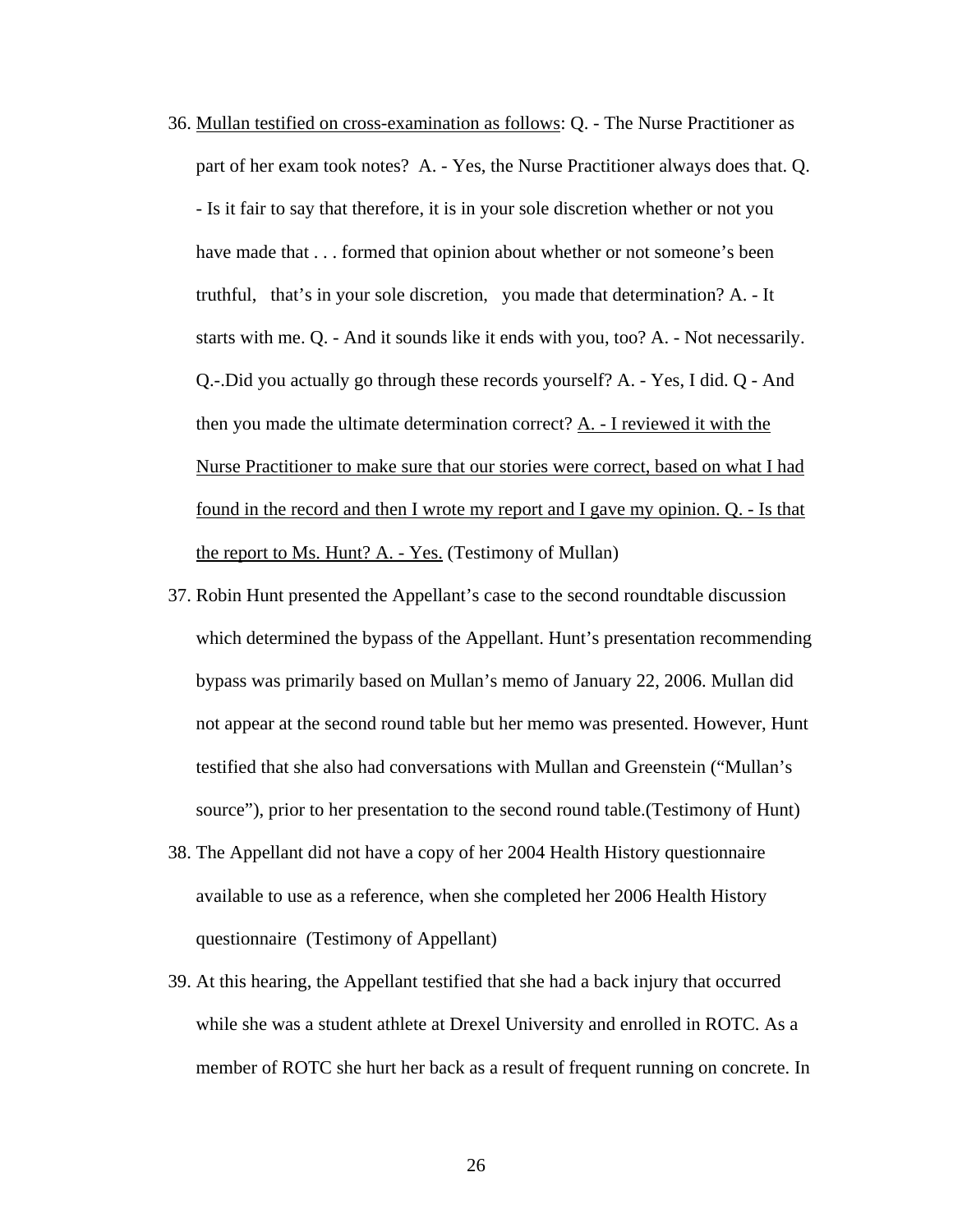order for her back to heal, she had to stop running, waiting for her back to heal she had to "disenroll" from ROTC. She was never an active member of the military, nor was she rejected by the military. She stated that in an effort to be precise in the answers to the 2006 Health History questionnaire, she testified that she called "U Penn" to ask if ROTC was considered the military and she determined that it was not part of the military. She also asked several friends who were military veterans and they confirmed that ROTC was not part of the military. I credit her testimony. (Testimony of Appellant)

- 40. At this hearing the Appellant testified that when she injured her back lifting luggage at work in 2002 she took only one sick day and returned to work the next day until the end of July, when she began taking prescription medication for the pain and could not work. She was cleared to resume light duty when she no longer needed medication but no light duty positions were available. She then went on to another employment. She produced payroll records which corroborated her testimony of missing only one day of work due to back injury. I credit her testimony. (Ex. 11, testimony of Appellant)
- 41. At hearing, the Appellant testified credibly that her 2002 head injury was a minor one and not in her mind when she filled out her 2006 health history. The Nurse Practitioner concurred that this was a minor, normal incident, did not have any permanent effects and could easily be forgotten by an applicant. Even Roberta Mullan conceded on cross-examination that: "Yes, it (head injury) seemed like a minor incident."(Testimony of Appellant, Mullan and Greenstein)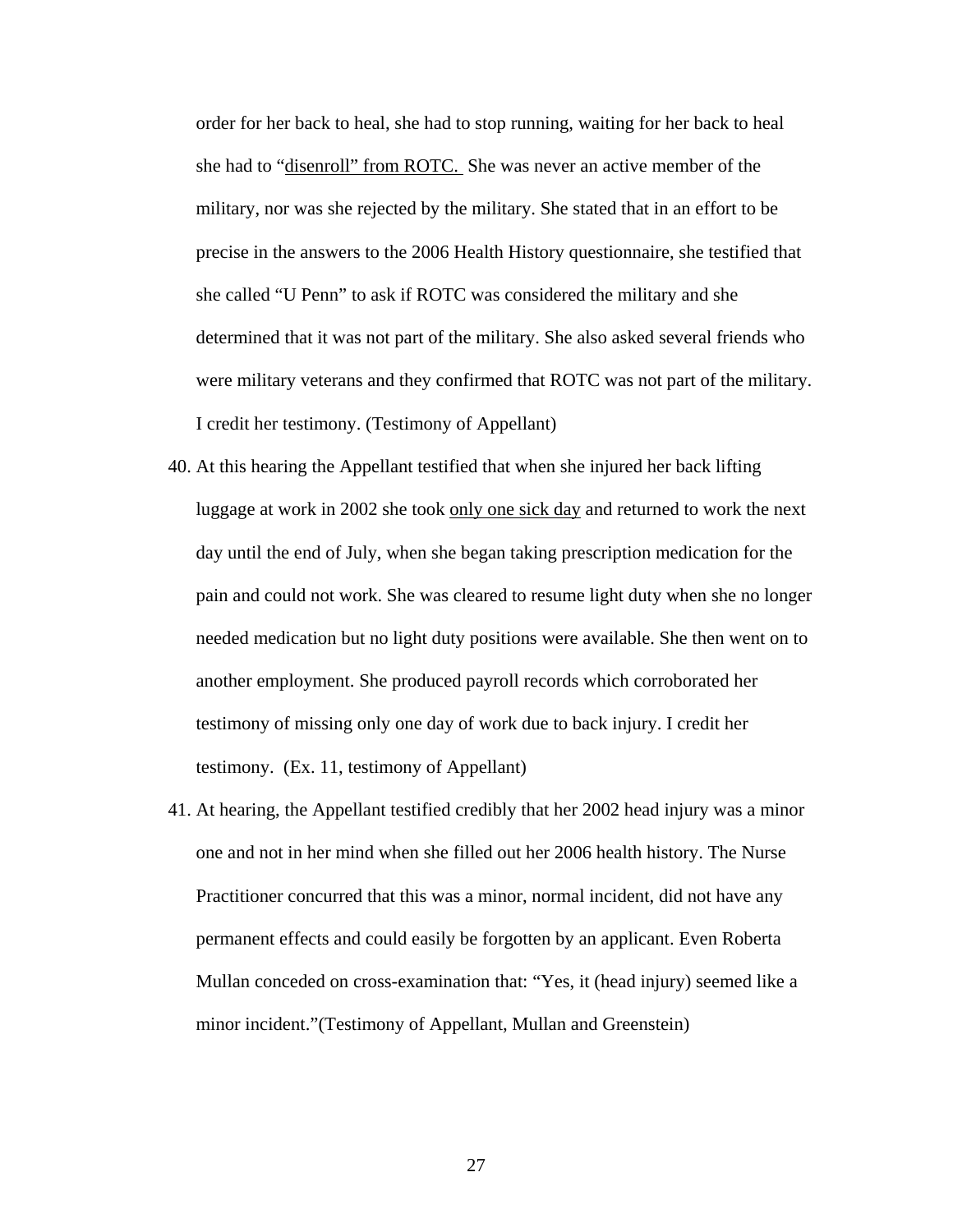- 42. The roundtable committee reconvened to discuss the issues presented in Mullan's January 22, 2006 memorandum. Neither Greenstein nor Mullan attended the round table discussion. Hunt testified that the roundtable was concerned with major discrepancies found between the two questionnaires but that she did not call for a follow up, to investigate the discrepancies in the two questionnaires. Detective Famolare was the Investigator assigned by the (RIU) Recruit Investigation Unit to do Ida's background investigation. The round table did not call for any information from Detective Famolare, despite Mullan and Hunt's awareness that he had requested and received subsequent documents from Ida. As a result of the questionnaire discrepancies and their implications concerning the Appellant's truthfulness, the decision was made to bypass the Appellant. (Testimony of Hunt)
- 43. Hunt testified that she also had conversations with Mullan's "source", the Nurse-Practitioner prior to her presentation to the second round table. Hunt testified that the round table was "quite surprised at the content of Mullan's memo. Hunt testified that the round table does not look at the details of each alleged discrepancy but instead "…we look at the big picture ...the greater picture." She testified that the round table discussion focused on "untruthfulness and dishonesty". The Round table felt that due to the "severity" of the misrepresentations and omissions on the Health History form that Ida's intent was to minimize in order to obtain employment. Hunt testified that the round table did not speak with or request to speak with anyone else because "…we felt we had enough information." Hunt testified that the typical practice of the round table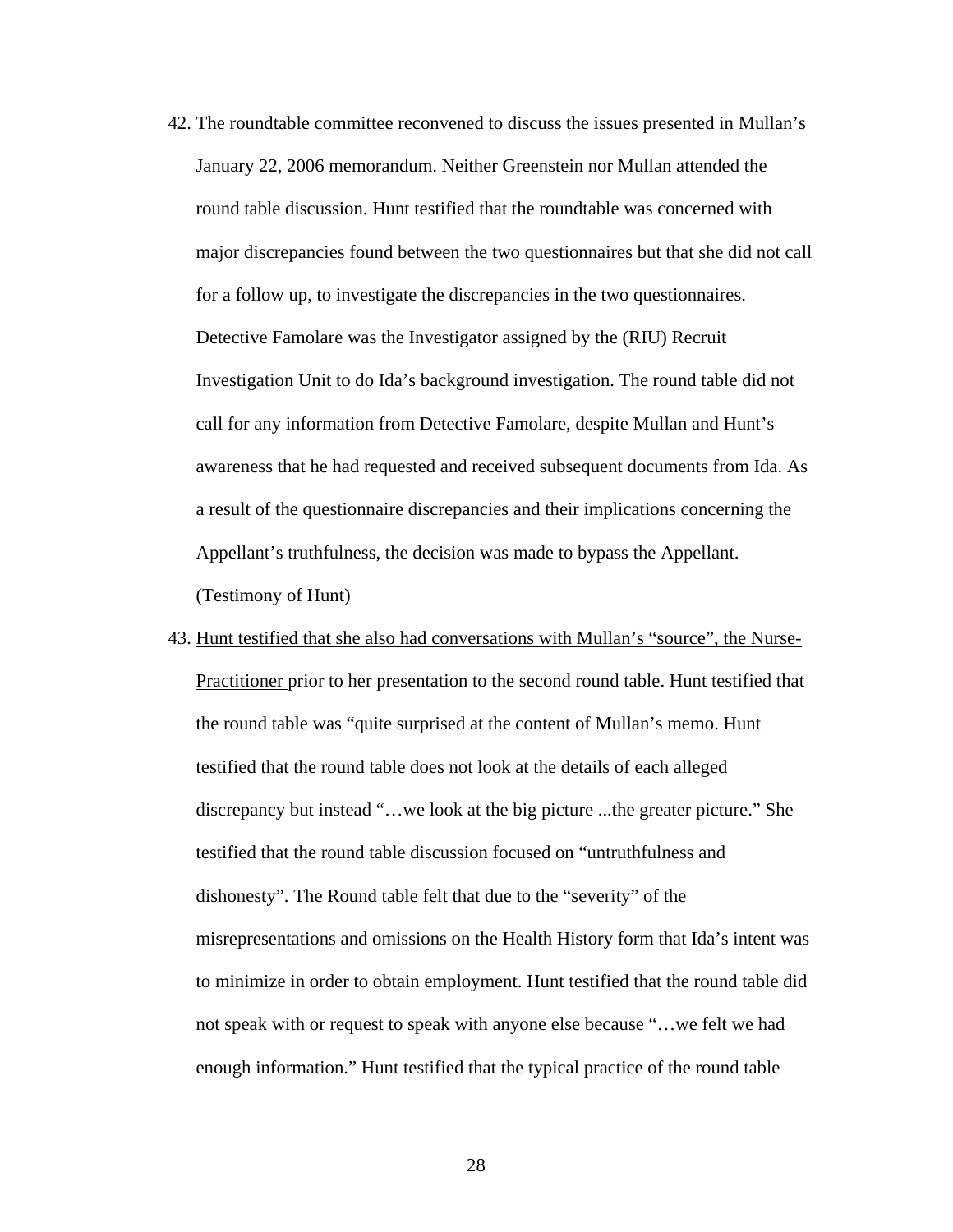was to rely on the information provided by Roberta Mullan and the Nurse-Practitioner. (Testimony of Hunt)

- 44. Hunt relied on her memory of the events and discussions at the initial and second roundtable meetings. This hearing officer asked her specific questions regarding the transpirations of the roundtable in Ida's case but her answers were couched in general or qualified terms like "typically" or "It depends" referring to the roundtable's conduct generally. She never identified a specific roundtable member with a specific statement or concern. Also, she could not remember the date of either roundtable meeting. She couldn't even remember which month in which they occurred. She could not remember if the second meeting occurred in January or February or March or April, 2006. (Testimony of Hunt)
- 45. On or about April 27, 2006, Hunt wrote and submitted a memorandum to HRD requesting that the Appellant be bypassed. Hunt's reasons for requesting a bypass were based substantially upon Mullan's memorandum and stated that the Appellant "appears to have seriously misrepresented her health history in order to gain employment as a Boston Police Officer." She wrote that "it is the opinion of the Department that Ms. Candreva has failed to provide the OHSU with full disclosure regarding her health history" in an attempt to "mislead the OHSU and present herself in a more favorable light in order to gain employment as a Boston Police Officer." Hunt attached a copy of Mullan's January 22, 2006 memorandum to her own memorandum. (Exs. 2, 3, testimony of Hunt, and Mullan)
- 46. By a memo to the Appellant dated June 6, 2006, HRD determined the Department's reasons were acceptable, pursuant to G.L. c. 31 § 27, for bypassing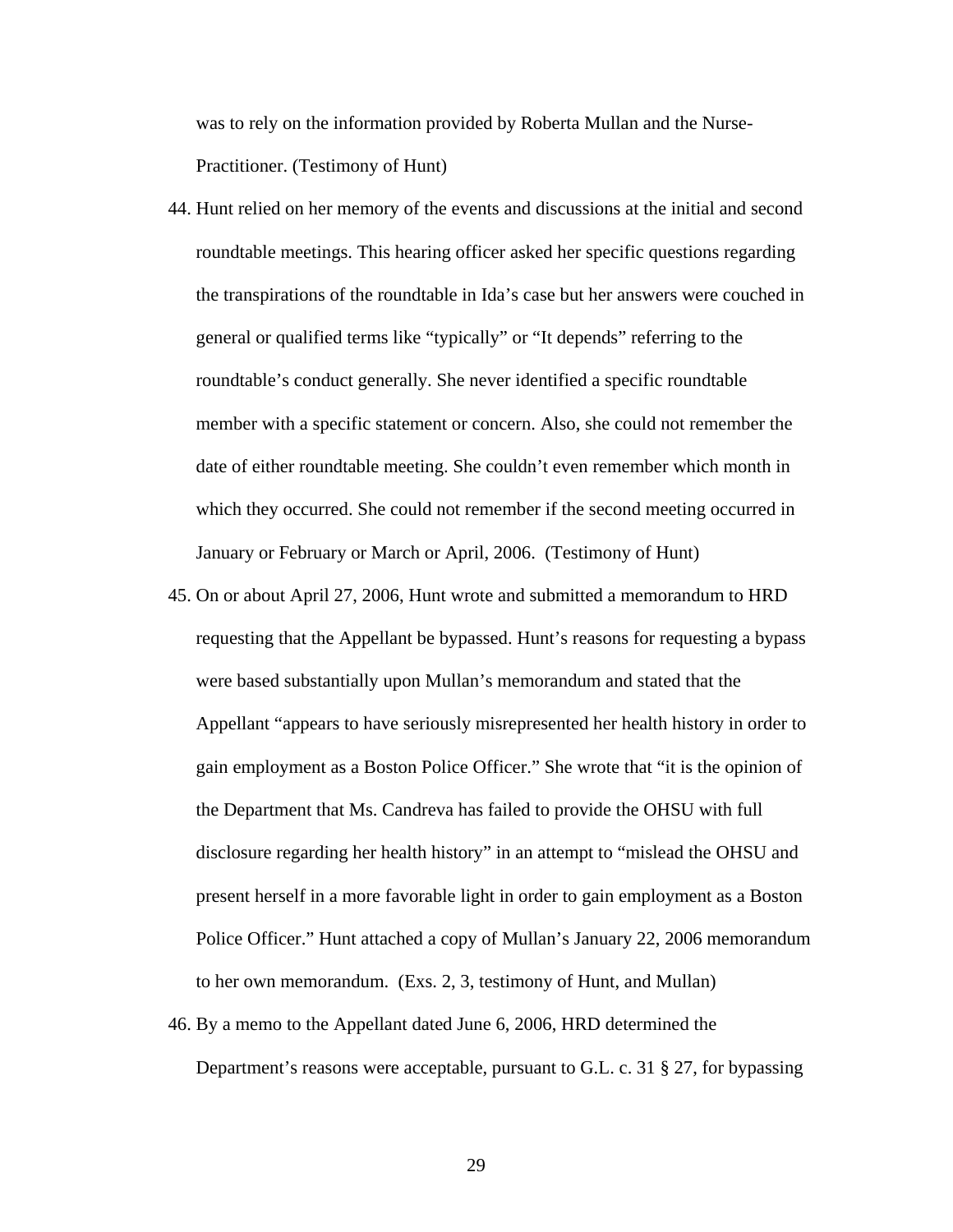the Appellant. The Appellant testified that she did not receive a copy of this HRD memo until August, 2006. (HRD document packet, administrative notice, testimony of Appellant)

47. The Appellant's testimony and demeanor at the hearing reflected an honest and straight forward witness. I found her sincere and credible regarding her reasons for answering the questions as she did on her 2004 and 2006 health history questionnaires. She did not try to embellish answers in her favor. Her memory was affected by the age and relative seriousness of the medical condition she was addressing. She had been treated from child hood for various back injuries or conditions, including "spondylolistheses and spondylitis" and "scoliosis". She voluntarily disclosed: the "spondylolistheses and Spondylitis", the 2002 work related back injury and the ROTC discharge to Dr. Scott during her psychiatric screening interview on January 17, 2006 and to Nurse-Practitioner Greenstein at her January 22, 2006 exam-evaluation interview. She also voluntarily produced all of her medical records including physical therapy and recent medical evaluations at the time of Greenstein's medical exam and review. She had been an athlete in high school and college, suffering the usual aches, pains and minor injuries in the process. She continued to engage in routine, vigorous physical exercise right up to the time of her medical exam in this matter. The bruises from her practice to pass the PAT "wall test" were noted by Greenstein, on her medical exam. She testified, describing the 2002 work related back "strain or sprain" as "slight" because it was old, temporary and was less serious relatively to some of the other injuries she had suffered. She was aware at the time that she completed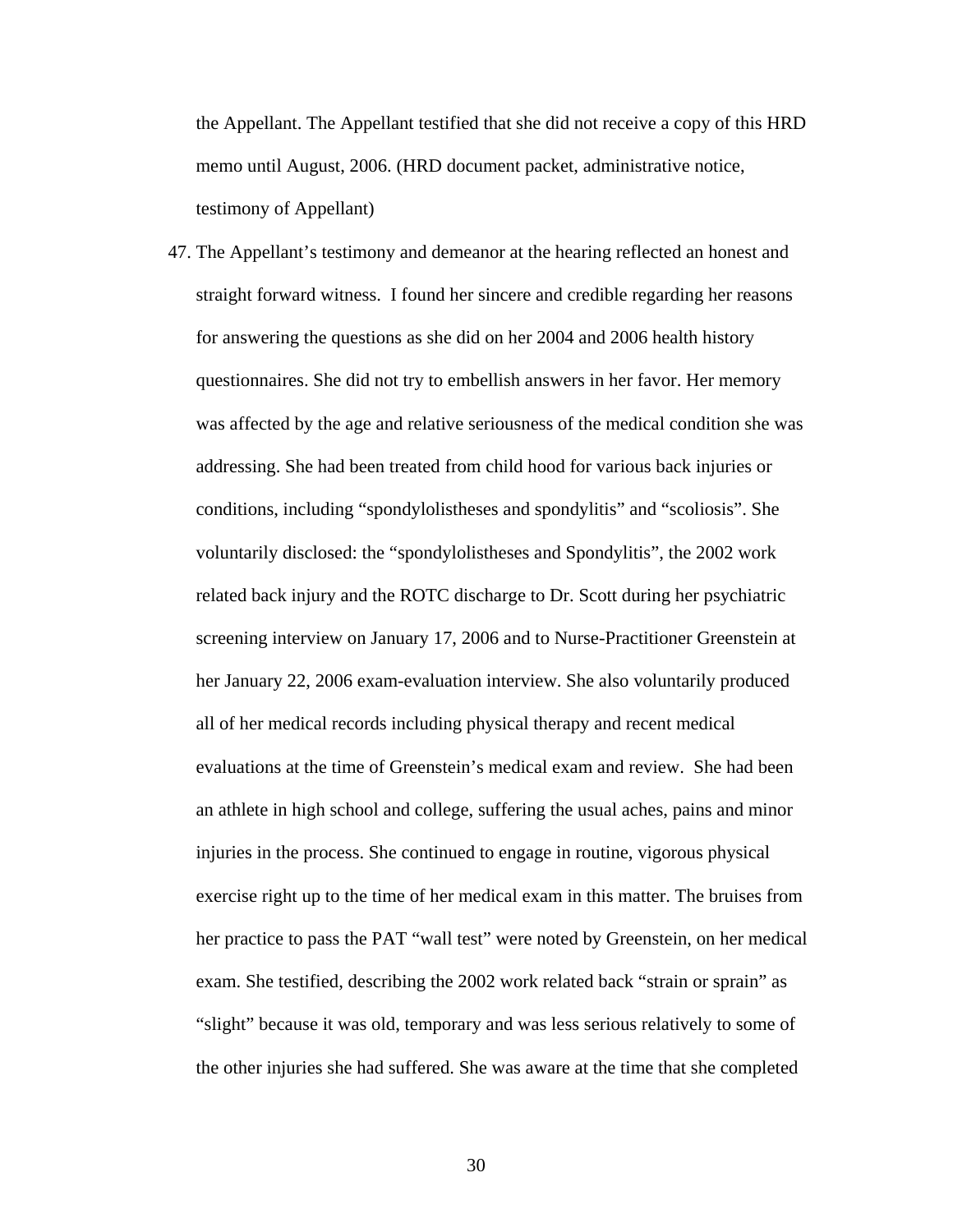the 2006 questionnaire, that the Department already had her 2004 questionnaire on file. She believed that the volume and specificity of the medical records she voluntarily produced would address any medical issue thoroughly. On crossexamination she readily admitted to several mistakes in completing the voluminous 2006 health questionnaire. I find those mistakes to be minor and not done intentionally. She is a person who has displayed a life long desire to succeed and maintain a reputation for honesty, hard work and responsibility. She is bright and well educated, so that it would be natural for her to seek out and be familiar with the HRD medical standards regarding "spondylolistheses and spondylitis". She is a credible witness and she made her best effort at full disclosure in this application process. (Exhibits, testimony, testimony and demeanor of Appellant)

- 48. The Department was specifically given the opportunity by this hearing officer, to call Detective Famolare, the BPD's assigned Investigator, as a rebuttal witness when the Department requested a further date in order to call Zelma Greenstein as a rebuttal witness. The Appellant had been in contact with BPD Detective Famolare both before and after her Department medical exam on January 22, 2006, for the purpose of producing any and all records and/or information required by the BPD. On February 17, 2006, she faxed to Det. Famolare, copies of records concerning her time off from employment due to her 2002 back injury. (administrative notice, Ex 12, testimony of Appellant)
- 49. Roberta Mullan is a well practiced and a well prepared witness. She is intimately familiar with the application process and documentation used for the position of Boston Police Officer. She has been employed by the BPD's OHSU since 1974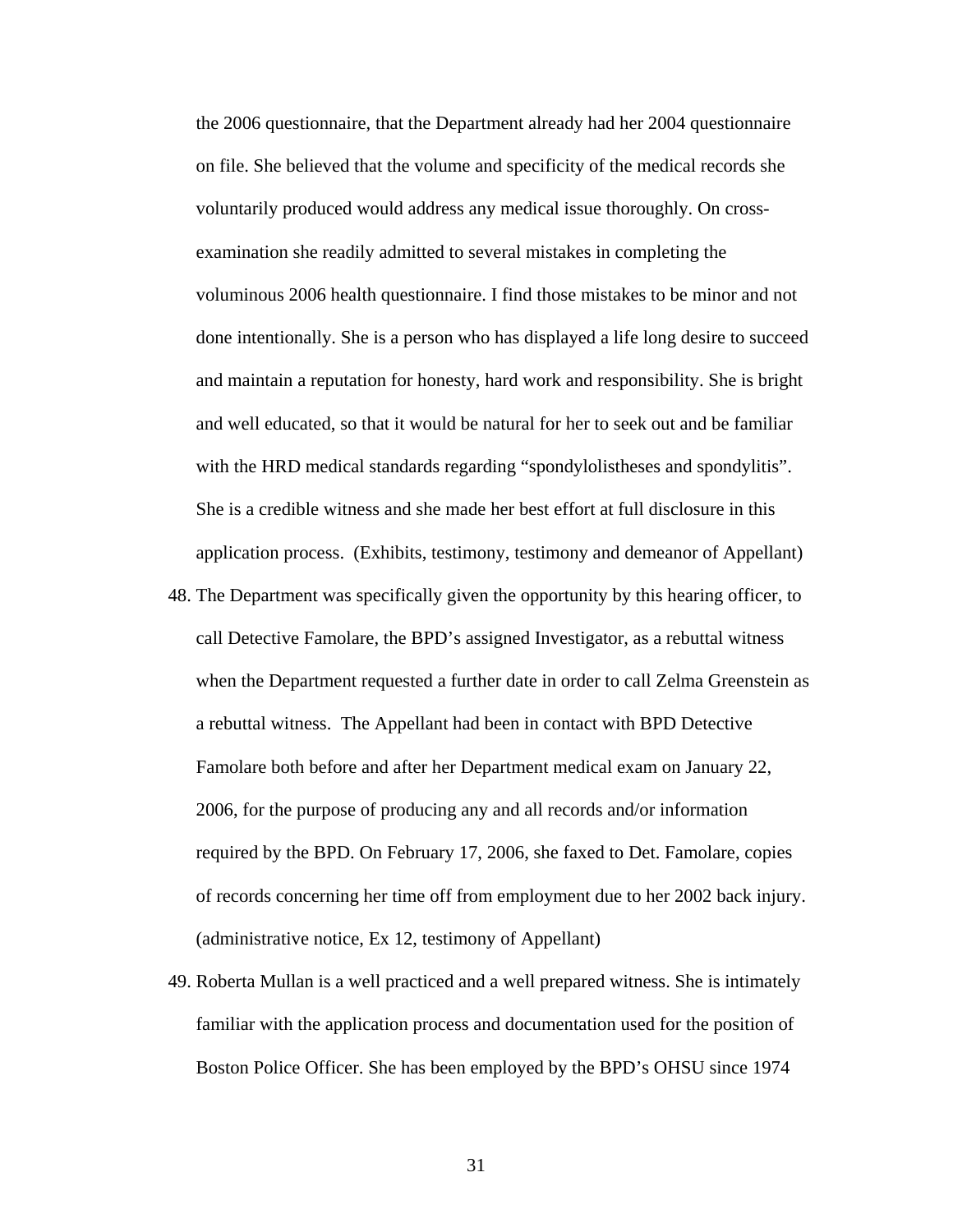and it's Director since 1986. Many of her answers were pro forma and would generally apply to any person bypassed for allegedly being misleading or incomplete in the application process. She overly emphasized: perceived errors, inconsistencies or omissions between the Appellant's two health questionnaires and implied an untoward motive from them. She failed to take any reasonable steps to resolve those perceived errors, inconsistencies or omissions despite having the opportunity and resources to do so. She failed to review her specific concerns with the Appellant, her treating Physicians, Detective Famolare or anyone but Hunt and Greenstein. Greenstein initially alerted and provided the alleged omission and discrepancy information to Mullan. Yet Greenstein's name does not appear in Mullan's memo. The omission of Greenstein's name from the memo was intentional, for the purpose of hiding her identity as the source and instigator of the alleged omissions and discrepancies. Mullan failed to address the issue of dishonesty with any of the Appellant's BPD supervisors; the Appellant then being a BPD employee. Mullan testified in a collectivist manner, by repeatedly using: "we", "us" or "our". She qualified some of her answers with such phrases as "I believe", "I felt" or "To the best of my recollection". She deflected responsibility for medical (dis)approval, away from Greenstein and on to the BPD's Medical Director, Dr. Arnold. However, Dr. Arnold was not on duty the day of the medical exam/review and Mullan's bypass memo, January 22, 2006. Mullan also testified that the Nurse-Practitioner Zelma Geenstein alerted her to and discussed the Appellant's alleged omissions and inconsistencies on January 22, 2006. It has been found here that Greenstein did alert Mullan to and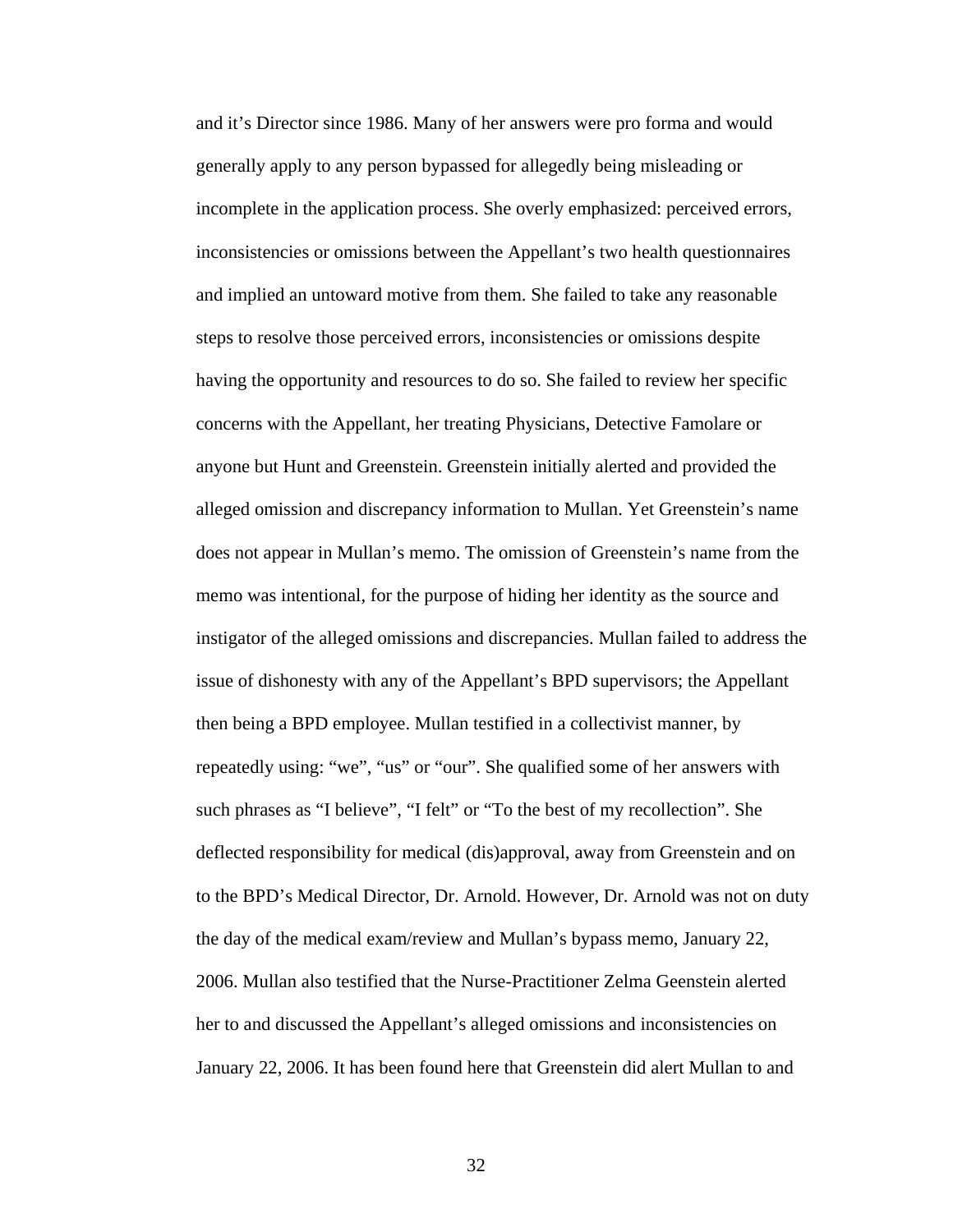did discuss in detail Ida's alleged omissions and discrepancies with Mullan on January 22, 2006. Mullan crafted her memo at the instigation of and reliance on representations made by nurse-practitioner Greenstein, without identifying Greenstein as the instigator and source. Mullan walked a narrow line as a memo drafter and witness, while carefully avoiding falling off of the line. She was too quick on the draw, in forming her opinion regarding Ida's motives and honesty and could have done more to substantiate her opinion thereafter. I realize that this application-bypass process involves large numbers and is time consuming and time sensitive yet each applicant is entitled to fair consideration since an important career juncture is at hand. I do not assign great weight to Mullan's testimony and memo regarding Ida's motives and intentions. ( Exhibits, testimony, testimony and demeanor of Mullan)

50. Robin Hunt is also a well practiced and a well prepared witness. She is intimately familiar with the application process and documentation used for the position of Boston Police Officer. She has been employed by the BPD's Human Resources Office since 1999, it's Deputy Director since 2003 and now it's Director for a year. She attributed the decision to bypass the Appellant, to the "roundtable". However she admitted that the roundtable generally relied on her presentation to make their decision. She testified that the roundtable relied on her presentation based on Mullan's memo and the memo itself, to bypass the Appellant. She failed to take any reasonable steps to resolve the memo's listed errors, inconsistencies or omissions despite having the opportunity and resources to do so. She failed to review her specific concerns with the Appellant, her treating Physicians,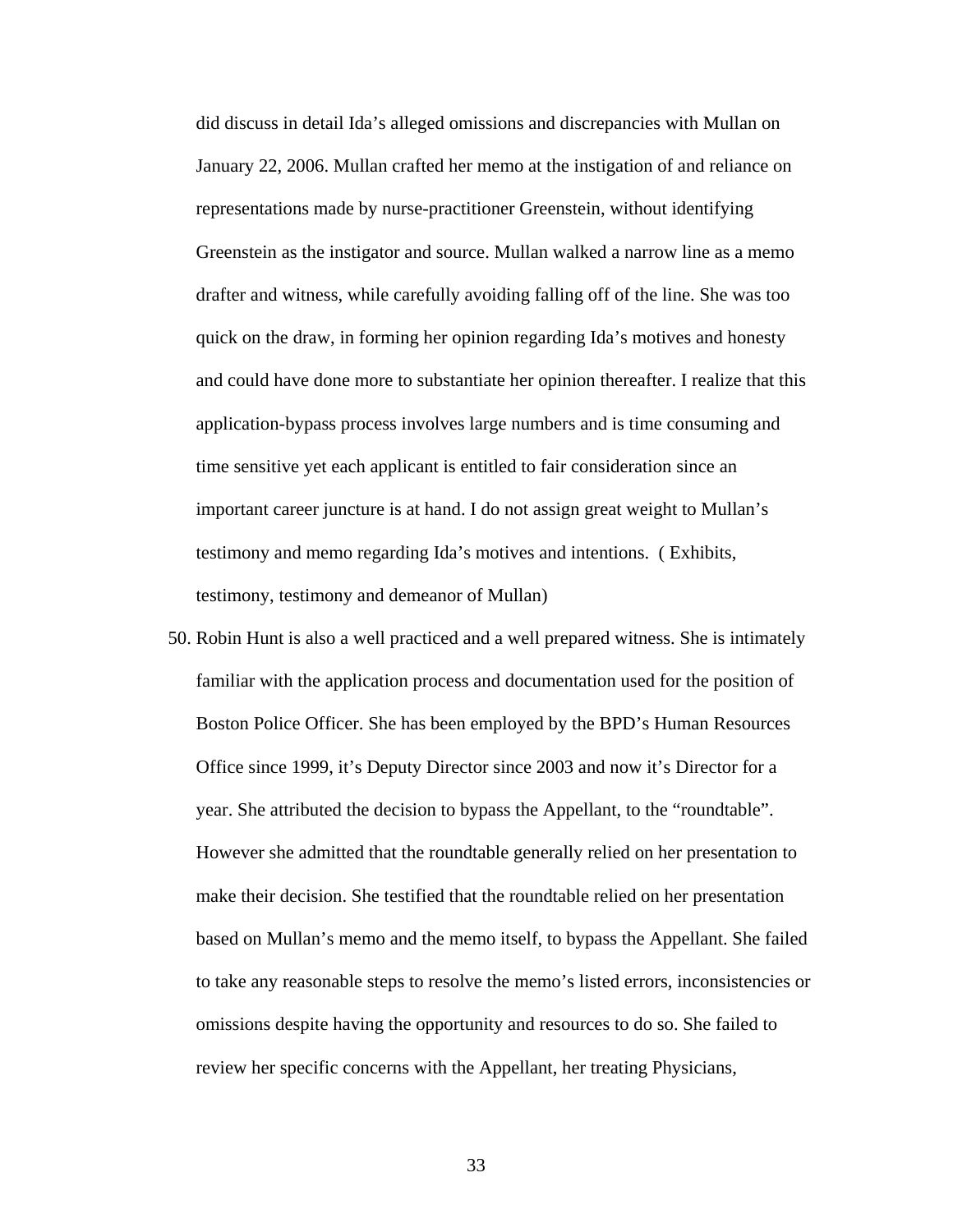Detective Famolare or anyone but Mullan and Nurse- Practitioner Greenstein. She also failed to address the issue of dishonesty with any of the Appellant's BPD supervisors; the Appellant then being a BPD employee. She testified in a general manner about the activities and process of the roundtable discussions. However, she was unable to answer some specific questions pertaining to the Appellant's roundtable process. She couldn't even remember the month in which the Appellant's bypass-roundtable occurred. She could not remember if it occurred in January or February or March or April, 2006. Hunt failed to return any of the Appellant's e-mails and other attempts at contact, while her application was pending. She also deflected responsibility for medical (dis)approval on to the BPD's Medical Director, Dr. Arnold. However, Dr. Arnold was not on duty the day of the medical exam/review and Mullan's bypass memo, January 22, 2006. Hunt also testified that the Nurse-Practitioner Zelma Geenstein ("Mullan's Source") discussed the Appellant's alleged omissions and inconsistencies with her, prior to the bypass-roundtable. Greenstein denied any such conversation. However, it has been found here that Greenstein did discuss Appellant related matters with both Mullan and Hunt. Hunt's role in this matter was the presentation to the roundtable, of information generated or detected by Greenstein and channeled to her through Mullan. Hunt's testimony is attributed the weight of a conduit of information and not the weight or reliability of a source. (Exhibits, testimony, testimony and demeanor of Hunt)

## **CONCLUSION:**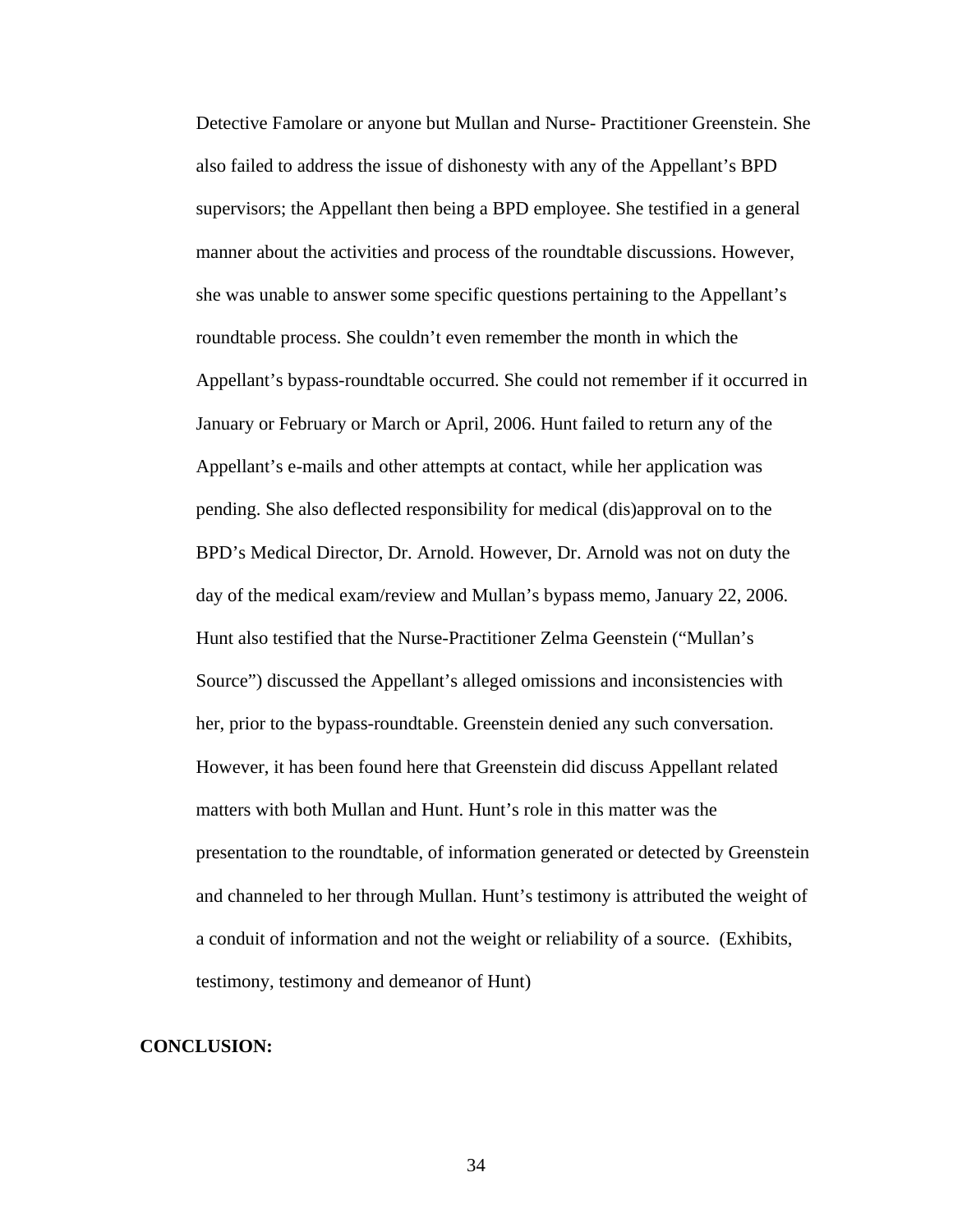The role of the Civil Service Commission is to determine "whether the Appointing Authority has sustained its burden of proving that there was reasonable justification for the action taken by the appointing authority." City of Cambridge vs. Civil Service Commission, 43 Mass.App.Ct.300, 304 (1997). Reasonable justification means the Appointing Authority's actions were based on adequate reasons supported by credible evidence, when weighed by an unprejudiced mind, guided by common sense and by correct rules of law. Selectmen of Wakefield v. Judge of First Dist. Ct. of E. Middlesex 262 Mass, 477, 482 (1928). Commissioners of Civil Service vs. Municipal Ct. of the City of Boston, 359 Mass. 214 (1971). Basic merit principles as defined in G.L. c. 31, §1 require that employees be selected and advanced on the basis of their relative ability, knowledge and skills, assured fair and equal treatment in all aspects of personnel administration and that they are protected from arbitrary and capricious actions. See Tallman v. City of Holyoke, G-2134 Cotter, et al v. City of Boston, et al., United States District Court of Massachusetts, Civil Action Number 99-1101, (Young, CJ).

 It is well established that honesty and good character are essential qualifications for the position of police officer. In this instant matter, the Department bypassed the Appellant for appointment as a police officer due to her alleged dishonesty in completing the written Health History questionnaire portion of the application process. The Department alleges that the dishonesty was motivated by the Appellant's desire to hide certain medical or factual matters, thereby improving her chances of passing the required medical exam/review for the position. The alleged dishonesty was formally determined by Roberta Mullan, the Department's Director of Occupational Health Services Unit. However Mullan was initially alerted by Nurse-Practitioner Greenstein to the alleged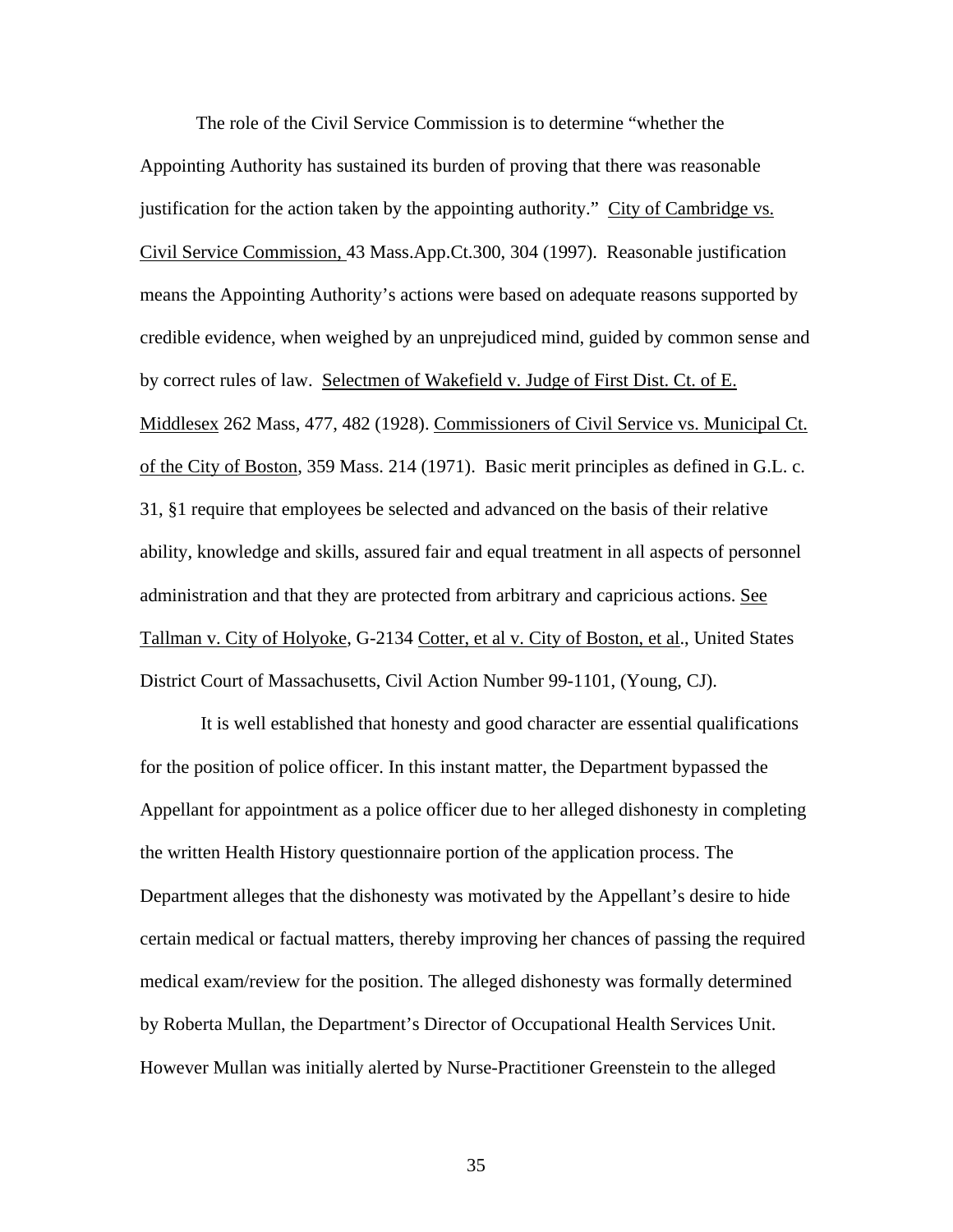omissions and discrepancies which formed the basis of the claimed dishonesty. Greenstein also discussed those allegations with Mullan, in detail. Mullan supported the determination of dishonesty, in consultation with Greenstein, by a comparison of the Appellant's answers on the lengthy 2006 Health History questionnaire to her answers on a prior 2004 questionnaire, which the Department had on file.

Civil Service law traditionally obligates the appointing authority to exercise sound discretion, within the particular circumstances of the case, in the selection of a candidate from a certified eligibility list. The Supreme Judicial Court stated succinctly and conclusively "The appointing authority, in circumstances such as those before us, may not be required to appoint any person to a vacant post. He may select in the exercise of a *sound discretion*, among persons eligible for promotion or may decline to make any appointment."(Emphasis added) Goldblatt v. Corporate Counsel of Boston, 360 Mass. 660, 666 (1971). The Goldblatt decision then referenced Commissioner of the Metropolitan District Commission v. Director of Civil Service, 348 Mass. 184 (1964). The bypass decision there was determined to be an exercise of sound discretion because of the serious character of the criminal conduct underlying his conviction. The obvious inappropriateness of appointing as a police officer one previously convicted of a felony, (armed robbery), even though later pardoned (for grounds other than his innocence), was ample justification for the commissioner's refusal to appoint. See State ex rel. Atty. Gen. v. Hawkins, 44 Ohio St. 98, 102, 116-117." *Idem*. Commissioner of Metropolitan District Commission at page 197. The court had further explained its rationale earlier in that decision, while citing several other decisions, *Idem* at page 193; "we adopt a construction of Section 23 which is within the constitutional limits set out in Brown v. Russell, 166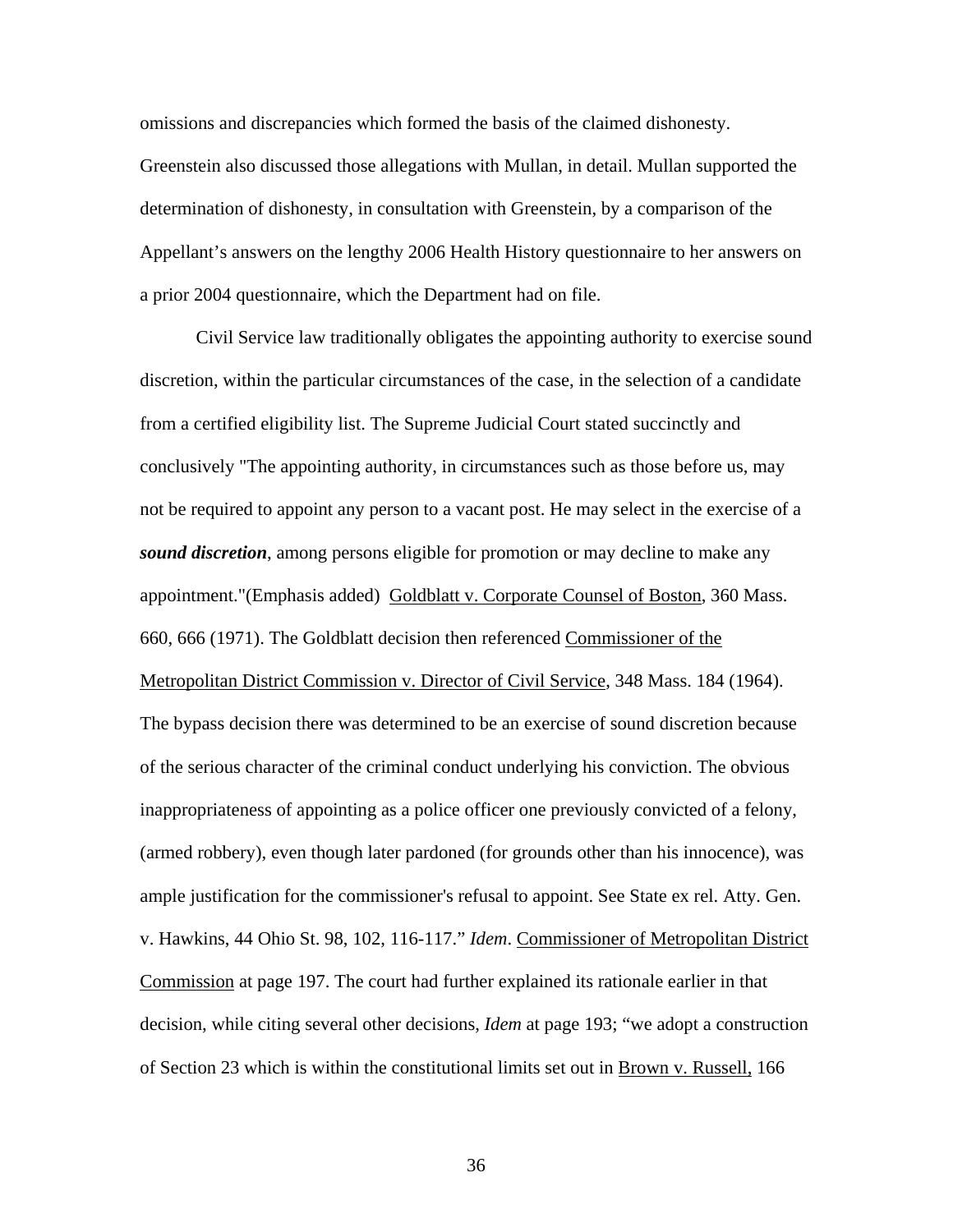Mass. 14, 21-27, and Opinion of the Justices,  $\frac{324 \text{ Mass}}{236}$ , 740. We hold that under Section 23 an appointing authority has the power and duty to protect the public interest in having only public officers and employees of good character and integrity and may refrain from appointing a disabled veteran in preference to others where there are reasonable grounds to regard that veteran's character or past conduct as rendering him unfit and unsuitable to perform the duties of office."

The above cited Goldblatt line of decisions address serious and weighty factual and statutory considerations on the character issue, which affect the countervailing rights and responsibilities of the appointing authority versus the candidates.

However, in this present matter the "roundtable discussion" process was clearly dominated and determined by Mullan's memo and Hunt's presentation of it to the roundtable. Mullan's memo substantially relied on information provided by Nurse-Practitioner Greenstein, who actually conducted the medical exam-review. Mullan's determination of dishonesty was essentially an opinion or inference base on a quick analysis by her, of perceived omissions or inconsistencies between the two questionnaires, as pointed out by Greenstein. She formed this opinion without making any attempt at verification, clarification or seeking an alternative explanation from any other source, but Greenstein. Mullan wrote her bypass memo on the same day as the Appellant's medical exam/review, January 22, 2006. Mullan addressed her memo to the Department's Director of Human Resources, Robin Hunt. Hunt then made a presentation, based on that memo, to the roundtable which bypassed the Appellant for appointment.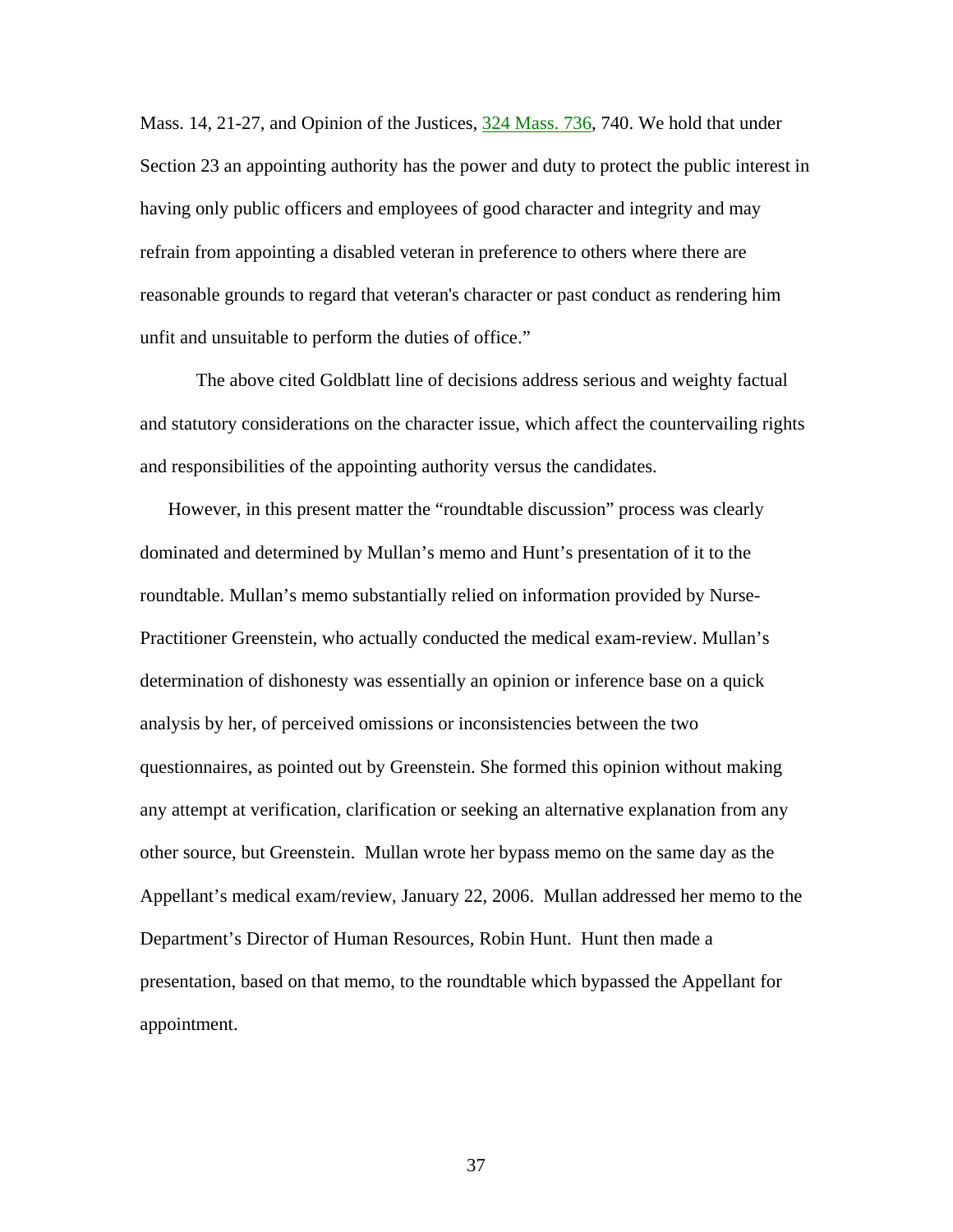Mullan testified that the Nurse-Practitioner Zelma Geenstein alerted her to and discussed the Appellant's alleged omissions and inconsistencies on January 22, 2006. Mullan confirmed the alleged omissions and discrepancies in a detailed discussion with Greenstein on the date of the exam-review, January 22, 2006. Hunt also testified that the Nurse-Practitioner Zelma Geenstein ("Mullan's Source") discussed the Appellant's alleged omissions and inconsistencies with her, prior to the bypass-roundtable. However, Greenstein denied any discussion with or alerting of either Hunt or Mullan regarding the questionnaire omissions and discrepancies.

Greenstein lacks credibility, having been contradicted by both Mullan and Hunt on these material and substantive facts. Greenstein did discuss these Appellant related matters with both Mullan and Hunt, on January 22, 2006 or thereafter. Greenstein despite being the instigator and verifier of the alleged bypass information is not a credible witness and her testimony lacks reliability. Both Mullan and Hunt testified reliably by attributing to Zelma Greenstein, the initial alerting and discussions regarding the alleged discrepancies and omissions on the questionnaires. Greenstein held some animus toward the Appellant for some unknown reason. The Appellant is a credible witness. She testified that at the end of her review-interview, Zelma (Greenstein) or the nursepractitioner gave her "odd looks" and then stated to her; "I'm going to make sure you don't get on". Ida testified that the nurse practitioner then repeated the statement, a short time later, as Ida was standing next to the door, ready to exit the room. Ida stated that her reaction was "shocked" and she "didn't know what to think". Ida, as a witness was visibly upset while recalling this memory on the witness stand. Her voice quaked and quivered while her face exhibited pain and hurt. It seemed that she was about to shed a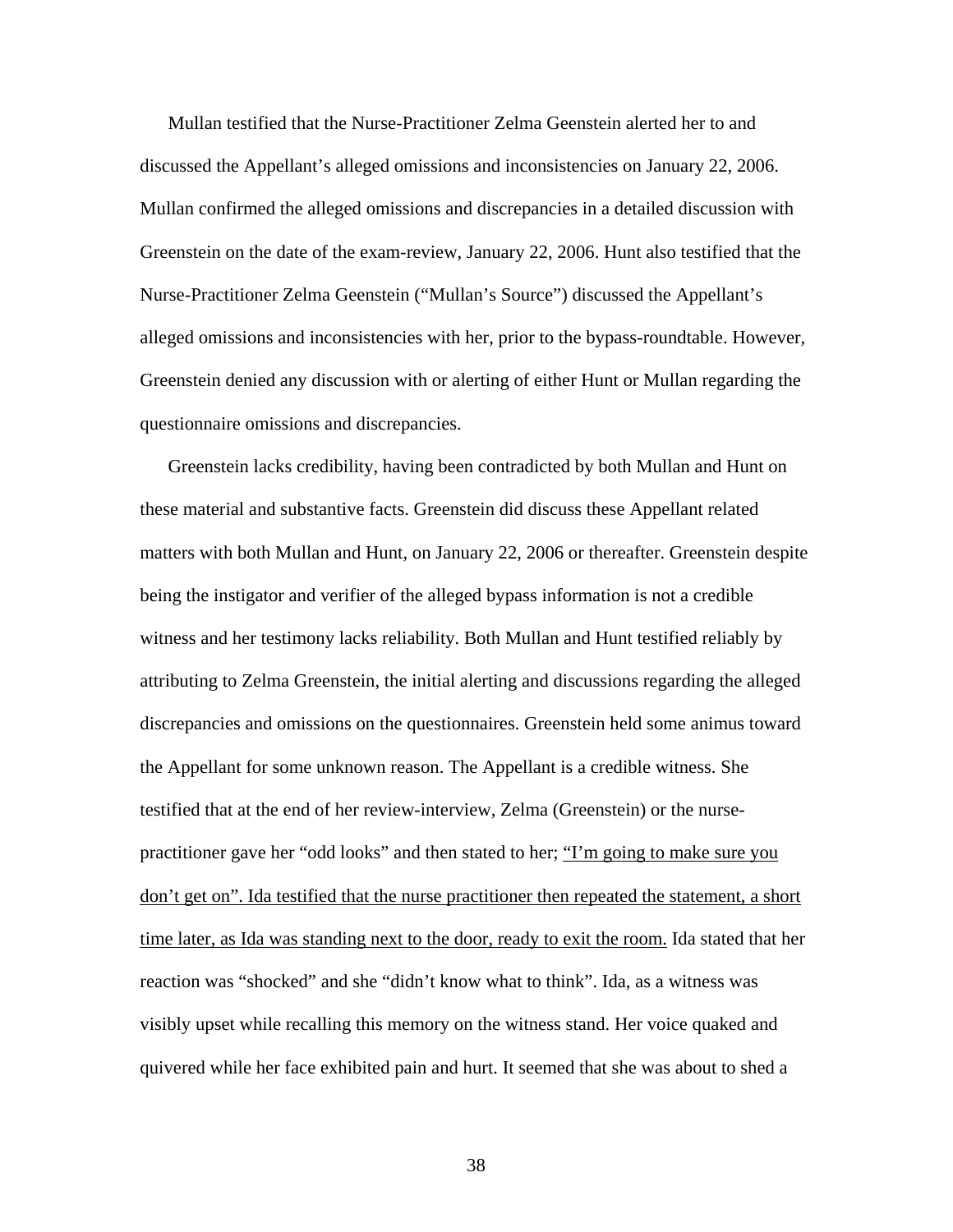few tears. Greenstein unconvincingly denied making that repeated statement to Ida. Greenstein also tried to hide her involvement as the instigator and source of the bypass reasons, the alleged omissions and discrepancies. Greenstein, contrary to her well established practice, failed to make any notes whatsoever, on Ida's medical chart, regarding her detailed discussions with Mullan and Hunt. Greenstein knew that such detailed notes would support Ida's assertion regarding the repeated statement, showing animus on her part.

There is a foundational presumption of good faith and honesty upon which the appointing authority's appointment decisions are based. The Appeals Court stated: "We are not unmindful of the presumptive good faith and honesty that attaches to discretionary acts of public officials, see Foster from Gloucester, Inc. v. City Council of Gloucester, 10 Mass App Ct 284, 294 (1980), but that presumption must yield to the statutory command that the mayor produce "sound and sufficient reasons" to justify his action." Foot note 11. Mayor of Revere vs. Civil Service Commission & others, 31 Mass App Ct 315, 321 (1991)<sup>11</sup>

The Department's process here permitted Roberta Mullan and Robin Hunt to exercise excessive discretion in the determination of the Appellant's lack of integrity or honesty. Their determination was not based on a criminal conviction or other substantive evidence but was derived as inferences and interpretations based on claimed omissions and inconsistencies between two health-history questionnaires. Apparently, both Hunt and Mullan relied on Greenstein's experience and credentials as a medical professional, in forming their conclusions in this matter.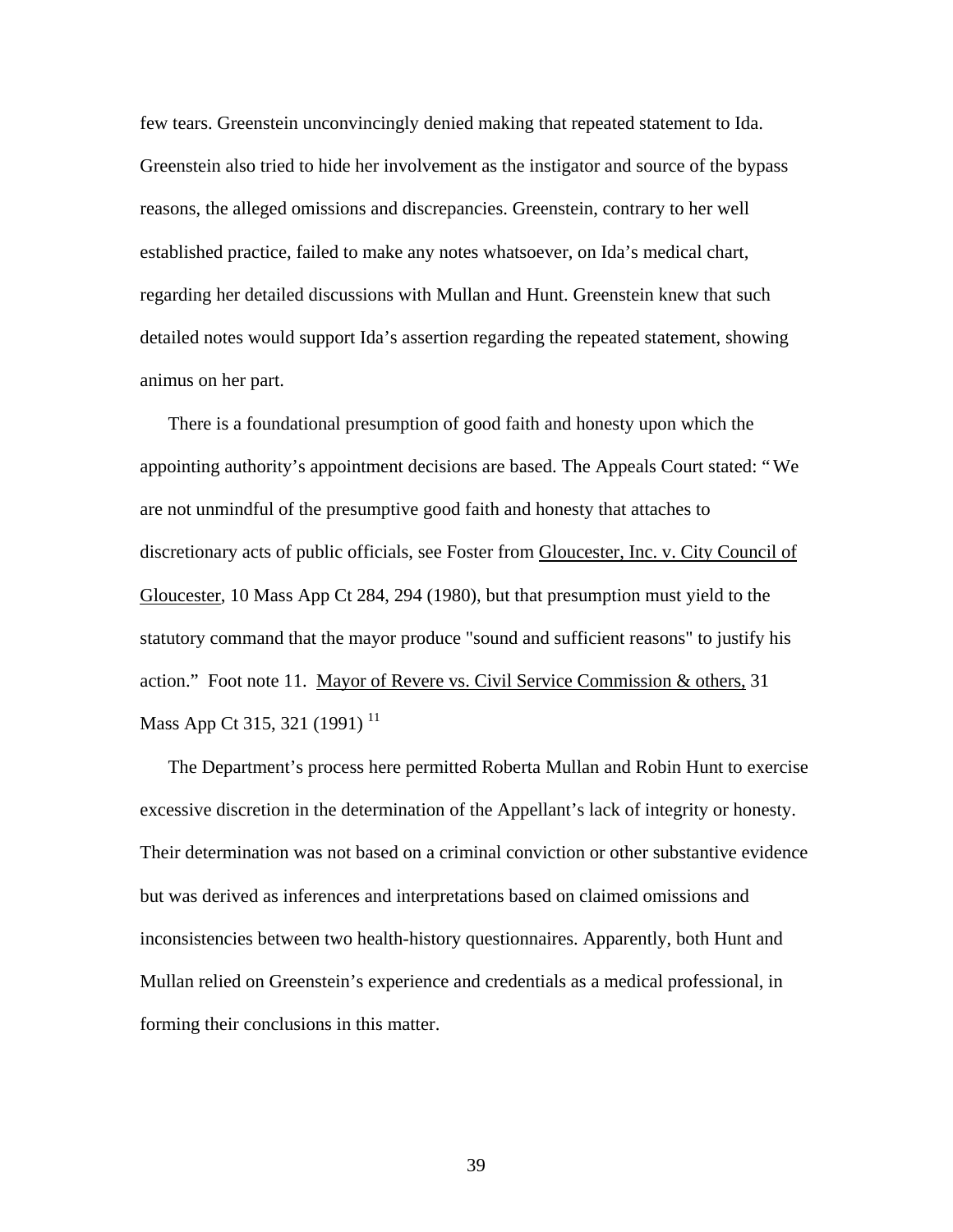The issue for the commission is "not whether it would have acted as the appointing authority had acted, but whether, on the facts found by the commission, there was reasonable justification for the action taken by the appointing authority in the circumstances found by the commission to have existed when the Appointing Authority made its decision." Watertown v. Arria, 16 Mass. App.Ct. 331, 334 (1983). See Commissioners of Civil Ser. V. Municipal Ct. of Boston*,* 369 Mass. 84, 86 (1975) and Leominster v. Stratton, 58 Mass.App. Ct. 726, 727-728 (2003). However, personnel decisions that are marked by political influences or objectives unrelated to merit standards or neutrally applied public policy represent appropriate occasions for the Civil Service Commission to act. City of Cambridge, 43 Mass. App. Ct. at 304.

 Here, credible testimony and reliable documentary evidence showed that the Department did not have reasonable justification for bypassing Appellant for appointment to the position of a Boston Police Officer. The Department's assertion that Appellant was bypassed because she was untruthful by failing to provide the OHSU with full disclosure regarding her health history and by failing to do so, attempting to mislead and present herself in a more favorable light in order to gain employment was not supported by a preponderance of evidence. Rather, the reliable evidence indicates that the Appellant provided all of her medical records, evaluations, verbal information and a detailed and truthful health history. She underwent a physical examination-review with Nurse-Practitioner Greenstein on January 22, 2006, at which time Greenstein did not request more records or information from the Appellant. Greenstein testified to and corroborated it by her contemporaneous notes, determined that the Appellant successfully completed her physical exam-review, on January 22, 2006. However, Greenstein then immediately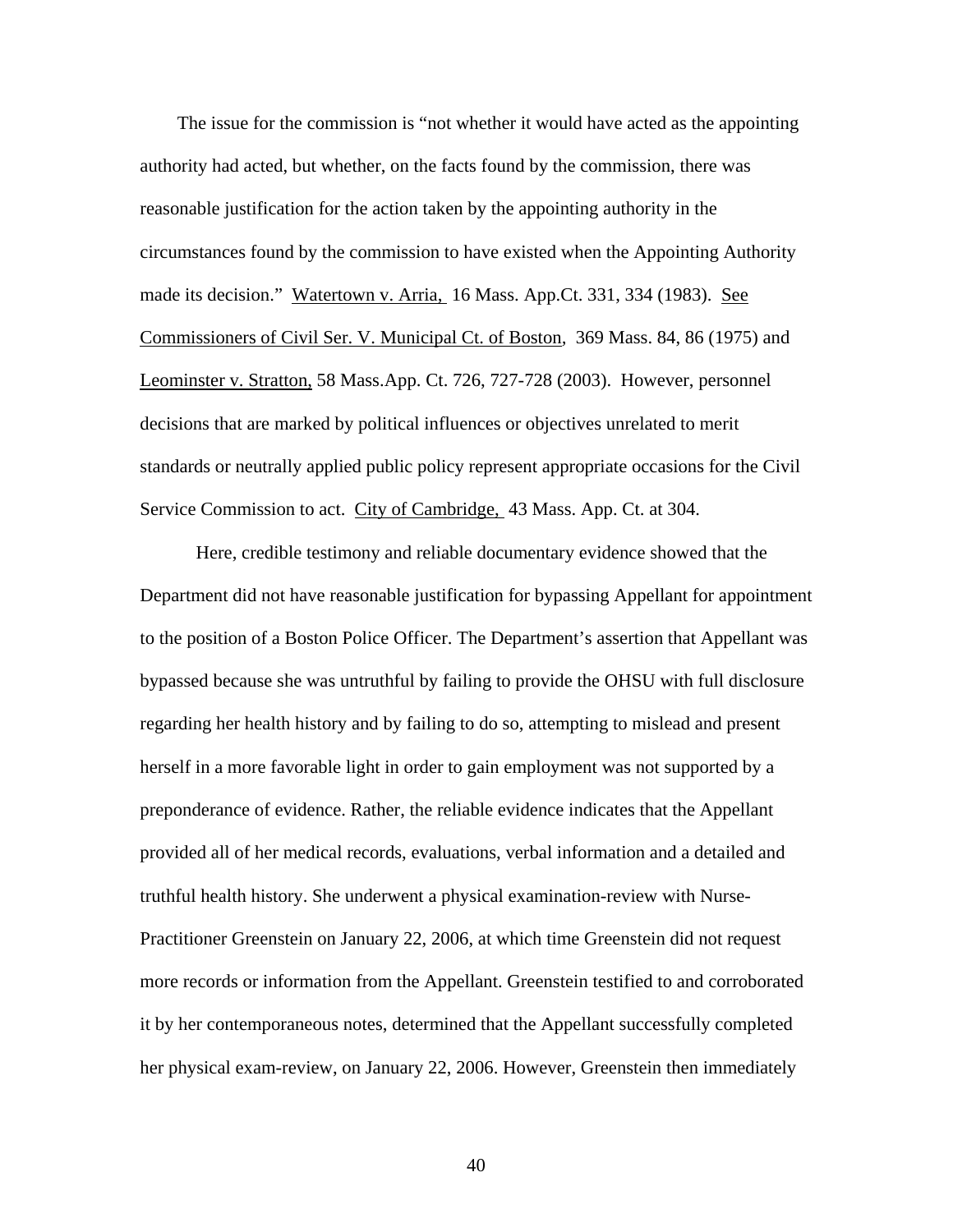attempted to secretively sabotage the Appellant's application by alerting Mullan to alleged omissions and discrepancies in the Appellant's questionnaires. Greenstein failed to follow her confirmed habit of making detailed notes in the medical chart, of any relevant observations, events, conversation or other matters related to her medical examinterview. Greenstein omitted her note-taking habit here, to hide her role as the instigator and provider of the bypass information. Greenstein was concerned about being identified as the instigator, since she had just made a seriously prejudicial statement to the Appellant, and repeated it, at the end of her exam-interview with the Appellant. The Appellant had passed the psychiatric screening by Dr. Marcia Scott, a few days earlier. The Appellant had then answered all of Dr. Scott's questions, some relating to her medical, ROTC and employment history.

Neither Mullan nor Hunt attempted to clarify or verify any of the alleged discrepancies or omissions in the two lengthy health history questionnaires. Mullan and Hunt attributed a motive of dishonesty for the purpose of advantage to the alleged discrepancies or omissions. Both Mullan and Hunt relied too heavily on the experience and credentials of Nurse-Practitioner Greenstein, in forming their conclusions in this matter. However, they avoided any effort to substantiate their determination of dishonesty, even with the Appellant's then employer, the BPD and her BPD supervisors.

Mullan's rush to judgment on the dishonesty issue is the substance of her memo of January 22, 2006, the same day as the Appellant's physicals exam-review with Greenstein. Greenstein played the foundational role of establishing, substantiating and impelling the bypass reasons contained in Mullan's memo. Mullan relied excessively on Greenstein therefore, in forming her own opinion or determination of dishonesty, as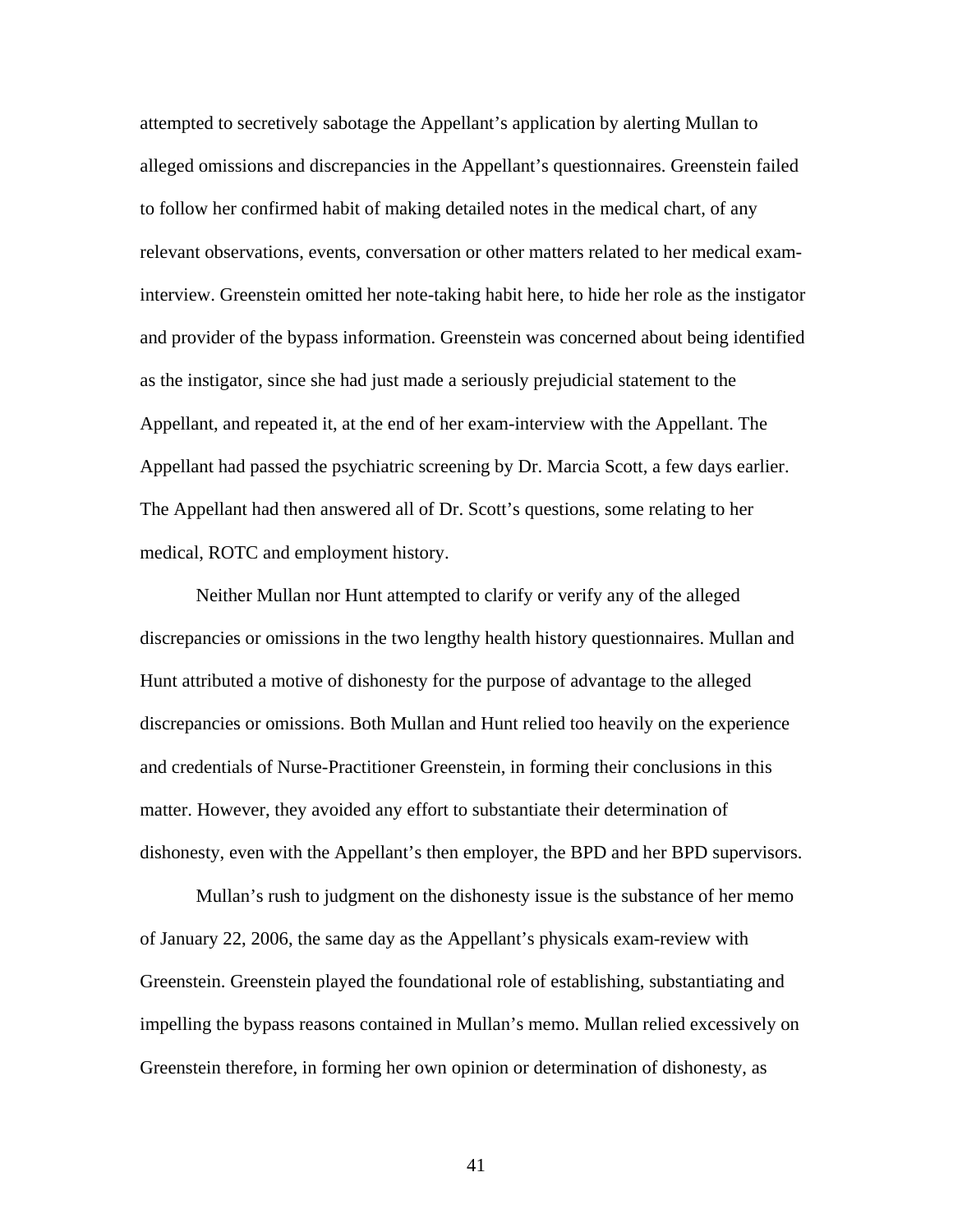contained in her memo. Mullan's memo as presented by Hunt at the roundtable discussion is the reason for the Appellant's bypass.

The Appellant addressed each alleged omission or inconsistency at this hearing and provided complete explanations for each one. The Appellant did not have a copy of her 2004 questionnaire for reference, when she completed her 2006 questionnaire. However, she was aware when she completed the 2006 questionnaire, that the BPD did have her 2004 questionnaire on file for reference. At her medical exam-review, the Appellant voluntarily provided all of her medical records, including the reports from several recent physical exams.

The Department conceded that the minor head injury reported on the 2004 questionnaire but not on the 2006 questionnaire was actually a minor injury, likely to be forgotten by an Applicant. The ROTC matter is a non-issue and obviously so on its face; yet, the Appellant testified to her own efforts prior to completing the questionnaire, in determining that ROTC was not military service and that she had "disenrolled" in the program while in college. The Department had an affirmative duty to inquire into and prove that ROTC is actually military service. Instead, Mullan chose to believe that it was an intentional omission by failing to list it on the 2006 questionnaire as a "rejection or discharge from the military." The Appellant testified and produced payroll records to prove that she had missed only one day of work do to a work related back injury from lifting luggage at Logan Airport in 2002. Mullan wrongfully chose to believe that Ida had missed 3-4 months of work without attempting to inquire into or verify her belief.

Greenstein contacted or consulted both Mullan and Hunt regarding the Appellant's medical exam-review or questionnaire; yet, both Mullan and Hunt testified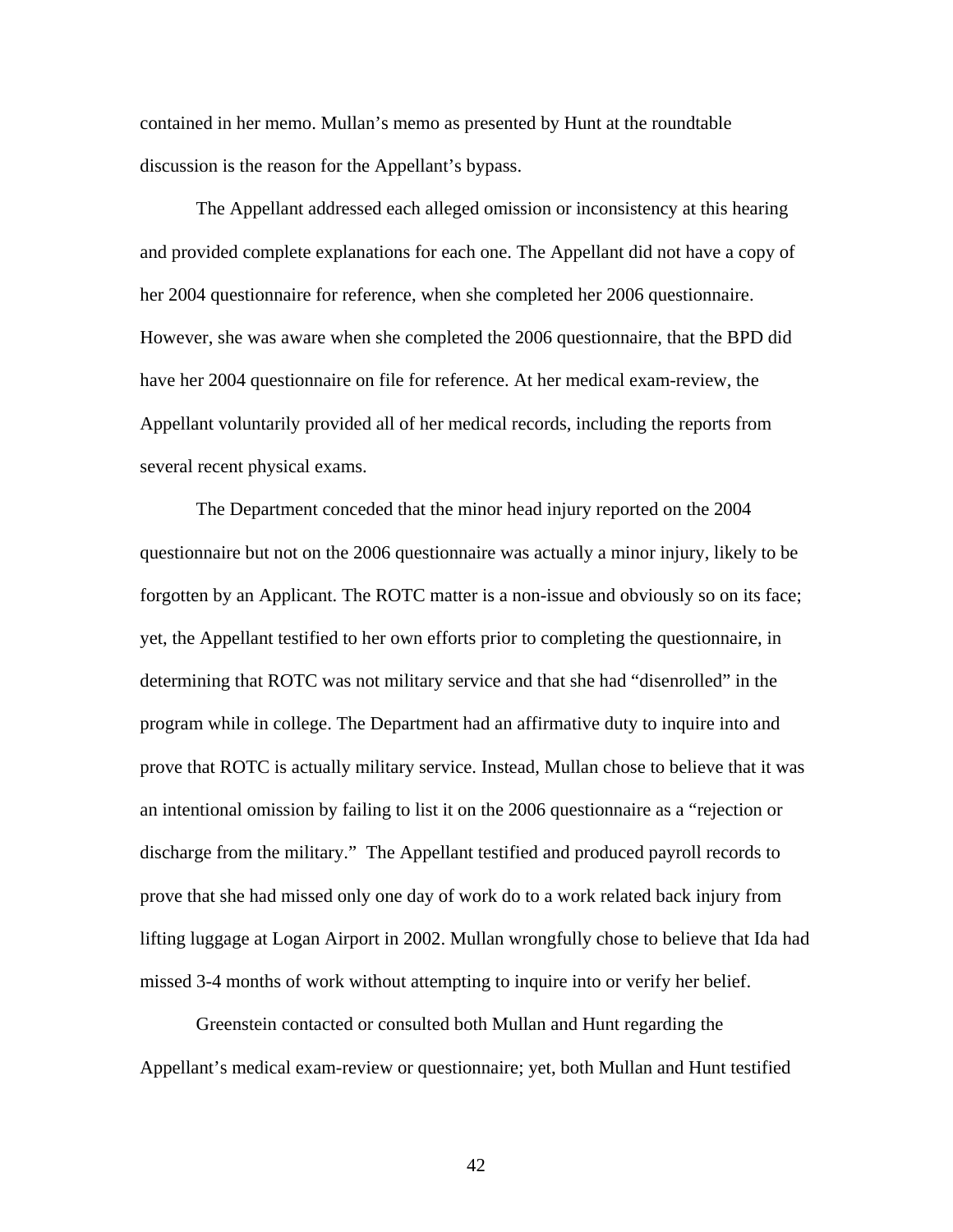that they had discussed the alleged omissions and inconsistencies with Greenstein. Mullan also testified that Greenstein initially alerted her to the omissions and inconsistencies. Both Mullan and Hunt are found to be credible witnesses on this issue. The Appellant also, is found to be a credible and reliable witness, especially regarding her claim that Greenstein made a severely prejudicial statement and repeated it at the close of her exam-review, on January 22, 2006. Greenstein has been contradicted by three witnesses on substantive and significant facts. She also has been found to have varied her long established habit of detailed note-taking, in an attempt to hide her role as instigator and provider of the bypass reasons.

Additionally, the Appellant produced other substantial and reliable testimonial and documentary evidence in support of her personal integrity and good character.

By a preponderance of the credible and reliable evidence in the record it is found that the Appellant was truthful and that she that she did not fail to provide a full and complete health history to the Department, with intent to enhance her chances of employment. Accordingly, the Appointing Authority did not have a reasonable justification, by a showing of sound and sufficient reasons for bypassing Appellant for appointment to the position of police officer for the Boston Police Department.

Therefore, the appeal under Docket No. G1-06-185 is *allowed*.

 The Commission, after hearing and finding that the Appellant was bypassed for appointment through no fault of her own and pursuant to the powers of relief inherent in Chapter 534 of the acts of 1976, as amended by Chapter 310 of the Acts of 1993, to order the Human Resources Division to take the following action:

 The Civil Service Commission directs that the Human Resources Division and the Boston Police Department shall place Ida Candreva's name at the top of the eligibility list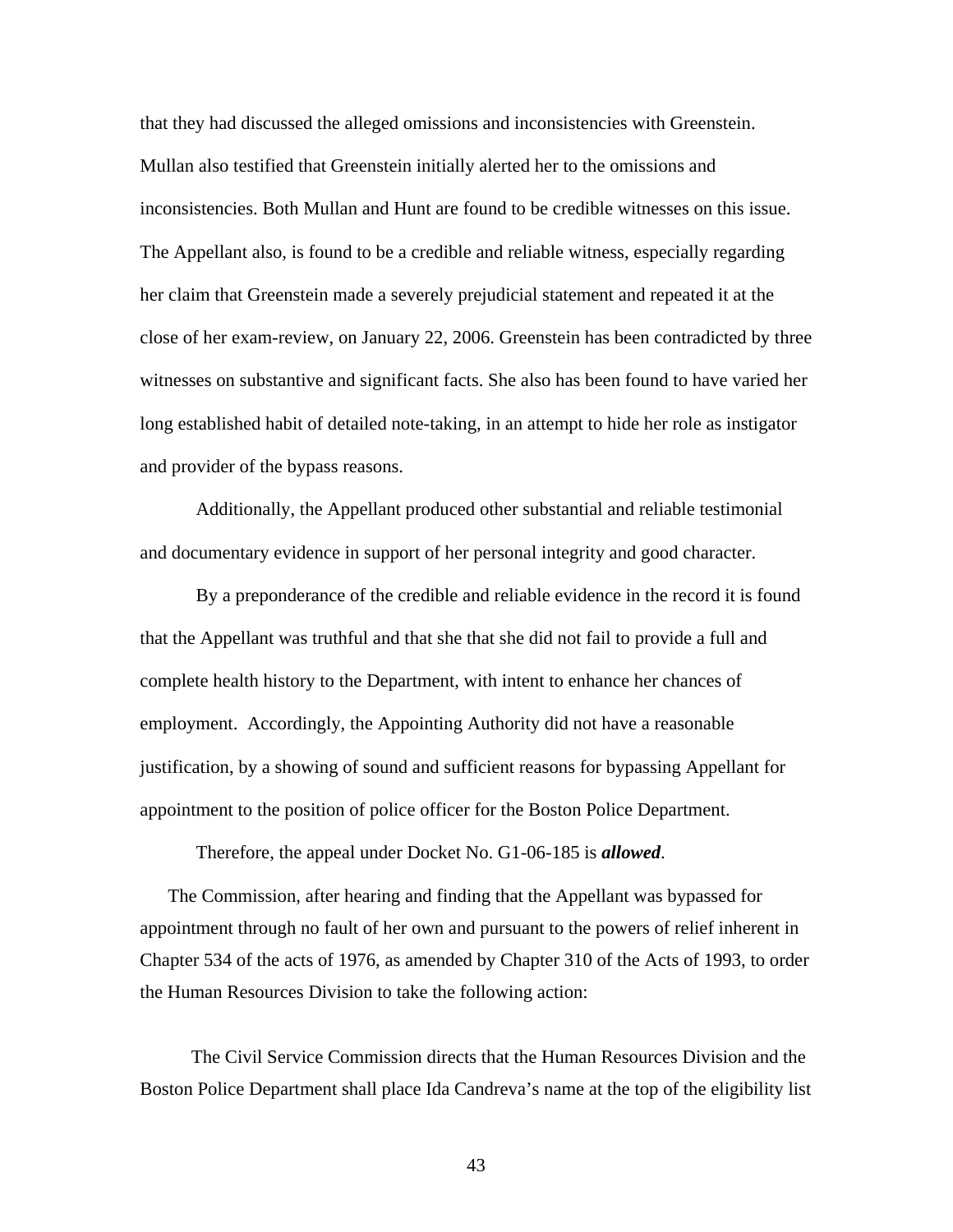for appointment to the position of police officer, so that her name appears at the top of any existing certification and/or the next certification requested by the Boston Police Department from HRD for the next appointment to the position of police officer, so that she receives at least one opportunity for consideration. The Boston Police Department shall not use the same reasons claimed here, as reasons for bypass in any subsequent opportunity for appointment. Zelma Greenstein shall not participate in any subsequent processing, review or evaluation of the Appellant's appointment opportunity. Any future bypass of the Appellant shall be supported by an audio/video recorded record of any interviews, examinations, roundtables or other substantive conferences of the BPD concerning the Appellant. If the Appellant is appointed by the Boston Police Department, her seniority date for civil service purposes only, shall be retroactively adjusted back to the date of this bypass.

Civil Service Commission,

#### Daniel M. Henderson, Commissioner

\_\_\_\_\_\_\_\_\_\_\_\_\_\_\_\_\_\_\_\_\_\_\_\_\_\_\_\_\_\_\_\_

\_\_\_\_\_\_\_\_\_\_\_\_\_\_\_\_\_\_\_\_\_\_\_\_\_\_\_\_\_\_\_\_\_\_\_\_\_

By vote of the Civil Service Commission (Bowman, Chairman, Taylor, Henderson, Marquis, and Stein, Commissioners) on January 15, 2009.

A true record. Attest:

Commissioner

Either party may file a motion for reconsideration within ten days of the receipt of a Commission order or decision. Under the pertinent provisions of the Code of Mass. Regulations, 801 CMR 1.01(7)(l), the motion must identify a clerical or mechanical error in the decision or a significant factor the Agency or the Presiding Officer may have overlooked in deciding the case. A motion for reconsideration shall be deemed a motion for rehearing in accordance with G.L. c. 30A, § 14(1) for the purpose of tolling the time for appeal.

Under the provisions of G.L c. 31, § 44, any party aggrieved by a final decision or order of the Commission may initiate proceedings for judicial review under G.L. c. 30A, § 14 in the superior court within thirty (30) days after receipt of such order or decision. Commencement of such proceeding shall not, unless specifically ordered by the court, operate as a stay of the Commission's order or decision.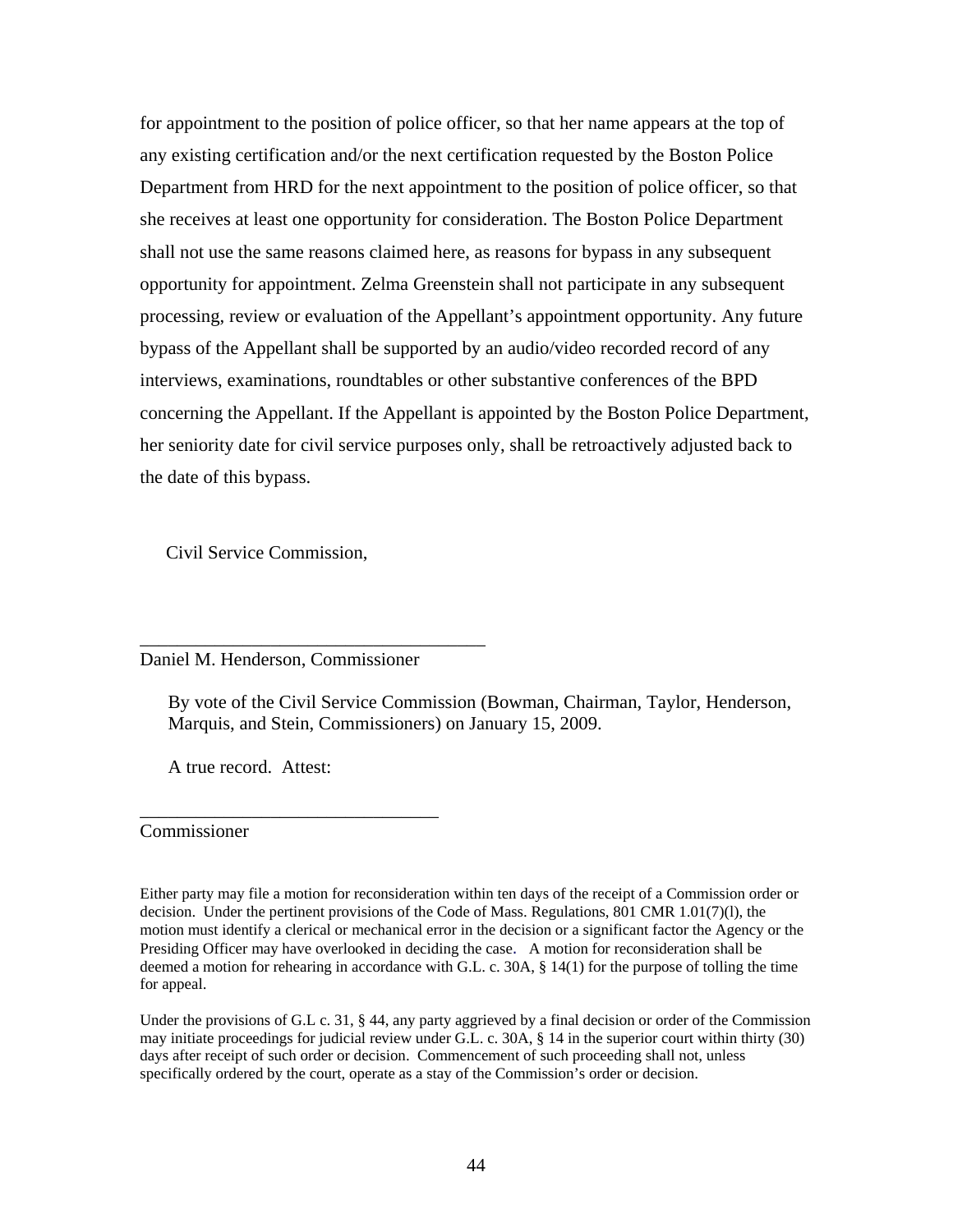Notice: Mary K. Ames, Atty. Tara L. Chisholm, Atty. John Marra, Atty. HRD